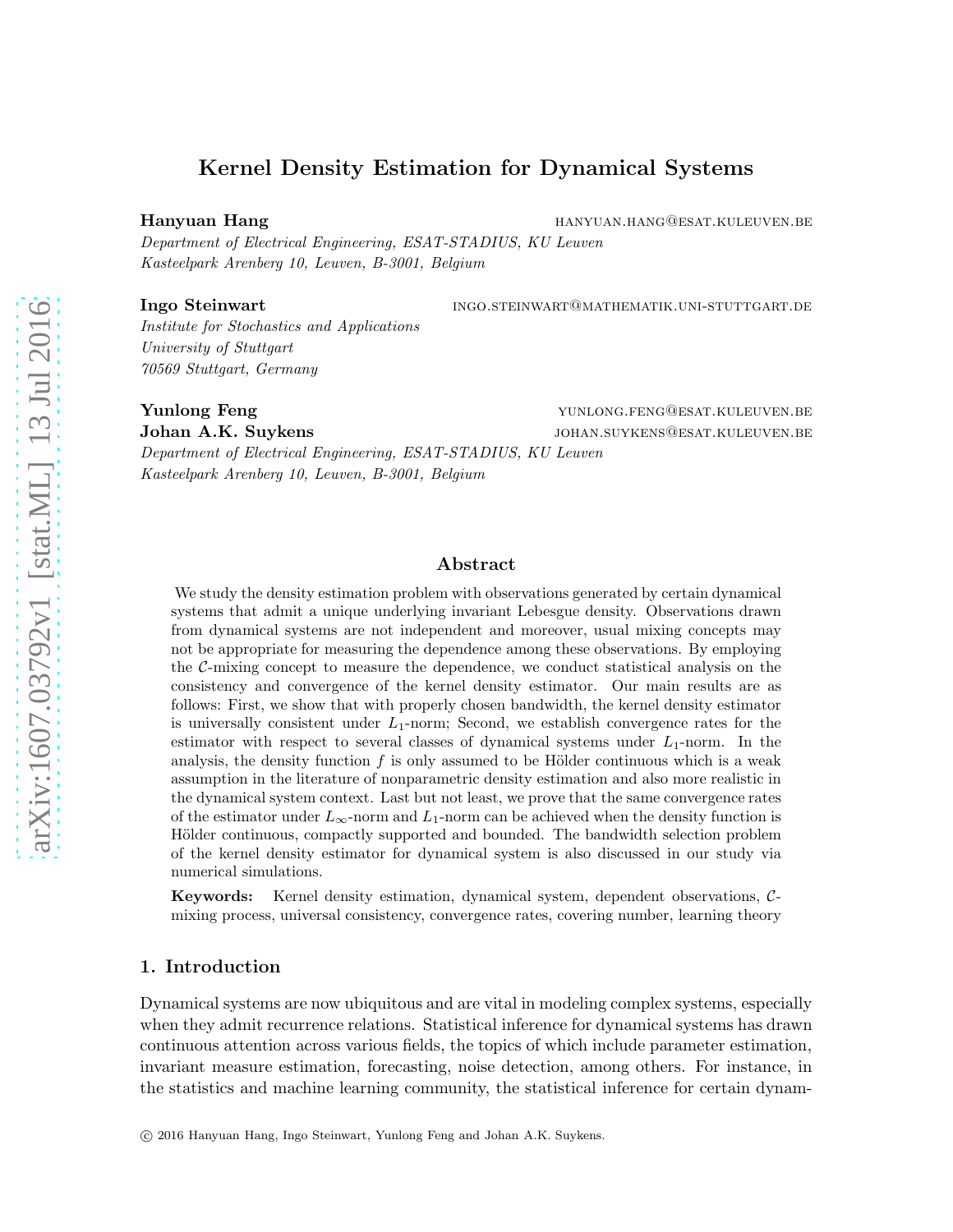ical systems have been recently studied in [Suykens et al.](#page-36-0) [\(1995](#page-36-0)); [Suykens and Vandewalle](#page-36-1) [\(2000](#page-36-1)); [Suykens et al.](#page-36-2) [\(2002](#page-36-2)); [Zoeter and Heskes](#page-36-3) [\(2005](#page-36-3)); [Anghel and Steinwart](#page-33-0) [\(2007](#page-33-0)); [Steinwart and Anghel](#page-35-0) [\(2009](#page-35-0)); [Deisenroth and Mohamed](#page-34-0) [\(2012](#page-34-0)); [McGoff et al.](#page-35-1) [\(2015a](#page-35-1)); [Hang and Steinwart](#page-34-1) [\(2016\)](#page-34-1), just to name a few. We refer the reader to a recent survey in [McGoff et al.](#page-35-2) [\(2015b](#page-35-2)) for a general depiction of this topic. The purpose of this study is to investigate the density estimation problem for dynamical systems via a classical nonparametric approach, i.e., kernel density estimation.

The commonly considered density estimation problem can be stated as follows. Let  $x_1$ ,  $x_2, \ldots, x_n$  be observations drawn independently from an unknown distribution P on  $\mathbb{R}^d$ with the density  $f$ . Density estimation is concerned with the estimation of the underlying density f. Accurate estimation of the density is important for many machine learning tasks such as regression, classification, and clustering problems and also plays an important role in many real-world applications. Nonparametric density estimators are popular since weaker assumptions are applied to the underlying probability distribution. Typical nonparametric density estimators include the histogram and kernel density estimator. In this study, we are interested in the latter one, namely, kernel density estimator, which is also termed as Parzen-Rosenblatt estimator [\(Parzen,](#page-35-3) [1962](#page-35-3); [Rosenblatt,](#page-35-4) [1956\)](#page-35-4) and takes the following form

<span id="page-1-0"></span>
$$
f_n(x) = \frac{1}{nh^d} \sum_{i=1}^n K\left(\frac{x - x_i}{h}\right).
$$
 (1)

Here,  $h := h_n > 0$  is a bandwidth parameter and K is a smoothing kernel. In the literature, point-wise and uniform consistency and convergence rates of the estimator  $f_n$  to the unknown truth density f under various distance measurements, e.g.,  $L_1, L_2, L_\infty$ , have been established by resorting to the regularity assumptions on the smoothing kernel  $K$ , the density f, as well as the decay of the bandwidth sequence  $\{h_n\}$ . Besides the theoretical concerns on the consistency and convergence rates, another practical issue one usually needs to address is the choice of the bandwidth parameter  $h_n$ , which is also called the *smoothing* parameter. It plays a crucial role in the bias-variance trade-off in kernel density estimation. In the literature, approaches to choosing the smoothing parameter include least-squares cross-validation [\(Bowman](#page-33-1), [1984](#page-33-1); [Rudemo,](#page-35-5) [1982\)](#page-35-5), biased cross-validation [\(Scott and Terrell](#page-35-6), [1987\)](#page-35-6), plug-in method [\(Park and Marron](#page-35-7), [1990;](#page-35-7) [Sheather and Jones,](#page-35-8) [1991](#page-35-8)), the double kernel method [\(Devroye](#page-34-2), [1989\)](#page-34-2), as well as the method based on a discrepancy principle [\(Eggermont and LaRiccia](#page-34-3), [2001](#page-34-3)). We refer the reader to [Jones et al.](#page-34-4) [\(1996a](#page-34-4)) for a general overview and to [Wand and Jones](#page-36-4) [\(1994\)](#page-36-4); [Cao et al.](#page-33-2) [\(1994](#page-33-2)); [Jones et al.](#page-35-9) [\(1996b](#page-35-9)); [Devroye](#page-34-5) [\(1997](#page-34-5)) for more detailed reviews.

Note that studies on the kernel density estimator [\(1\)](#page-1-0) mentioned above heavily rely on the assumption that the observations are drawn in an i.i.d fashion. In the literature of statistics and machine learning, it is commonly accepted that the i.i.d assumption on the given data can be very much restrictive in real-world applications. Having realized this, researchers turn to weaken this i.i.d assumption by assuming that the observations are weakly dependent under various notions of weakly dependence which include  $\alpha$ -mixing,  $\beta$ -mixing, and  $\phi$ -mixing [\(Bradley](#page-33-3), [2005](#page-33-3)). There has been a flurry of work to attack this problem with theoretical and practical concerns, see e.g., [Masry](#page-35-10) [\(1983,](#page-35-10) [1986\)](#page-35-11); [Robinson](#page-35-12) [\(1983\)](#page-35-12); [Tran](#page-36-5) [\(1989b](#page-36-5)[,a\)](#page-36-6); [Hart and Vieu](#page-34-6) [\(1990](#page-34-6)); [Yu](#page-36-7) [\(1993](#page-36-7)) and [Hall et al.](#page-34-7) [\(1995](#page-34-7)), under the above notions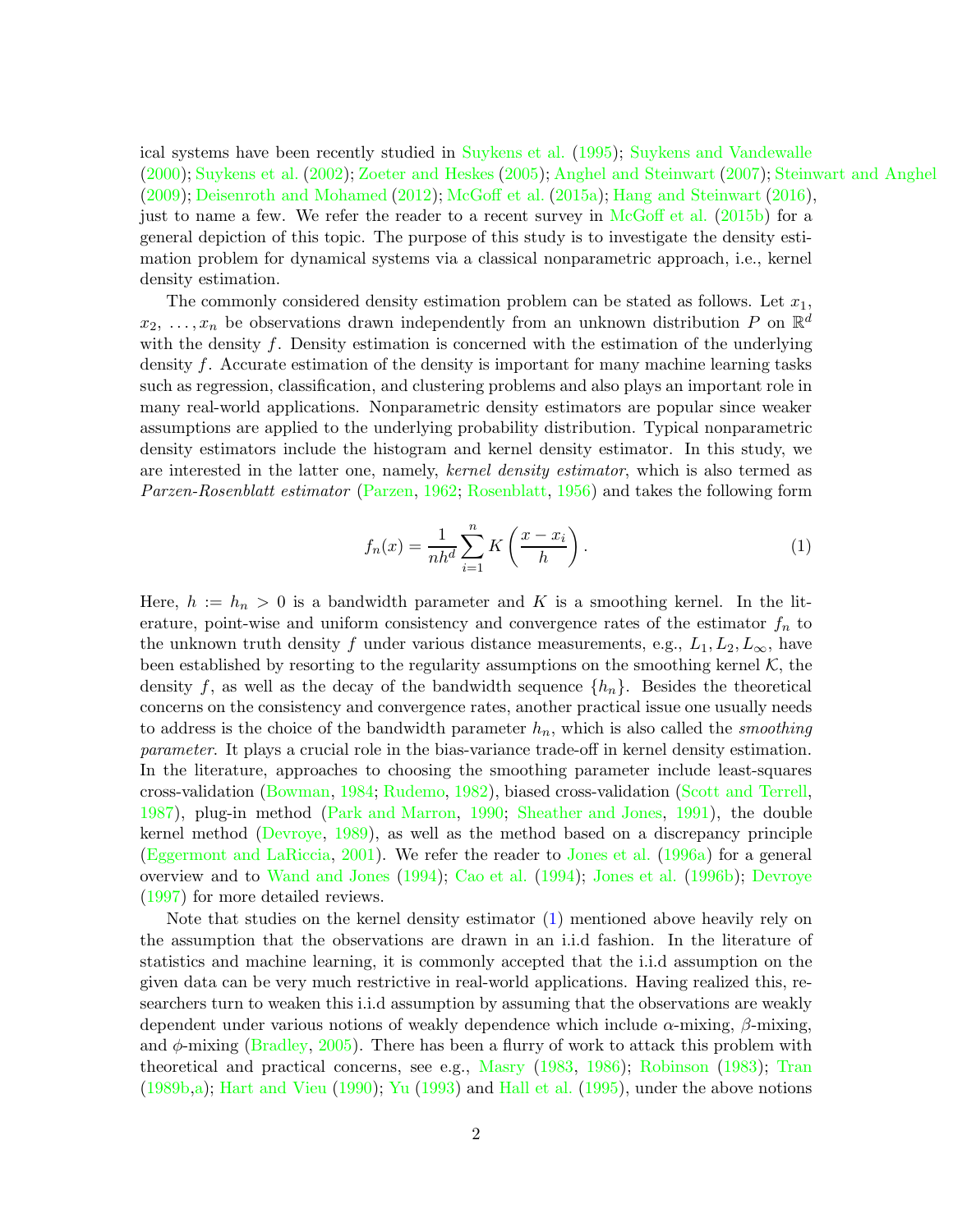of dependence. As a matter of fact, the assumed correlation among the observations complicates the kernel density estimation problem from a technical as well as practical view and also brings inherent barriers. This is because, more frequently, the analysis on the consistency and convergence rates of the kernel density estimator [\(1\)](#page-1-0) is proceeded by decomposing the error term into bias and variance terms, which correspond to data-free and data-dependent error terms, respectively. The data-free error term can be tackled by using techniques from the approximation theory while the data-dependent error term is usually dealt with by exploiting arguments from the empirical process theory such as concentration inequalities. As a result, due to the existence of dependence among observations and various notions of the dependence measurement, the techniques, and results concerning the data-dependent error term are in general not universally applicable. On the other hand, it has been also pointed out that the bandwidth selection in kernel density estimation under dependence also departures from the independent case, see e.g., [Hart and Vieu](#page-34-6) [\(1990](#page-34-6)); [Hall et al.](#page-34-7) [\(1995](#page-34-7)).

In fact, when the observations  $x_1, x_2, \ldots, x_n \in \mathbb{R}^d$  are generated by certain ergodic measure-preserving dynamical systems, the problem of kernel density estimation can be even more involved. To explain, let us consider a discrete-time ergodic measure-preserving dynamical system described by the sequence  $(T^n)_{n\geq 1}$  of iterates of an unknown map T :  $\Omega \to \Omega$  with  $\Omega \subset \mathbb{R}^d$  and a unique invariant measure P which possesses a density f with respect to the Lebesgue measure (rigorous definitions will be given in the sequel). That is, we have

<span id="page-2-0"></span>
$$
x_i = T^i(x_0), \quad i = 1, 2, \dots, n,
$$
\n(2)

where  $x_0$  is the initial state. It is noticed that in this case the usual mixing concepts are not general enough to characterize the dependence among observations generated by [\(2\)](#page-2-0) [\(Maume-Deschamps](#page-35-13), [2006](#page-35-13); [Hang and Steinwart,](#page-34-1) [2016](#page-34-1)). On the other hand, existing theoretical studies on the consistency and convergence rates of the kernel density estimator for i.i.d. observations frequently assume that the density function f is sufficiently smooth, e.g., first-order or even second-order smoothness. However, more often than not, this requirement can be stringent in the dynamical system context. For instance, the Lasota-Yorke map [\(Lasota and Yorke](#page-35-14), [1973](#page-35-14)) admits a density f which only belongs to the space  $BV$ , i.e., functions of bounded variation. This is also the case for the  $\beta$ -map in Example [3](#page-4-0) (see Subsection [2.2\)](#page-4-1). Therefore, studies on kernel density estimation mentioned above with dependent observations, in general, may not be applicable. For more detailed comparison we refer to Section [3.6.](#page-14-0)

In this study, the kernel density estimation problem with observations generated by dynamical systems [\(2\)](#page-2-0) is approached by making use of a more general concept for measuring the dependence of observations, namely, the so-called  $\mathcal{C}\text{-mixing process}$  (refer to Section [2](#page-3-0) for the definition). Proposed in [Maume-Deschamps](#page-35-13) [\(2006](#page-35-13)) and recently investigated in [Hang and Steinwart](#page-34-1) [\(2016](#page-34-1)) and [Hang et al.](#page-34-8) [\(2016](#page-34-8)), the C-mixing concept is shown to be more general and powerful in measuring dependence among observations generated by dynamical systems and can accommodate a large class of dynamical systems. Recently, a Bernstein-type exponential inequality for  $\mathcal{C}\text{-mixing processes}$  was established in [Hang and Steinwart](#page-34-1) [\(2016](#page-34-1)) and its applications to some learning schemes were explored in [Hang and Steinwart](#page-34-1) [\(2016](#page-34-1)) and [Hang et al.](#page-34-8) [\(2016](#page-34-8)).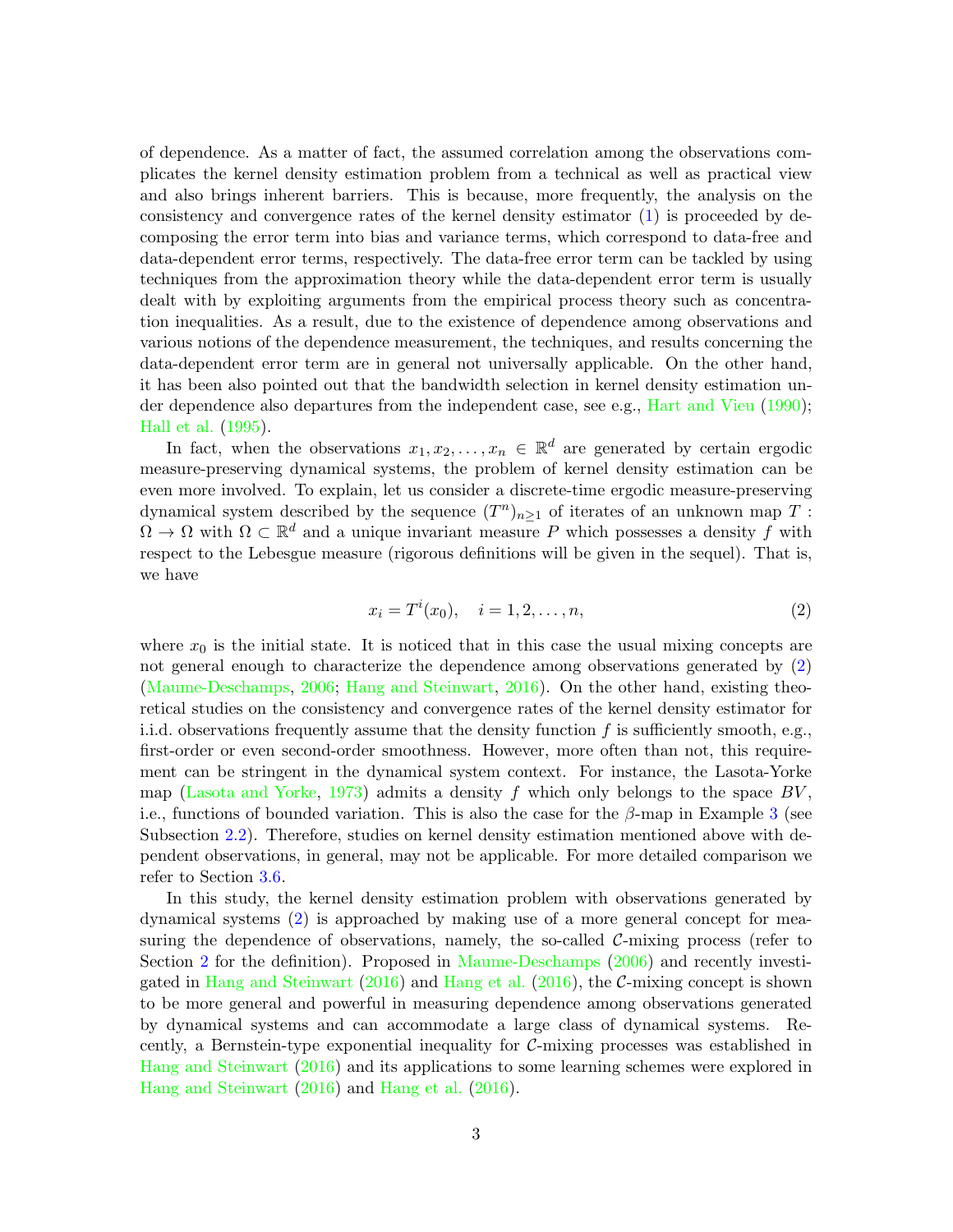Our main purpose in this paper is to conduct some theoretical analysis and practical implementations on the kernel density estimator for dynamical systems. The primary concern is the consistency and convergence rates of the kernel density estimator [\(1\)](#page-1-0) with observations generated by dynamical systems [\(2\)](#page-2-0). The consistency and convergence analysis is conducted under  $L_1$ -norm, and  $L_\infty$ -norm, respectively. We show that under mild assumptions on the smoothing kernel, with properly chosen bandwidth, the estimator is universally consistent under  $L_1$ -norm. When the probability distribution P possesses a polynomial or exponential decay outside of a radius- $r$  ball in its support, under the Hölder continuity assumptions on the kernel function and the density, we obtain almost optimal convergence rates under  $L_1$ -norm. Moreover, when the probability distribution P is compactly supported, which is a frequently encountered setting in the dynamical system context, we prove that stronger convergence results of the estimator can be developed, i.e., convergence results under  $L_{\infty}$ norm which are shown to be of the same order with its  $L_1$ -norm convergence rates. Finally, with regard to the practical implementation of the estimator, we also discuss the bandwidth selection problem by performing numerical comparisons among several typical existing selectors that include least squares cross-validation and its variants for dependent observations as well as the double kernel method. We show that the double kernel bandwidth selector proposed in [Devroye](#page-34-2) [\(1989](#page-34-2)) can in general work well. Moreover, according to our numerical experiments, we find that bandwidth selection for kernel density estimator of dynamical systems is usually ad-hoc in the sense that its performance may depend on the considered dynamical system.

The rest of this paper is organized as follows. Section [2](#page-3-0) is a warm-up section for the introduction of some notations, definitions and assumptions that are related to the kernel density estimation problem and dynamical systems. Section [3](#page-8-0) is concerned with the consistency and convergence of the kernel density estimator and presents the main theoretical results of this study. We discuss the bandwidth selection problem in Section [4.](#page-15-0) All the proofs of Section [3](#page-8-0) can be found in Section [5.](#page-21-0) We end this paper in Section [6.](#page-32-0)

## <span id="page-3-0"></span>2. Preliminaries

#### 2.1 Notations

Throughout this paper,  $\lambda^d$  is denoted as the Lebesgue measure on  $\mathbb{R}^d$  and  $\|\cdot\|$  is an arbitrary norm on  $\mathbb{R}^d$ . We denote  $B_r$  as the centered ball of  $\mathbb{R}^d$  with radius r, that is,

$$
B_r := \{ x = (x_1, \dots, x_d) \in \mathbb{R}^d : ||x|| \le r \},\
$$

and its complement  $H_r$  as

$$
H_r := \mathbb{R}^d \backslash B_r = \{ x \in \mathbb{R}^d : ||x|| > r \}.
$$

Recall that for  $1 \leq p < \infty$ , the  $\ell_p^d$ -norm is defined as  $||x||_{\ell_p^d} := (x_1^p + \cdots + x_d^p)$  $\binom{p}{d}^{1/p}$ , and the  $\ell_{\infty}^d$ -norm is defined as  $||x||_{\ell_{\infty}^d} := \max_{i=1,\dots,d} |x_i|$ . Let  $(\Omega, \mathcal{A}, \mu)$  be a probability space. We denote  $L_p(\mu)$  as the space of (equivalence classes of) measurable functions  $g : \Omega \to \mathbb{R}$  with finite  $L_p$ -norm  $||g||_p$ . Then  $L_p(\mu)$  together with  $||g||_p$  forms a Banach space. Moreover, if  $\mathcal{A}' \subset \mathcal{A}$  is a sub- $\sigma$ -algebra, then  $L_p(\mathcal{A}', \mu)$  denotes the space of all  $\mathcal{A}'$ -measurable functions  $g \in L_p(\mu)$ . Finally, for a Banach space E, we write  $B_E$  for its closed unit ball.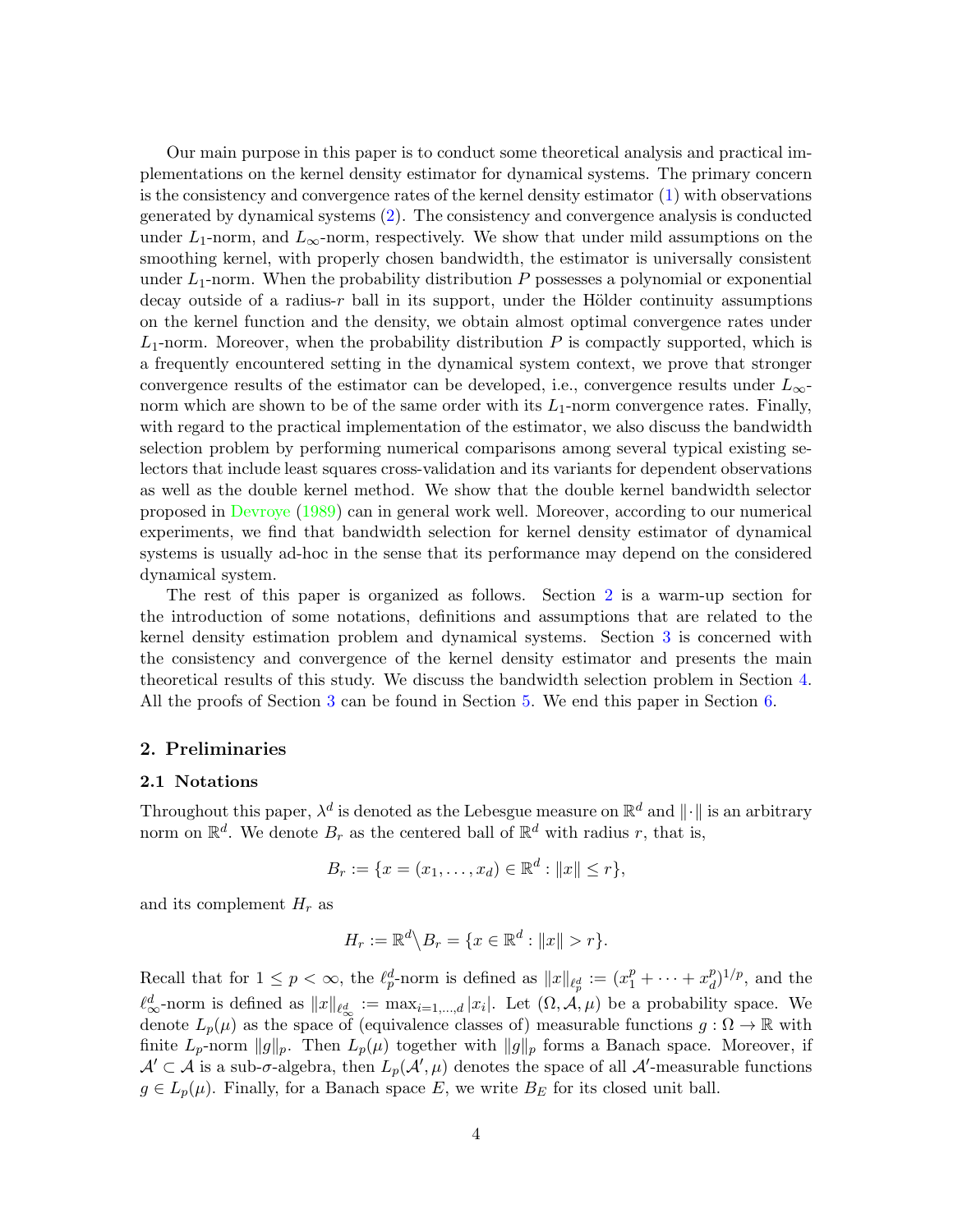In what follows, the notation  $a_n \lesssim b_n$  means that there exists a positive constant c such that  $a_n \leq cb_n$ , for all  $n \in \mathbb{N}$ . With a slight abuse of notation, in this paper, c, c' and C are used interchangeably for positive constants while their values may vary across different lemmas, theorems, and corollaries.

#### <span id="page-4-1"></span>2.2 Dynamical Systems and C-mixing Processes

In this subsection, we first introduce the dynamical systems of interest, namely, ergodic measure-preserving dynamical systems. Mathematically, an ergodic measure-preserving dynamical system is a system  $(\Omega, \mathcal{A}, \mu, T)$  with a mapping  $T : \Omega \to \Omega$  that is measurepreserving, i.e.,  $\mu(A) = \mu(T^{-1}A)$  for all  $A \in \mathcal{A}$ , and ergodic, i.e.,  $T^{-1}A = A$  implies  $\mu(A) = 0$  or 1. In this study, we are confined to the dynamical systems in which  $\Omega$  is a subset of  $\mathbb{R}^d$ ,  $\mu$  is a probability measure that is absolutely continuous with respect to the Lebesgue measure  $\lambda$  and admits a unique invariant Lebesgue density f.

<span id="page-4-2"></span>In our study, it is assumed that the observations  $x_1, x_2, \dots, x_n$  are generated by the discrete-time dynamical system [\(2\)](#page-2-0). Below we list several typical examples of discrete-time dynamical systems that satisfy the above assumptions [\(Lasota and Mackey](#page-35-15), [1985](#page-35-15)):

Example 1 (Logistic Map) The Logistic map is defined by

$$
T(x) = \lambda x (1 - x), \ \ x \in (0, 1), \ \ \lambda \in [0, 4],
$$

with a unique invariant Lebesgue density

$$
f(x) = \frac{1}{\pi \sqrt{x(1-x)}}, \ \ 0 < x < 1.
$$

<span id="page-4-3"></span>Example 2 (Gauss Map) The Gauss map is defined by

$$
T(x) = \frac{1}{x} \mod 1, \quad x \in (0, 1),
$$

with a unique invariant Lebesgue density

$$
f(x) = \frac{1}{\log 2} \cdot \frac{1}{1+x}, \ x \in (0,1).
$$

<span id="page-4-0"></span>Example 3 ( $\beta$ -Map) For  $\beta > 1$ , the  $\beta$ -map is defined as

$$
T(x) = \beta x \mod 1, \ x \in (0,1),
$$

with a unique invariant Lebesgue density given by

$$
f(x) = c_{\beta} \sum_{i \geq 0} \beta^{-(i+1)} \mathbf{1}_{[0,T^{i}(1)]}(x),
$$

where  $c_{\beta}$  is a constant chosen such that f has integral 1.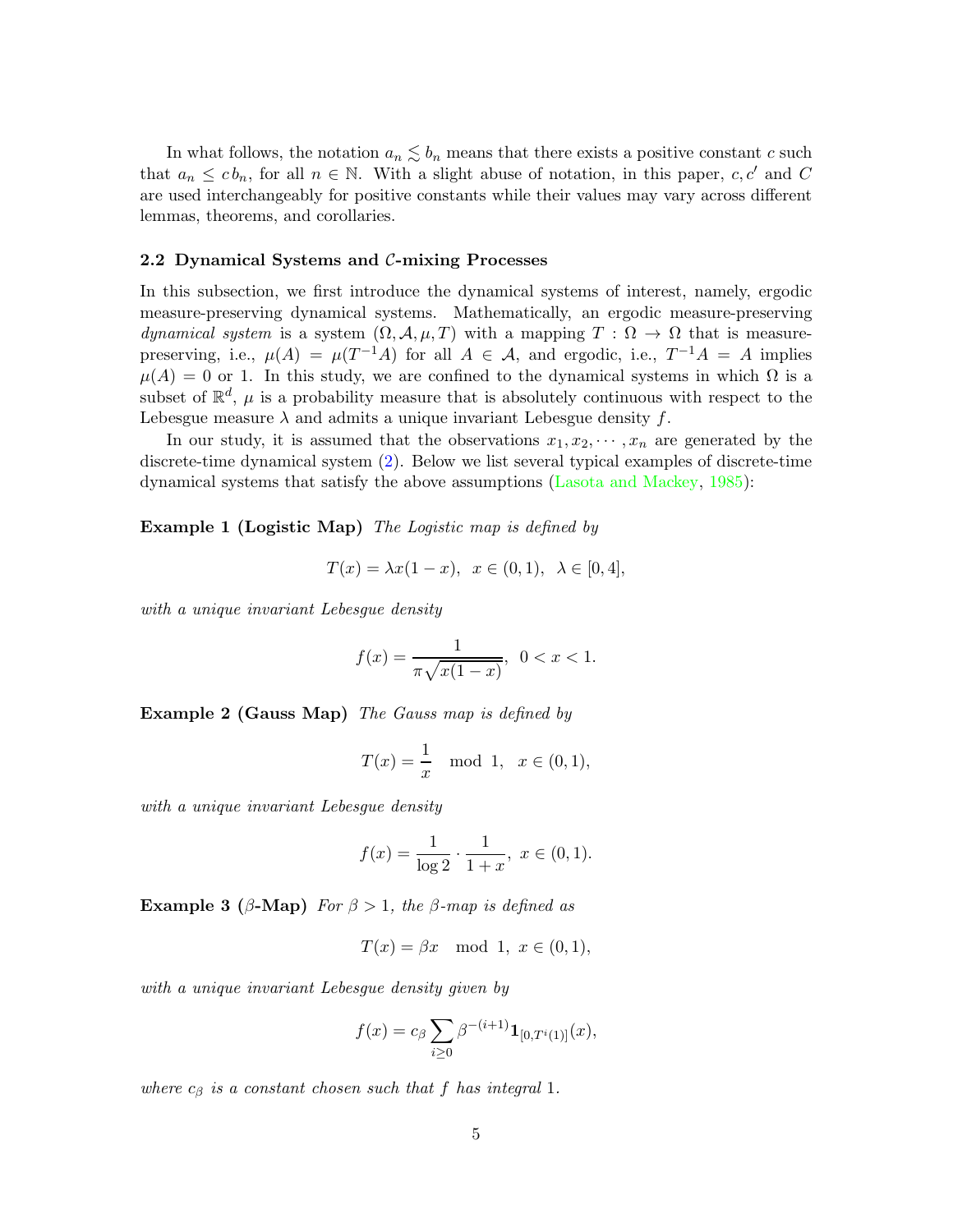We now introduce the notion for measuring the dependence among observations from dynamical systems, namely, C-mixing process [\(Maume-Deschamps](#page-35-13), [2006;](#page-35-13) [Hang and Steinwart](#page-34-1), [2016\)](#page-34-1). To this end, let us assume that  $(X, \mathcal{B})$  is a measurable space with  $X \subset \mathbb{R}^d$ . Let  $\mathcal{X} := (X_n)_{n \geq 1}$  be an X-valued stochastic process on  $(\Omega, \mathcal{A}, \mu)$ , and for  $1 \leq i \leq j \leq \infty$ , denote by  $\mathcal{A}_i^j$ <sup>j</sup> the σ-algebra generated by  $(X_i, \ldots, X_j)$ . Let  $\Gamma : \Omega \to X$  be a measurable map.  $\mu_F$  is denoted as the *Γ*-image measure of  $\mu$ , which is defined as  $\mu_F(B) := \mu(F^{-1}(B)),$  $B \subset X$  measurable. The process X is called *stationary* if  $\mu_{(X_{i_1+j},...,X_{i_n+j})} = \mu_{(X_{i_1},...,X_{i_n})}$  for all  $n, j, i_1, \ldots, i_n \geq 1$ . Denote  $P := \mu_{X_1}$ . Moreover, for  $\psi, \varphi \in L_1(\mu)$  satisfying  $\psi \varphi \in L_1(\mu)$ , we denote the correlation of  $\psi$  and  $\varphi$  by

$$
\mathrm{cor}(\psi,\varphi):=\int_{\Omega}\psi\,\varphi\,\mathrm{d}\mu-\int_{\Omega}\psi\,\mathrm{d}\mu\cdot\int_{\Omega}\varphi\,\mathrm{d}\mu\,.
$$

It is shown that several dependency coefficients for  $\mathcal X$  can be expressed in terms of such correlations for restricted sets of functions  $\psi$  and  $\varphi$  [\(Hang and Steinwart](#page-34-1), [2016](#page-34-1)). In order to introduce the notion, we also need to define a new norm, which is taken from [Maume-Deschamps](#page-35-13) [\(2006](#page-35-13)) and introduces restrictions on  $\psi$  and  $\varphi$  considered here. Let us assume that  $\mathcal{C}(X)$  is a subspace of bounded measurable functions  $g: X \to \mathbb{R}$  and that we have a semi-norm  $\|\cdot\|$  on  $\mathcal{C}(X)$ . For  $g \in \mathcal{C}(X)$ , we define the C-norm  $\|\cdot\|_{\mathcal{C}}$  by

<span id="page-5-1"></span><span id="page-5-0"></span>
$$
||g||_{\mathcal{C}} := ||g||_{\infty} + ||g||. \tag{3}
$$

Additionally, we need to introduce the following restrictions on the semi-norm  $\|\cdot\|$ .

**Assumption 1** We assume that the following two restrictions on the semi-norm  $\|\cdot\|$  hold:

- (i)  $||g|| = 0$  for all constant functions  $g \in \mathcal{C}(X)$ ;
- (ii)  $||e^g|| \le ||e^g||_{\infty} ||g||$ ,  $g \in \mathcal{C}(X)$ .

Note that the first constraint on the semi-norm in Assumption [1](#page-5-0) implies its shift invariance on  $\mathbb R$  while the inequality constraint can be viewed as an abstract *chain rule* if one views the semi-norm as a norm describing aspects of the smoothness of  $q$ , as discussed in [Hang and Steinwart](#page-34-1) [\(2016](#page-34-1)). In fact, it is easy to show that the following function classes, which are probably also the most frequently considered in the dynamical system context, satisfy Condition  $(i)$  in Assumption [1.](#page-5-0) Moreover, they also satisfy Condition  $(ii)$  in As-sumption [1,](#page-5-0) as shown in [\(Hang and Steinwart](#page-34-1), [2016](#page-34-1)):

- $L_{\infty}(X)$ : The class of bounded functions on X;
- $BV(X)$ : The class of bounded variation functions on X;
- $C_{b,\alpha}(X)$ : The class of bounded and  $\alpha$ -Hölder continuous functions on X;
- Lip $(X)$ : The class of Lipschitz continuous functions on X;
- $C^1(X)$ : The class of continuously differentiable functions on X.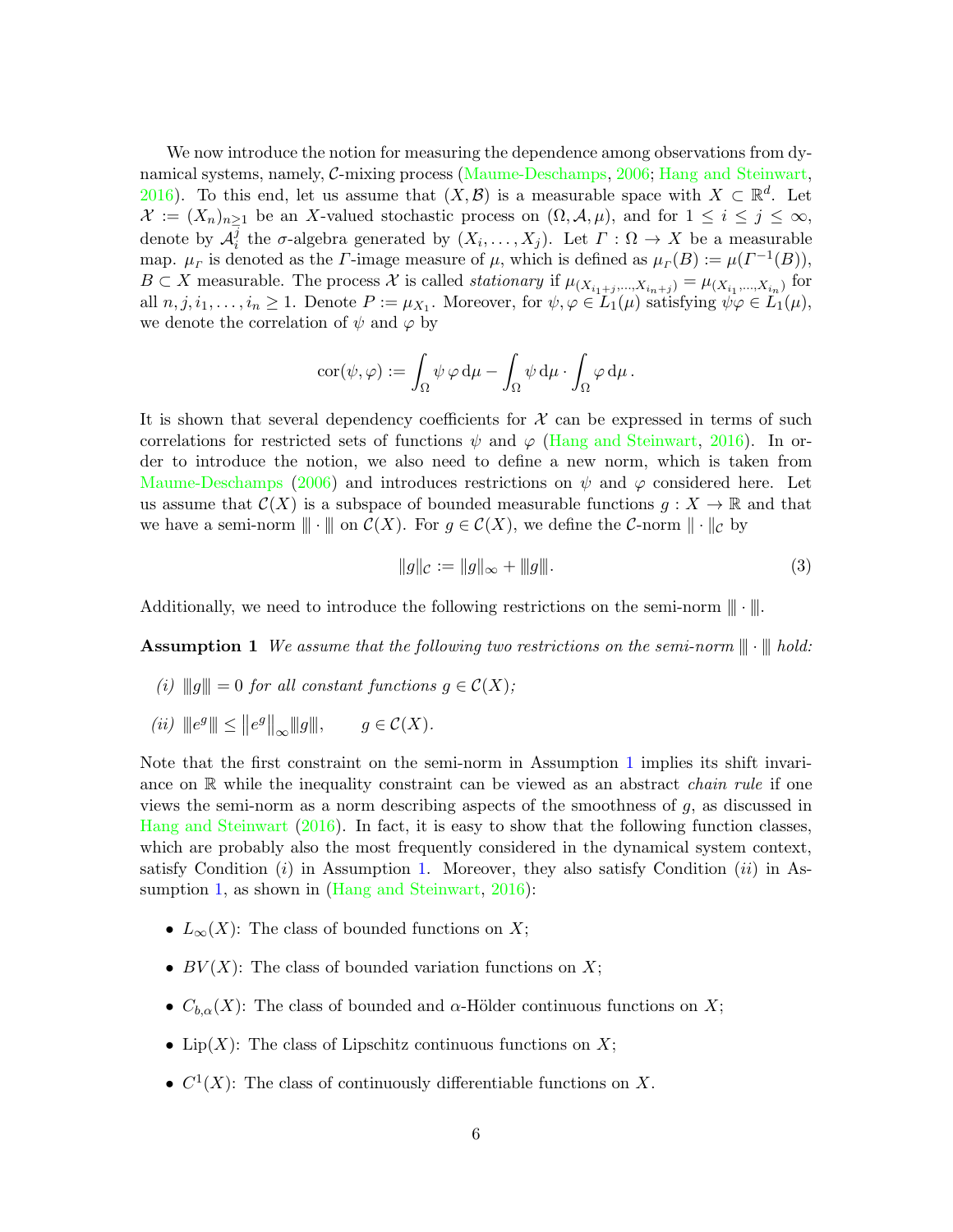**Definition 2 (C-mixing Process)** Let  $(\Omega, \mathcal{A}, \mu)$  be a probability space,  $(X, \mathcal{B})$  be a measurable space,  $\mathcal{X} := (X_i)_{i \geq 1}$  be an X-valued, stationary process on  $\Omega$ , and  $\|\cdot\|_{\mathcal{C}}$  be defined by [\(3\)](#page-5-1) for some semi-norm  $\|\cdot\|$ . Then, for  $n \geq 1$ , we define the C-mixing coefficients by

$$
\phi_{\mathcal C}({\mathcal X},n):=\sup\big\{\hbox{cor}(\psi,g(X_{k+n})) : k\ge 1, \psi\in B_{L_1({\mathcal A}_1^k,\mu)}, g\in B_{{\mathcal C}(X)}\big\},
$$

and the time-reversed  $C$ -mixing coefficients by

$$
\phi_{\mathcal{C},rev}(\mathcal{X},n) := \sup \big\{ \text{cor}(g(X_k),\varphi) : k \geq 1, g \in B_{\mathcal{C}(X)}, \varphi \in B_{L_1(\mathcal{A}_{k+n}^{\infty},\mu)} \big\}.
$$

Let  $(d_n)_{n\geq 1}$  be a strictly positive sequence converging to 0. We say that X is (time**reversed)** C-mixing with rate  $(d_n)_{n\geq 1}$ , if we have  $\phi_{\mathcal{C},rev}(\mathcal{X}, n) \leq d_n$  for all  $n \geq 1$ . Moreover, if  $(d_n)_{n\geq 1}$  is of the form

$$
d_n := c_0 \exp(-bn^{\gamma}), \qquad n \ge 1,
$$

for some constants  $c_0 > 0$ ,  $b > 0$ , and  $\gamma > 0$ , then X is called geometrically *(time*reversed) C-mixing.

From the above definition, we see that a  $C$ -mixing process is defined in association with an underlying function space. For the above listed function spaces, i.e.,  $L_{\infty}(X)$ ,  $BV(X)$ ,  $C_{b,\alpha}(X)$ , Lip(X) and  $C^1(X)$ , the increase of the smoothness enlarges the class of the associated stochastic processes, as illustrated in [Hang and Steinwart](#page-34-1) [\(2016](#page-34-1)). Note that the classical  $\phi$ -mixing process is essentially a C-mixing process associated with the function space  $L_{\infty}(X)$ . Note also that not all  $\alpha$ -mixing processes are C-mixing, and vice versa. We refer the reader to [Hang and Steinwart](#page-34-1) [\(2016](#page-34-1)) for the relations among  $\alpha$ -,  $\phi$ - and C-mixing processes.

On the other hand, under the above notations and definitions, from Theorem 4.7 in [Maume-Deschamps](#page-35-13) [\(2006](#page-35-13)), we know that Logistic map in Example [1](#page-4-2) is geometrically timereversed C-mixing with  $C = Lip(0, 1)$  while Theorem 4.4 in [Maume-Deschamps](#page-35-13) [\(2006\)](#page-35-13) (see also Chapter 3 in [Baladi](#page-33-4) [\(2000\)](#page-33-4)) indicates that Gauss map in Example [2](#page-4-3) is geometrically time-reversed C-mixing with  $C = BV(0, 1)$ . Example [3](#page-4-0) is also geometrically time-reversed C-mixing with  $C = BV(0, 1)$  according to [Maume-Deschamps](#page-35-13) [\(2006](#page-35-13)). For more examples of geometrically time-reversed  $\mathcal{C}\text{-mixing dynamical systems}$ , the reader is referred to Section 2 in [Hang and Steinwart](#page-34-1) [\(2016](#page-34-1)).

#### 2.3 Kernel Density Estimation: Assumptions and Formulations

<span id="page-6-0"></span>For the smoothing kernel K in the kernel density estimator, in this paper we consider its following general form, namely, d-dimensional smoothing kernel:

**Definition 3** A bounded, monotonically decreasing function  $K : [0, \infty) \to [0, \infty)$  is a ddimensional smoothing kernel if

$$
\int_{\mathbb{R}^d} K(\|x\|) dx =: \kappa \in (0, \infty).
$$
\n(4)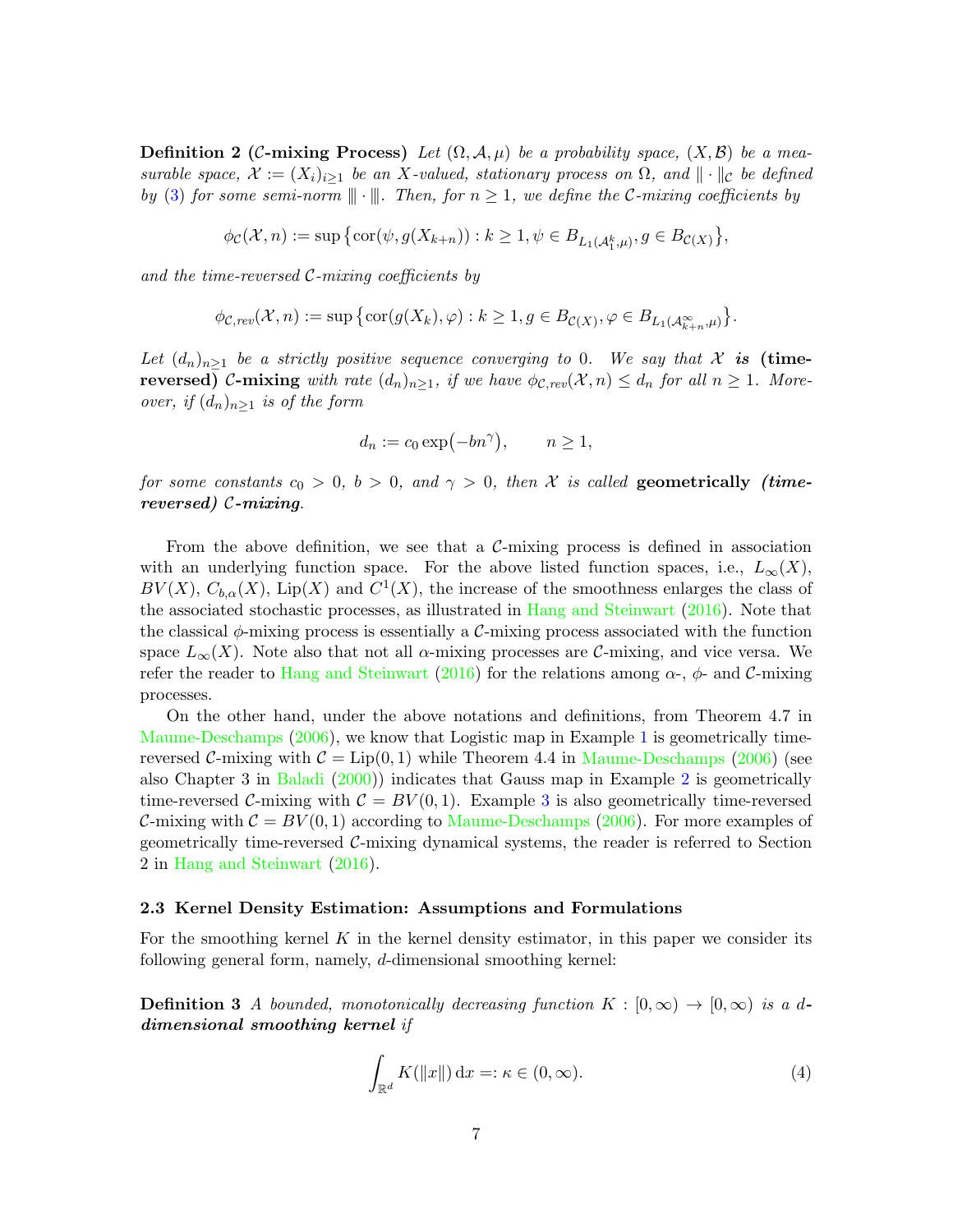The choice of the norm in Definition [3](#page-6-0) does not matter since all norms on  $\mathbb{R}^d$  are equivalent. To see this, let  $\|\cdot\|'$  be another norm on  $\mathbb{R}^d$  satisfying  $\kappa \in (0,\infty)$ . From the equivalence of the two norms on  $\mathbb{R}^d$ , one can find a positive constant c such that  $||x|| \leq c||x||'$ holds for all  $x \in \mathbb{R}$ . Therefore, easily we have

$$
\int_{\mathbb{R}^d} K(\|x\|') \, dx \le \int_{\mathbb{R}^d} K(\|x\|/c) \, dx = c^d \int_{\mathbb{R}^d} K(\|x\|) \, dx < \infty.
$$

<span id="page-7-0"></span>In what follows, without loss of generality, we assume that the constant  $\kappa$  in Definition [3](#page-6-0) equals to 1.

**Lemma 4** A bounded, monotonically decreasing function  $K : [0, \infty) \rightarrow [0, \infty)$  is a ddimensional smoothing kernel if and only if

$$
\int_0^\infty K(r)r^{d-1}\,\mathrm{d}r\in(0,\infty).
$$

Proof From the above discussions, it suffices to consider the integration constraint for the kernel function K with respect to the Euclidean norm  $\|\cdot\|_{\ell_2^d}$ . We thus have

$$
\int_{\mathbb{R}^d} K(|x||_{\ell_2^d}) dx = d\tau_d \int_0^\infty K(r) r^{d-1} dr,
$$

where  $\tau_d = \pi^{d/2} / \Gamma(\frac{d}{2} + 1)$  is the volume of the unit ball  $B_{\ell_2^d}$  of the Euclidean space  $\ell_2^d$ . This completes the proof of Lemma [4.](#page-7-0)

Let  $r \in [0, +\infty)$  and denote  $\mathbf{1}_A$  as the indicator function. Several common examples of d-dimensional smoothing kernels  $K(r)$  include the Naive kernel  $\mathbf{1}_{[0,1]}(r)$ , the Triangle kernel  $(1 - r)\mathbf{1}_{[0,1]}(r)$ , the Epanechnikov kernel  $(1 - r^2)\mathbf{1}_{[0,1]}(r)$ , and the Gaussian kernel  $e^{-r^2}$ . In this paper, we are interested in the kernels that satisfy the following restrictions on their shape and regularity:

<span id="page-7-1"></span>**Assumption 5** For a fixed function space  $\mathcal{C}(X)$ , we make the following assumptions on the d-dimensional smoothing kernel K:

(i) K is Hölder continuous with exponent  $\beta$  with  $\beta \in [0,1]$ ;

$$
(ii) \int_0^\infty K(r)r^{\beta+d-1} \, \mathrm{d}r < \infty;
$$

(iii) For all  $x \in \mathbb{R}^d$ , we have  $|||K(||x - \cdot||/h)|| \in C(X)$  and there exists a function  $\varphi$ :  $(0, \infty) \rightarrow (0, \infty)$  such that

$$
\sup_{x \in \mathbb{R}^d} ||K(||x - \cdot||/h)|| \le \varphi(h).
$$

It is easy to verify that for  $C = Lip$ , Assumption [5](#page-7-1) is met for the Triangle kernel, the Epanechnikov kernel, and the Gaussian kernel. Particularly, Condition  $(iii)$  holds for all these kernels with  $\|\cdot\|$  being the Lipschitz norm and  $\varphi(h) \leq \mathcal{O}(h^{-1})$ . Moreover, as we shall see below, not all the conditions in Assumption [5](#page-7-1) are required for the analysis conducted in this study and conditions assumed on the kernel will be specified explicitly.

We now show that given a d-dimensional smoothing kernel K as in Definition [3,](#page-6-0) one can easily construct a probability density on  $\mathbb{R}^d$ .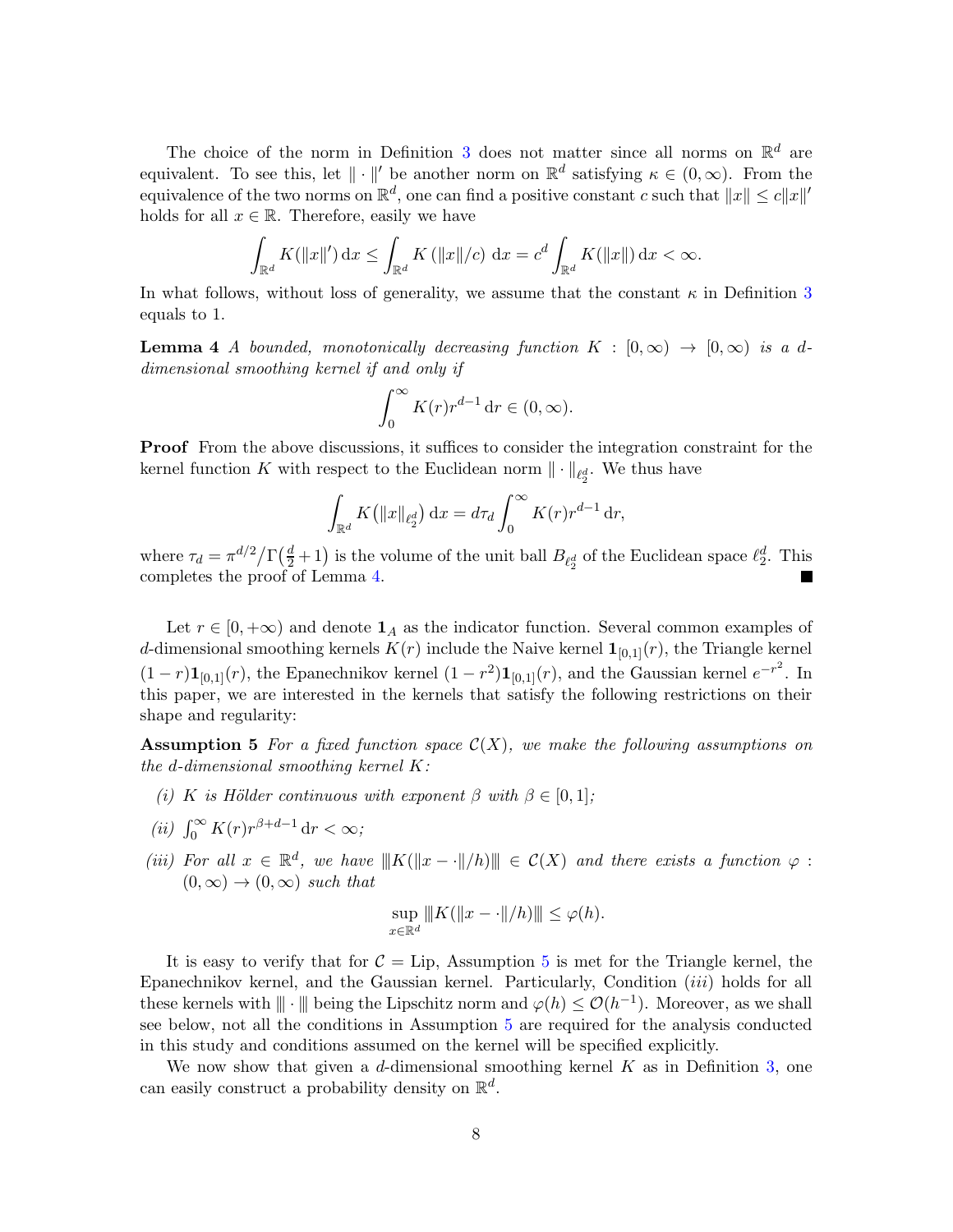**Definition 6** (K-Smoothing of a Measure) Let K be a d-dimensional smoothing kernel and Q be a probability measure on  $\mathbb{R}^d$ . Then, for  $h > 0$ ,

$$
f_{Q,h}(x) := f_{Q,K,h}(x) := h^{-d} \int_{\mathbb{R}^d} K\left( \|x - x'\|/h \right) dQ(x'), \quad x \in \mathbb{R}^d,
$$

is called a  $K$ -smoothing of  $Q$ .

It is not difficult to see that  $f_{Q,h}$  defines a probability density on  $\mathbb{R}^d$ , since Fubini's theorem yields that

$$
\int_{\mathbb{R}^d} f_{Q,h}(x) dx = \int_{\mathbb{R}^d} \int_{\mathbb{R}^d} h^{-d} K \left( ||x - x'||/h \right) dQ(x') dx
$$

$$
= \int_{\mathbb{R}^d} \int_{\mathbb{R}^d} K(||x||) dx dQ(x') = 1.
$$

Let us denote  $K_h : \mathbb{R}^d \to [0, +\infty)$  as

<span id="page-8-3"></span>
$$
K_h(x) := h^{-d} K\left(\|x\|/h\right), \ x \in \mathbb{R}^d. \tag{5}
$$

Note that  $K_h$  also induces a density function on  $\mathbb{R}^d$  since there holds  $||K_h||_1 = 1$ .

For the sake of notational simplification, in what follows, we introduce the convolution operator ∗. Under this notation, we then see that  $f_{Q,h}$  is the density of the measure that is the convolution of the measure Q and  $\nu_h = K_h d\lambda^d$ . Recalling that P is a probability measure on  $\mathbb{R}^d$  with the corresponding density function f, by taking  $Q := P$  with  $dP =$  $f \, d\lambda^d$ , we have

<span id="page-8-2"></span><span id="page-8-1"></span>
$$
f_{P,h} = K_h * f = f * K_h = K_h * dP.
$$
 (6)

Since  $K_h \in L_\infty(\mathbb{R}^d)$  and  $f \in L_1(\mathbb{R}^d)$ , from Proposition (8.8) in [Folland](#page-34-9) [\(1999](#page-34-9)) we know that  $f_{P,h}$  is uniformly continuous and bounded. Specifically, when  $Q$  is the empirical measure  $D_n = \frac{1}{n}$  $\frac{1}{n}\sum_{i=1}^{n} \delta_{x_i}$ , the kernel density estimator for dynamical systems in this study can be expressed as

$$
f_{D_n,h}(x) = K_h * dD_n(x) = \frac{1}{nh^d} \sum_{i=1}^n K\left(\frac{\|x - x_i\|}{h}\right).
$$
 (7)

From now on, for notational simplicity, we will suppress the subscript n of  $D_n$  and denote  $D := D_n$ , e.g.,  $f_{D,h} := f_{D_n,h}$ .

## <span id="page-8-0"></span>3. Consistency and Convergence Analysis

In this section, we study the consistency and convergence rates of  $f_{D,h}$  to the true density f under  $L_1$ -norm and also  $L_{\infty}$ -norm for some special cases. Recall that  $f_{D,h}$  is a nonparametric density estimator and so the criterion that measures its goodness-of-fit matters, which, for instance, includes  $L_1$ -distance,  $L_2$ -distance and  $L_{\infty}$ -distance.

In the literature of kernel density estimation, probably the most frequently employed criterion is the  $L_2$ -distance of the difference between  $f_{D,h}$  and f, since it entails an exact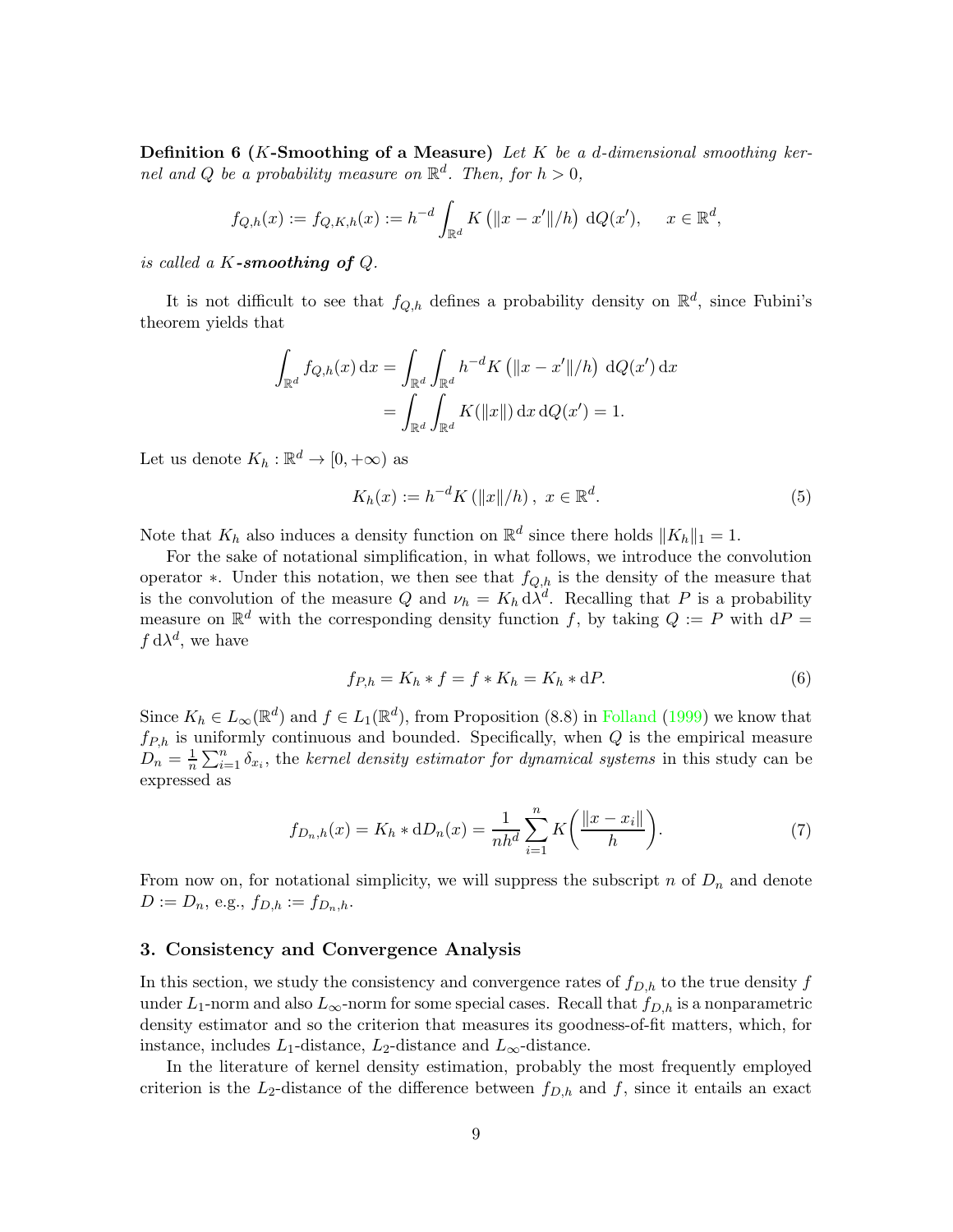bias-variance decomposition and can be analyzed relatively easily by using Taylor expan-sion involved arguments. However, it is argued in Devroye and Györfi [\(1985\)](#page-34-10) (see also [Devroye and Lugosi](#page-34-11)  $(2001)$  $(2001)$ ) that  $L_1$ -distance could be a more reasonable choice since: it is invariant under monotone transformations; it is always well-defined as a metric on the space of density functions; it is also proportional to the total variation metric and so leads to better visualization of the closeness to the true density function than  $L_2$ -distance. The downside of using  $L_1$ -distance is that it does not admit an exact bias-variance decomposition and the usual Taylor expansion involved techniques for error estimation may not apply directly. Nonetheless, if we introduce the intermediate estimator  $f_{P,h}$  in  $(6)$ , obviously the following inequality holds

<span id="page-9-0"></span>
$$
||f_{D,h} - f||_1 \le ||f_{D,h} - f_{P,h}||_1 + ||f_{P,h} - f||_1.
$$
\n(8)

The consistency and convergence analysis in our study will be mainly conducted in the  $L_1$ sense with the help of inequality [\(8\)](#page-9-0). Besides, for some specific case, i.e., when the density f is compactly supported, we are also concerned with the consistency and convergence of  $f_{D,h}$  to f under  $L_{\infty}$ -norm. In this case, there also holds the following inequality

<span id="page-9-1"></span>
$$
||f_{D,h} - f||_{\infty} \le ||f_{D,h} - f_{P,h}||_{\infty} + ||f_{P,h} - f||_{\infty}.
$$
\n(9)

It is easy to see that the first error term on the right-hand side of  $(8)$  or  $(9)$  is stochastic due to the empirical measure  $D$  while the second one is deterministic because of its sampling-free nature. Loosely speaking, the first error term corresponds to the variance of the estimator  $f_{D,h}$ , while the second one can be treated as its bias although [\(8\)](#page-9-0) or [\(9\)](#page-9-1) is not an exact error decomposition. In our study, we proceed with the consistency and convergence analysis on  $f_{D,h}$  by bounding the two error terms, respectively.

## 3.1 Bounding the Deterministic Error Term

Our first theoretical result on bounding the deterministic error term shows that, given a d-dimensional kernel K, the  $L_1$ -distance between its K-smooth of the measure P, i.e.,  $f_{P,h}$ , and  $f$  can be arbitrarily small by choosing the bandwidth appropriately. Moreover, under mild assumptions on the regularity of f and K, the  $L_{\infty}$ -distance between the two quantities possesses a polynomial decay with respect to the bandwidth h.

<span id="page-9-2"></span>Theorem 7 Let K be a d-dimensional smoothing kernel.

(i) For any  $\varepsilon > 0$ , there exists  $0 < h_{\varepsilon} \leq 1$  such that for any  $h \in (0, h_{\varepsilon}]$  we have

$$
||f_{P,h} - f||_1 \leq \varepsilon.
$$

(ii) If K satisfies Condition (ii) in Assumption [5](#page-7-1) and f is  $\alpha$ -Hölder continuous with  $\alpha \leq \beta$ , then there holds

$$
||f_{P,h} - f||_{\infty} \lesssim h^{\alpha}
$$

.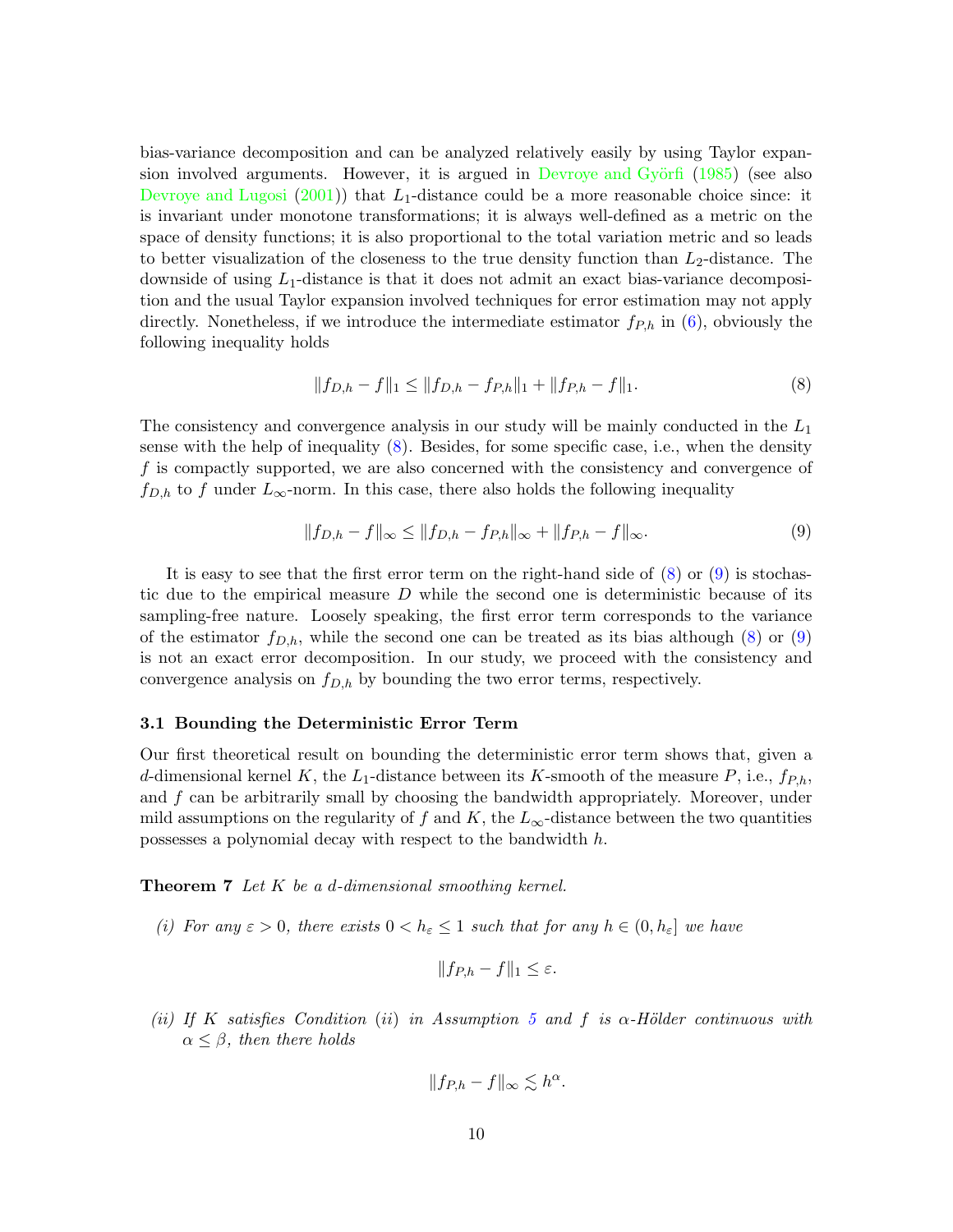We now show that the  $L_1$ -distance between  $f_{P,h}$  and f can be upper bounded by their difference (in the sense of  $L_{\infty}$ -distance) on a compact domain of  $\mathbb{R}^d$  together with their difference (in the sense of  $L_1$ -distance) outside this domain. As we shall see later, this observation will entail us to consider different classes of the true densities  $f$ . The following result is crucial in our subsequent analysis on the consistency and convergence rates of  $f_{D,h}$ .

<span id="page-10-0"></span>**Theorem 8** Assume that  $K$  is a d-dimensional smoothing kernel that satisfies Conditions (i) and (ii) in Assumption [5.](#page-7-1) For  $h \leq 1$  and  $r \geq 1$ , we have

$$
||f_{P,h} - f||_1 \lesssim r^d ||f_{P,h} - f||_{\infty} + P(H_{r/2}) + (h/r)^{\beta}.
$$

#### 3.2 Bounding the Stochastic Error Term

We now proceed with the estimation of the stochastic error term  $||f_{D,h}-f_{P,h}||_1$  by establishing probabilistic oracle inequalities. For the sake of readability, let us start with an overview of the analysis conducted in this subsection for bounding the stochastic error term.

#### 3.2.1 An Overview of the Analysis

In this study, the stochastic error term is tackled by using capacity-involved arguments and the Bernstein-type inequality established in [Hang and Steinwart](#page-34-1) [\(2016\)](#page-34-1). In the sequel, for any fixed  $x \in \Omega \subset \mathbb{R}^d$ , we write

<span id="page-10-1"></span>
$$
k_{x,h} := h^{-d} K(||x - \cdot||/h),
$$
\n(10)

and we further denote the centered random variable  $\widetilde{k}_{x,h}$  on  $\Omega$  as

<span id="page-10-2"></span>
$$
\widetilde{k}_{x,h} := k_{x,h} - \mathbb{E}_P k_{x,h}.\tag{11}
$$

It thus follows that

$$
\mathbb{E}_D \widetilde{k}_{x,h} = \mathbb{E}_D k_{x,h} - \mathbb{E}_P k_{x,h} = f_{D,h}(x) - f_{P,h}(x),
$$

and consequently we have

$$
||f_{D,h} - f_{P,h}||_1 = \int_{\mathbb{R}^d} |\mathbb{E}_D \widetilde{k}_{x,h}| \,dx,
$$

and

$$
||f_{D,h} - f_{P,h}||_{\infty} = \sup_{x \in \Omega} |\mathbb{E}_D \widetilde{k}_{x,h}|.
$$

As a result, in order to bound  $||f_{D,h} - f_{P,h}||_1$ , it suffices to bound the supremum of the empirical process  $\mathbb{E}_{D} \widetilde{k}_{x,h}$  indexed by  $x \in \mathbb{R}^{d}$ . For any  $r > 0$ , there holds

$$
||f_{D,h} - f_{P,h}||_1 = \int_{B_r} |\mathbb{E}_D \widetilde{k}_{x,h}| \,dx + \int_{H_r} |\mathbb{E}_D \widetilde{k}_{x,h}| \,dx.
$$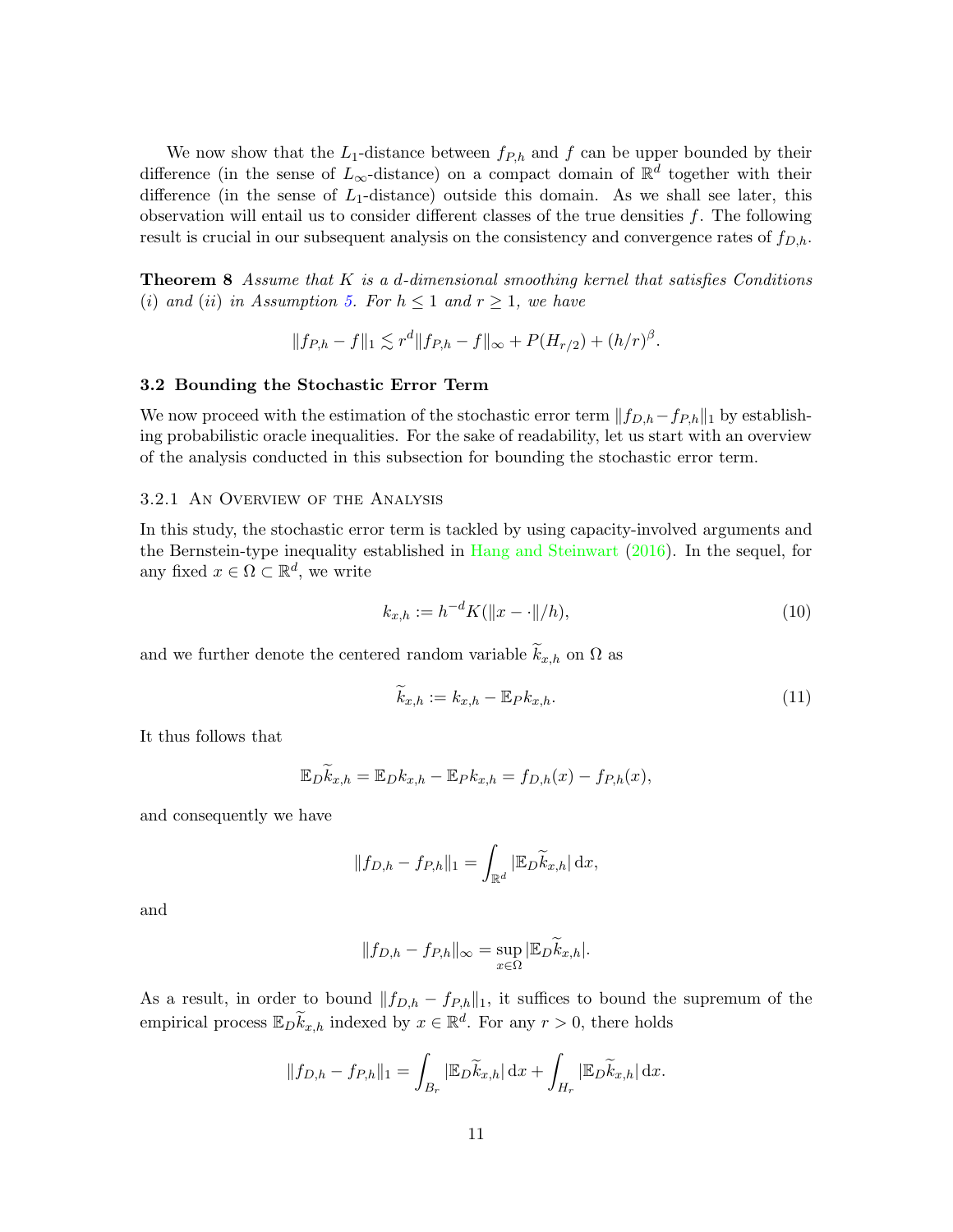The second term of the right-hand side of the above equality can be similarly dealt with as in the proof of Theorem [8.](#page-10-0) In order to bound the first term, we define  $\mathcal{K}_{h,r}$  as the function set of  $\widetilde{k}_{x,h}$  that corresponds to x which lies on a radius-r ball of  $\mathbb{R}^d$ :

$$
\widetilde{\mathcal{K}}_{h,r} := \left\{ \widetilde{k}_{x,h} : x \in B_r \right\} \subset L_\infty(\mathbb{R}^d).
$$

The idea here is to apply capacity-involved arguments and the Bernstein-type exponential inequality in [Hang and Steinwart](#page-34-1) [\(2016](#page-34-1)) to the function set  $\mathcal{K}_{h,r}$  and the associated empirical process  $\mathbb{E}_D \tilde{k}_{x,h}$ . The difference between  $f_{D,h}$  and  $f_{P,h}$  under the  $L_{\infty}$ -norm can be bounded analogously. Therefore, to further our analysis, we first need to bound the capacity of  $\mathcal{K}_{h,r}$  in terms of covering numbers.

3.2.2 BOUNDING THE CAPACITY OF THE FUNCTION SET  $\mathcal{K}_{h,r}$ 

**Definition 9 (Covering Number)** Let  $(X,d)$  be a metric space and  $A \subset X$ . For  $\varepsilon > 0$ , the  $\varepsilon$ -covering number of A is denoted as

$$
\mathcal{N}(A,d,\varepsilon):=\min\left\{n\geq 1:\exists x_1,\cdots,x_n\in X \text{ such that } A\subset \bigcup_{i=1}^n B_d(x_i,\varepsilon)\right\},\,
$$

where  $B_d(x,\varepsilon) := \{x' \in X : d(x,x') \leq \varepsilon\}.$ 

For a fixed  $r \geq 1$ , we consider the function set

$$
\mathcal{K}_{h,r} := \{k_{x,h} : x \in B_r\} \subset L_\infty(\mathbb{R}^d).
$$

<span id="page-11-2"></span>The following proposition provides an estimate of the covering number of  $\mathcal{K}_{h,r}$ .

**Proposition 10** Let K be a d-dimensional smoothing kernel that satisfies Conditions  $(i)$ in Assumption [5](#page-7-1) and  $h \in (0,1]$ . Then there exists a positive constant c' such that for all  $\varepsilon \in (0,1]$ , we have

$$
\mathcal{N}(\mathcal{K}_{h,r}, \|\cdot\|_{\infty}, \varepsilon) \leq c' r^d h^{-d - \frac{d^2}{\beta}} \varepsilon^{-\frac{d}{\beta}}.
$$

#### <span id="page-11-1"></span>3.2.3 ORACLE INEQUALITIES UNDER  $L_1$ -Norm, and  $L_\infty$ -Norm

We now establish oracle inequalities for the kernel density estimator  $(7)$  under  $L_1$ -norm, and  $L_{\infty}$ -norm, respectively. These oracle inequalities will be crucial in establishing the consistency and convergence results of the estimator. Recall that the considered kernel density estimation problem is based on samples from an X-valued  $\mathcal{C}\text{-mixing process which}$ is associated with an underlying function class  $\mathcal{C}(X)$ . As shown below, the established oracle inequality holds without further restrictions on the support of the density function f.

<span id="page-11-0"></span>**Theorem 11** Suppose that Assumption [5](#page-7-1) holds. Let  $\mathcal{X} := (X_n)_{n \geq 1}$  be an X-valued stationary geometrically (time-reversed) C-mixing process on  $(\Omega, \mathcal{A}, \mu)$  with  $\|\cdot\|_C$  being defined for some semi-norm  $\|\cdot\|$  that satisfies Assumption [1.](#page-5-0) Then for all  $0 < h \leq 1$ ,  $r \geq 1$  and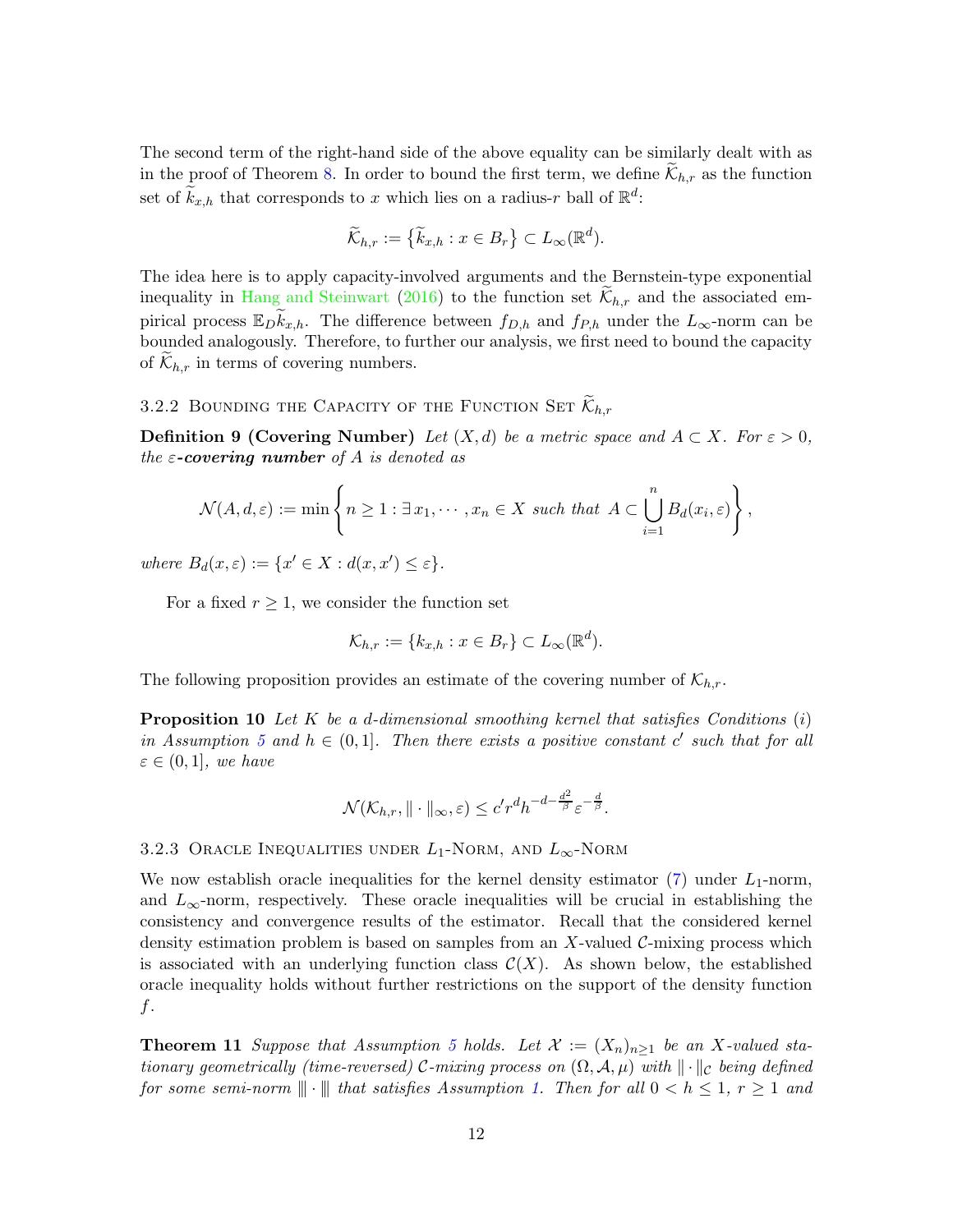$\tau \geq 1$ , there exists an  $n_0 \in \mathbb{N}$  such that for all  $n \geq n_0$ , with probability  $\mu$  at least  $1 - 3e^{-\tau}$ , there holds

<span id="page-12-0"></span>
$$
||f_{D,h} - f_{P,h}||_1 \lesssim \sqrt{\frac{(\log n)^{2/\gamma} r^d (\tau + \log \frac{nr}{h})}{h^d n}} + \frac{(\log n)^{2/\gamma} r^d (\tau + \log \frac{nr}{h})}{h^d n}
$$

$$
+ P(H_{r/4}) + \sqrt{\frac{32\tau (\log n)^{2/\gamma}}{n}} + \left(\frac{h}{r}\right)^{\beta}.
$$

Here  $n_0$  will be given explicitly in the proof.

Our next result shows that when the density function  $f$  is compactly supported and bounded, an oracle inequality under  $L_{\infty}$ -norm can be also derived.

**Theorem 12** Let K be a d-dimensional kernel function that satisfies Conditions  $(i)$  and (iii) in Assumption [5.](#page-7-1) Let  $\mathcal{X} := (X_n)_{n \geq 1}$  be an X-valued stationary geometrically (timereversed) C-mixing process on  $(\Omega, \mathcal{A}, \mu)$  with  $\lVert \cdot \rVert_c$  being defined for some semi-norm  $\lVert \cdot \rVert$  that satisfies Assumption [1.](#page-5-0) Assume that there exists a constant  $r_0 \geq 1$  such that  $\Omega \subset B_{r_0} \subset \mathbb{R}^d$ and the density function f satisfies  $||f||_{\infty} < \infty$ . Then for all  $0 < h \leq 1$  and  $\tau > 0$ , there exists an  $n_0^* \in \mathbb{N}$  such that for all  $n \geq n_0^*$ , with probability  $\mu$  at least  $1 - e^{-\tau}$ , there holds

$$
||f_{D,h}-f_{P,h}||_{\infty} \lesssim \sqrt{\frac{||f||_{\infty}(\tau+\log(\frac{nr_0}{h}))(\log n)^{2/\gamma}}{h^dn}}+\frac{K(0)(\tau+\log(\frac{nr_0}{h}))(\log n)^{2/\gamma}}{h^dn}.
$$

Here  $n_0^*$  will be given explicitly in the proof.

In Theorem [12,](#page-12-0) the kernel  $K$  is only required to satisfy Conditions  $(i)$  and  $(iii)$  in Assumption [5](#page-7-1) whereas the condition that  $\int_0^\infty K(r)r^{\beta+d-1} dr < \infty$  for some  $\beta > 0$  is not needed. This is again due to the compact support assumption of the density function  $f$  as stated in Theorem [12.](#page-12-0)

#### 3.3 Results on Universal Consistency

We now present results on the universal consistency property of the kernel density estimator  $f_{D,h}$  in the sense of  $L_1$ -norm. A kernel density estimator  $f_{D,h}$  is said to be universally consistent in the sense of  $L_1$ -norm if  $f_{D,h}$  converges to f almost surely under  $L_1$ -norm without any further restrictions on the probability distribution  $P$ .

**Theorem 13** Let K be a d-dimensional smoothing kernel that satisfies Conditions  $(i)$  and (iii) in Assumption [5.](#page-7-1) Let  $\mathcal{X} := (X_n)_{n \geq 1}$  be an X-valued stationary geometrically (timereversed) C-mixing process on  $(\Omega, \mathcal{A}, \mu)$  with  $\|\cdot\|_c$  being defined for some semi-norm  $\|\|\cdot\|$ that satisfies Assumption [1.](#page-5-0) If

<span id="page-12-1"></span>
$$
h_n \to 0
$$
 and  $\frac{nh_n^d}{(\log n)^{(2+\gamma)/\gamma}} \to \infty$ , as  $n \to \infty$ ,

then the kernel density estimator  $f_{D,h_n}$  is universally consistent in the sense of  $L_1$ -norm.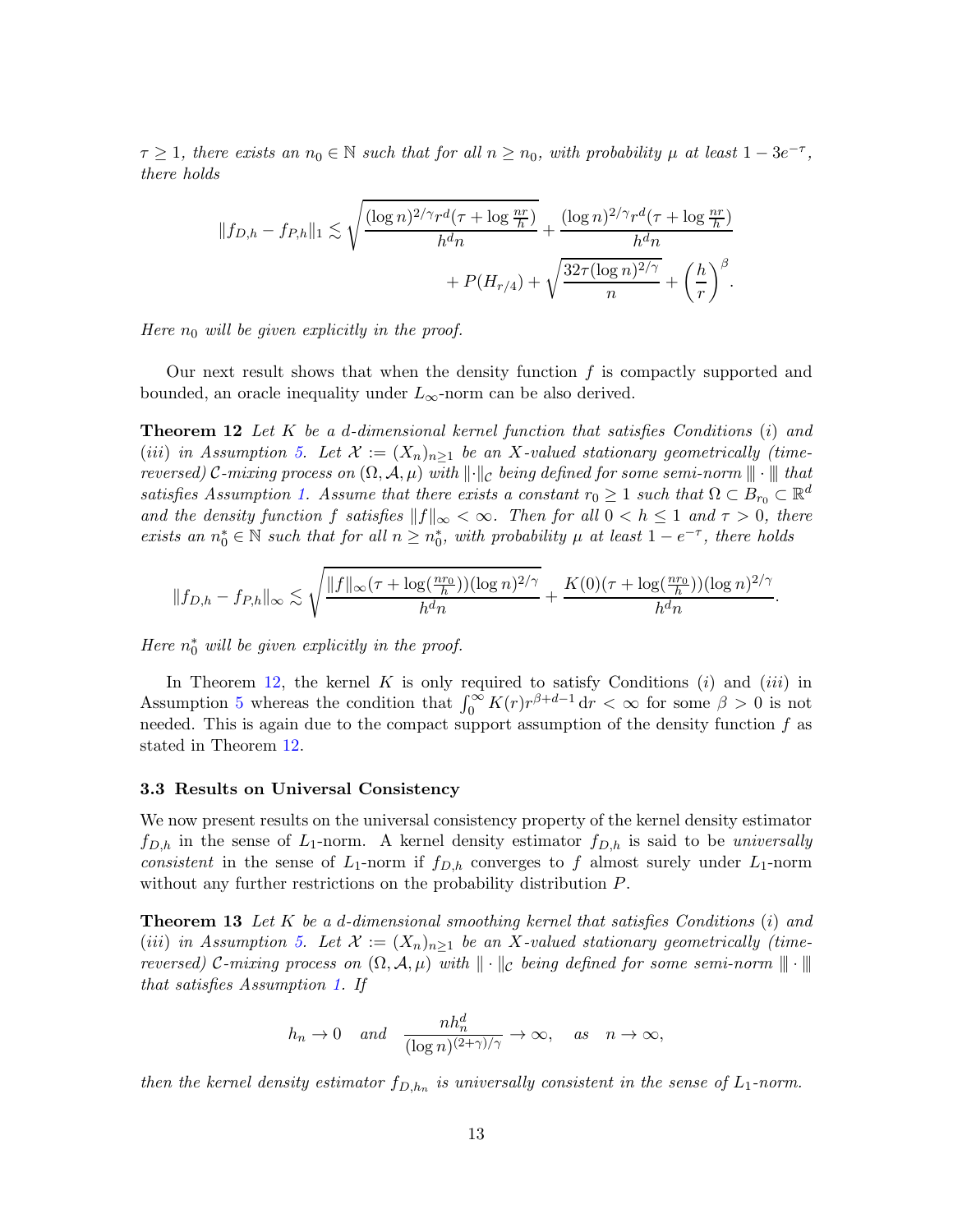## 3.4 Convergence Rates under  $L_1$ -Norm

The consistency result in Theorem [13](#page-12-1) is independent of the probability distribution P and is therefore said to be universal. In this subsection, we will show that if certain tail assumptions on P are applied, convergence rates can be obtained under  $L_1$ -norm. Here, we consider three different situations, namely, the tail of the probability distribution  $P$  has a polynomial decay, exponential decay and disappears, respectively.

<span id="page-13-0"></span>**Theorem 14** Let K be a d-dimensional smoothing kernel that satisfies Assumption [5.](#page-7-1) Assume that the density f is  $\alpha$ -Hölder continuous with  $\alpha \leq \beta$ . Let  $\mathcal{X} := (X_n)_{n>1}$  be an X-valued stationary geometrically (time-reversed) C-mixing process on  $(\Omega, \mathcal{A}, \mu)$  with  $\|\cdot\|_{\mathcal{C}}$ being defined for some semi-norm  $\|\cdot\|$  that satisfies Assumption [1.](#page-5-0) We consider the following cases:

- (i)  $P(H_r) \lesssim r^{-\eta d}$  for some  $\eta > 0$  and for all  $r \ge 1$ ;
- (ii)  $P(H_r) \lesssim e^{-ar\eta}$  for some  $a > 0$ ,  $\eta > 0$  and for all  $r \ge 1$ ;
- (iii)  $P(H_{r_0}) = 0$  for some  $r_0 \geq 1$ .

For the above cases, if  $n \ge n_0$  with  $n_0$  the same as in Theorem [11,](#page-11-0) and the sequences  $h_n$ are of the following forms:

$$
(i) h_n = \left(\frac{(\log n)^{(2+\gamma)/\gamma}}{n}\right)^{\frac{1+\eta}{(1+\eta)(2\alpha+d)-\alpha}};
$$
  

$$
(ii) h_n = \left(\frac{(\log n)^{(2+\gamma)/\gamma}}{n}\right)^{\frac{1}{2\alpha+d}} (\log n)^{-\frac{d}{\gamma}\cdot\frac{1}{2\alpha+d}};
$$
  

$$
(iii) h_n = ((\log n)^{(2+\gamma)/\gamma}/n)^{\frac{1}{2\alpha+d}};
$$

then with probability  $\mu$  at least  $1 - \frac{1}{n}$  $\frac{1}{n}$ , there holds

$$
||f_{D,h_n} - f||_1 \leq \varepsilon_n,
$$

where the convergence rates

$$
(i) \varepsilon_n \lesssim \left(\frac{(\log n)^{(2+\gamma)/\gamma}}{n}\right)^{\frac{\alpha\eta}{(1+\eta)(2\alpha+d)-\alpha}};
$$
  

$$
(ii) \varepsilon_n \lesssim \left(\frac{(\log n)^{(2+\gamma)/\gamma}}{n}\right)^{\frac{\alpha}{2\alpha+d}} (\log n)^{\frac{d}{\gamma} \cdot \frac{\alpha+d}{2\alpha+d}};
$$
  

$$
(iii) \varepsilon_n \lesssim \left((\log n)^{(2+\gamma)/\gamma}/n\right)^{\frac{\alpha}{2\alpha+d}}.
$$

## 3.5 Convergence Rates under  $L_{\infty}$ -Norm

<span id="page-13-1"></span>In Subsection [3.2.3,](#page-11-1) when the density function  $f$  is bounded and compactly supported, we establish oracle inequality of  $f_{D,h}$  under  $L_{\infty}$ -norm. Combining this with the estimate of the deterministic error term in Theorem [7](#page-9-2) (ii) under  $L_{\infty}$ -norm, we arrive at the following result that characterizes the convergence of  $f_{D,h}$  to f under  $L_{\infty}$ -norm.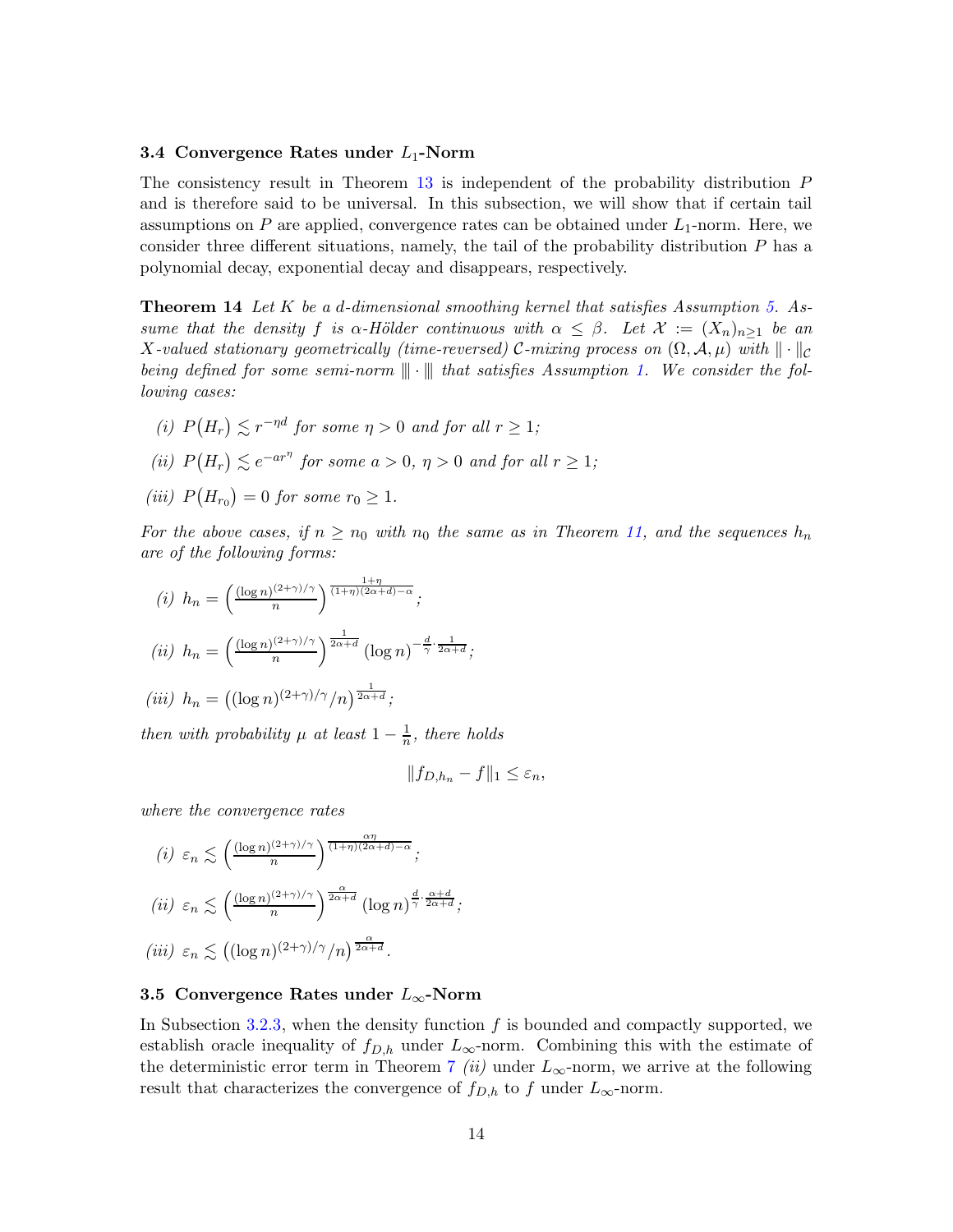**Theorem 15** Let K be a d-dimensional smoothing kernel that satisfies Conditions  $(i)$  and (iii) in Assumption [5.](#page-7-1) Let  $\mathcal{X} := (X_n)_{n>1}$  be an X-valued stationary geometrically (timereversed) C-mixing process on  $(\Omega, \mathcal{A}, \mu)$  with  $\lVert \cdot \rVert_c$  being defined for some semi-norm  $\lVert \cdot \rVert$  that satisfies Assumption [1.](#page-5-0) Assume that there exists a constant  $r_0 \geq 1$  such that  $\Omega \subset B_{r_0} \subset \mathbb{R}^d$ and the density function f is  $\alpha$ -Hölder continuous with  $\alpha \leq \beta$  and  $||f||_{\infty} < \infty$ . Then for all  $n \geq n_0^*$  with  $n_0^*$  as in Theorem [12,](#page-12-0) by choosing

$$
h_n = \left( (\log n)^{(2+\gamma)/\gamma}/n \right)^{\frac{1}{2\alpha+d}}
$$

with probability  $\mu$  at least  $1-\frac{1}{n}$  $\frac{1}{n}$ , there holds

$$
||f_{D,h_n} - f||_{\infty} \lesssim \left( (\log n)^{(2+\gamma)/\gamma}/n \right)^{\frac{\alpha}{2\alpha+d}}.
$$
 (12)

<span id="page-14-1"></span>,

In Theorems [14](#page-13-0) and [15,](#page-13-1) one needs to ensure that  $n \geq n_0$  with  $n_0$  as in Theorem [11](#page-11-0) and  $n \geq n_0^*$  with  $n_0^*$  as in Theorem [12,](#page-12-0) respectively. One may also note that due to the involvement of the term  $\varphi(h_n)$ , the numbers  $n_0$  and  $n_0^*$  depend on the  $h_n$ . However, recalling that for the Triangle kernel, the Epanechnikov kernel, and the Gaussian kernel, we have  $\varphi(h_n) \leq \mathcal{O}(h_n^{-1}),$  which, together with the choices of  $h_n$  in Theorems [14](#page-13-0) and [15,](#page-13-1) implies that  $n_0$  and  $n_0^*$  are well-defined. It should be also remarked that in the scenario where the density function f is compactly supported and bounded, the convergence rate of  $f_{D,h}$ to f is not only obtainable, but also the same with that derived under  $L_1$ -norm. This is indeed an interesting observation since convergence under  $L_{\infty}$ -norm implies convergence under  $L_1$ -norm.

## <span id="page-14-0"></span>3.6 Comments and Discussions

This section presents some comments on the obtained theoretical results on the consistency and convergence rates of  $f_{D,h}$  and compares them with related findings in the literature.

We highlight that in our analysis the density function  $f$  is only assumed to be Hölder continuous. As pointed out in the introduction, in the context of dynamical systems, this seems to be more than a reasonable assumption. On the other hand, the consistency, as well as the convergence results obtained in our study, are of type "with high probability" due to the use of the Bernstein-type exponential inequality that takes into account the variance information of the random variables. From our analysis and the obtained theoretical results, one can also easily observe the influence of the dependence among observations. For instance, from Theorem [13](#page-12-1) we see that with increasing dependence among observations (corresponding to smaller  $\gamma$ ), in order to ensure the universal consistency of  $f_{D,h_n}$ , the decay of  $h_n$  (with respect to  $n^{-1}$ ) is required to be faster. This is in fact also the case if we look at results on the convergence rates in Theorems [14](#page-13-0) and [15.](#page-13-1) Moreover, the influence of the dependence among observations is also indicated there. That is, an increase of the dependence among observations may slow down the convergence of  $f_{D,h}$  in the sense of both  $L_1$ -norm and  $L_{\infty}$ -norm. It is also interesting to note that when  $\gamma$  tends to infinity, which corresponds to the case where observations can be roughly treated as independent ones, meaningful convergence rates can be also deduced. It turns out that, up to a logarithmic factor, the established convergence rates [\(12\)](#page-14-1) under  $L_{\infty}$ -norm, namely,  $\mathcal{O}(((\log n)^{(2+\gamma)/\gamma}/n)^{\alpha/(2\alpha+d)}),$ match the optimal rates in the i.i.d. case, see, e.g., Khas′[minskii](#page-35-16) [\(1979\)](#page-35-16) and [Stone](#page-36-8) [\(1983](#page-36-8)).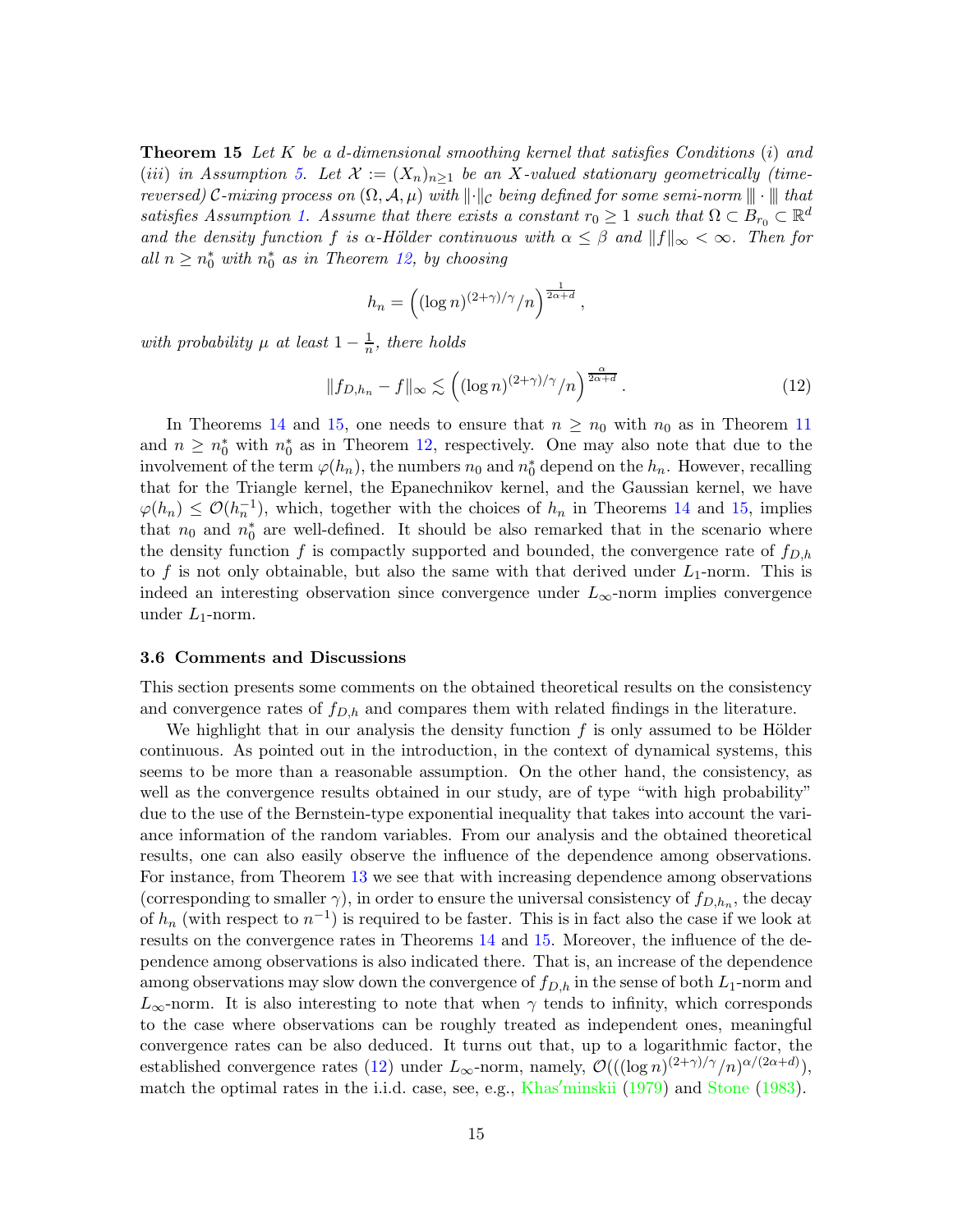As mentioned in the introduction, there exist several studies in the literature that address the kernel density estimation problem for dynamical systems. For example, Bosq and Guégan [\(1995](#page-33-5)) conducted some first studies and showed the point-wise consistency as well as convergence (in expectation) of the kernel density estimator. The convergence rates obtained in their study are of the type  $\mathcal{O}(n^{-4/(4+2d)})$ , which are conducted in terms of the variance of  $f_{D,h}$ . The notion they used for measuring the dependence among observations is  $\alpha$ -mixing coefficient (see  $A_3$  in Bosq and Guégan [\(1995\)](#page-33-5)). Considering the density estimation problem for one-dimensional dynamical systems, [Prieur](#page-35-17) [\(2001](#page-35-17)) presented some studies on the kernel density estimator  $f_{D,h}$  by developing a central limit theorem and apply it to bound the variance of the estimator. Further some studies on the kernel density estimation of the invariant Lebesgue density for dynamical systems were conducted in [Blanke et al.](#page-33-6) [\(2003](#page-33-6)). By considering both dynamical noise and observational noise, point-wise convergence of the estimator  $f_{D,h}$  in expectation was established, i.e., the convergence of  $\mathbb{E} f_{D,h}(x) - f(x)$  for any  $x \in \mathbb{R}^d$ . Note further that these results rely on the second-order smoothness and boundedness of f. Therefore, the second-order smoothness assumption on the density function together with the point-wise convergence in expectation makes it different from our work. In particular, under the additional assumption on the tail of the noise distribution, the convergence of  $\mathbb{E}(f_{D,h}(x) - f(x))^2$  for any fixed  $x \in \mathbb{R}^d$  is of the order  $\mathcal{O}(n^{-2/(2+\beta d)})$  with  $\beta \geq 1$ . Concerning the convergence of  $f_{D,h}$  in a dynamical system setup, [Maume-Deschamps](#page-35-13) [\(2006](#page-35-13)) also presented some interesting studies which in some sense also motivated our work here. By using also the  $\mathcal{C}\text{-mixing concept}$  as adopted in our study to measure the dependence among observations from dynamical systems, she presented the point-wise convergence of  $f_{D,h}$  with the help of Hoeffding-type exponential inequality (see Proposition 3.1 in [Maume-Deschamps](#page-35-13)  $(2006)$  $(2006)$ ). The assumption applied on f is that it is bounded from below and also  $\alpha$ -Hölder continuous (more precisely, f is assumed to be  $\alpha$ -regular, see Assumption 2.3 in [Maume-Deschamps](#page-35-13)  $(2006)$  $(2006)$ ). Hence, from the above discussions, we suggest that the work we present in this study is essentially different from that in [Maume-Deschamps](#page-35-13) [\(2006](#page-35-13)).

## <span id="page-15-0"></span>4. Bandwidth Selection and Simulation Studies

This section discusses the model selection problem of the kernel density estimator [\(7\)](#page-8-2) by performing numerical simulation studies. In the context of kernel density estimation, model selection is mainly referred to the choice of the smoothing kernel  $K$  and the selection of the kernel bandwidth  $h$ , which are of crucial importance for the practical implementation of the data-driven density estimator. According to our experimental experience and also the empirical observations reported in [Maume-Deschamps](#page-35-13) [\(2006](#page-35-13)), it seems that the choice of the kernel or the noise does not have a significant influence on the performance of the estimator. Therefore, our emphasis will be placed on the bandwidth selection problem in our simulation studies.

#### 4.1 Several Bandwidth Selectors

In the literature of kernel density estimation, various bandwidth selectors have been proposed, several typical examples of which have been alluded to in the introduction. When turning to the case with dependent observations, the bandwidth selection problem has been also drawing much attention, see e.g., [Hart and Vieu](#page-34-6) [\(1990\)](#page-34-6); [Chu and Marron](#page-34-12) [\(1991](#page-34-12));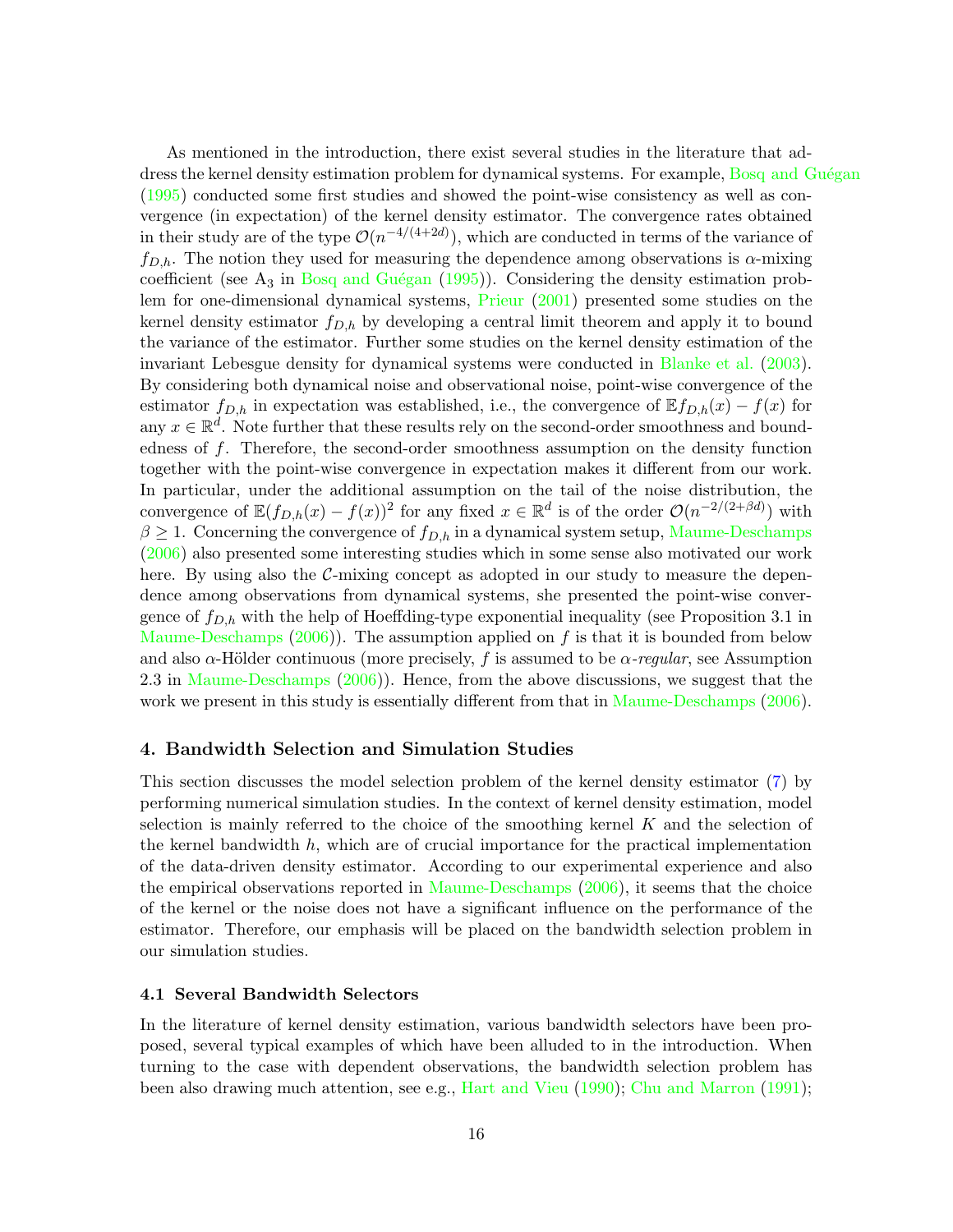[Hall et al.](#page-34-7) [\(1995](#page-34-7)); [Yao and Tong](#page-36-9) [\(1998\)](#page-36-9). Among existing bandwidth selectors, probably the most frequently employed ones are based on the cross-validation ideas. For cross-validation bandwidth selectors, one tries to minimize the integrated squared error (ISE) of the empirical estimator  $f_{D,h}$  where

$$
\text{ISE}(h) := \int (f_{D,h} - f)^2 = \int f_{D,h}^2 - 2 \int f_{D,h} \cdot \int f + \int f^2.
$$

Note that on the right-hand side of the above equality, the last term  $\int f^2$  is independent of h and so the minimization of  $ISE(h)$  is equivalent to minimize

<span id="page-16-0"></span>
$$
\int f_{D,h}^2 - 2 \int f_{D,h} \cdot \int f.
$$

It is shown that with i.i.d observations, an unbiased estimator of the above quantity, which is termed as least squares cross-validation (LSCV), is given as follows:

LSCV(h) := 
$$
\int f_{D,h}^2 - \frac{2}{n} \sum_{i=1}^n \hat{f}_{-i,h}(x_i),
$$
 (13)

where the leave-one-out density estimator  $\hat{f}_{-i,h}$  is defined as

<span id="page-16-1"></span>
$$
\hat{f}_{-i,h}(x) := \frac{1}{n-1} \sum_{j \neq i}^{n} K_h(x - x_j).
$$

When the observations are dependent, it is shown that cross-validation can produce much under-smoothed estimates, see e.g., [Hart and Wehrly](#page-34-13) [\(1986\)](#page-34-13); [Hart and Vieu](#page-34-6) [\(1990](#page-34-6)). Ob-serving this, [Hart and Vieu](#page-34-6) [\(1990](#page-34-6)) proposed the modified least squares cross-validation (MLSCV), which is defined as follows

$$
MLSCV(h) := \int f_{D,h}^2 - \frac{2}{n} \sum_{i=1}^n \hat{f}_{-i,h,l_n}(x_i),
$$
\n(14)

where  $l_n$  is set to 1 or 2 as suggested in [Hart and Vieu](#page-34-6) [\(1990](#page-34-6)) and

$$
\hat{f}_{-i,h,l_n}(x) := \frac{1}{\#\{j : |j - i| > l_n\}} \sum_{|j - i| > l_n} K_h(x - x_j).
$$

The underlying intuition of proposing MLSCV is that when estimating the density of a fixed point, ignoring observations in the vicinity of this point may be help in reducing the influence of dependence among observations. However, when turning to the  $L_1$  point of view, the above bandwidth selectors may not work well due to the use of the least squares criterion. Alternatively, [Devroye](#page-34-2) [\(1989\)](#page-34-2) proposed the double kernel bandwidth selector that minimizes the following quantity

<span id="page-16-2"></span>
$$
DKM(h) := \int |f_{D,h,K} - f_{D,h,L}|,
$$
\n(15)

where  $f_{D,h,K}$  and  $f_{D,h,L}$  are kernel density estimators based on the kernels K and L, respectively. Some rigorous theoretical treatments on the effectiveness of the above bandwidth selector were made in [Devroye](#page-34-2) [\(1989\)](#page-34-2).

Our purpose in simulation studies is to conduct empirical comparisons among the above bandwidth selectors in the dynamical system context instead of proposing new approaches.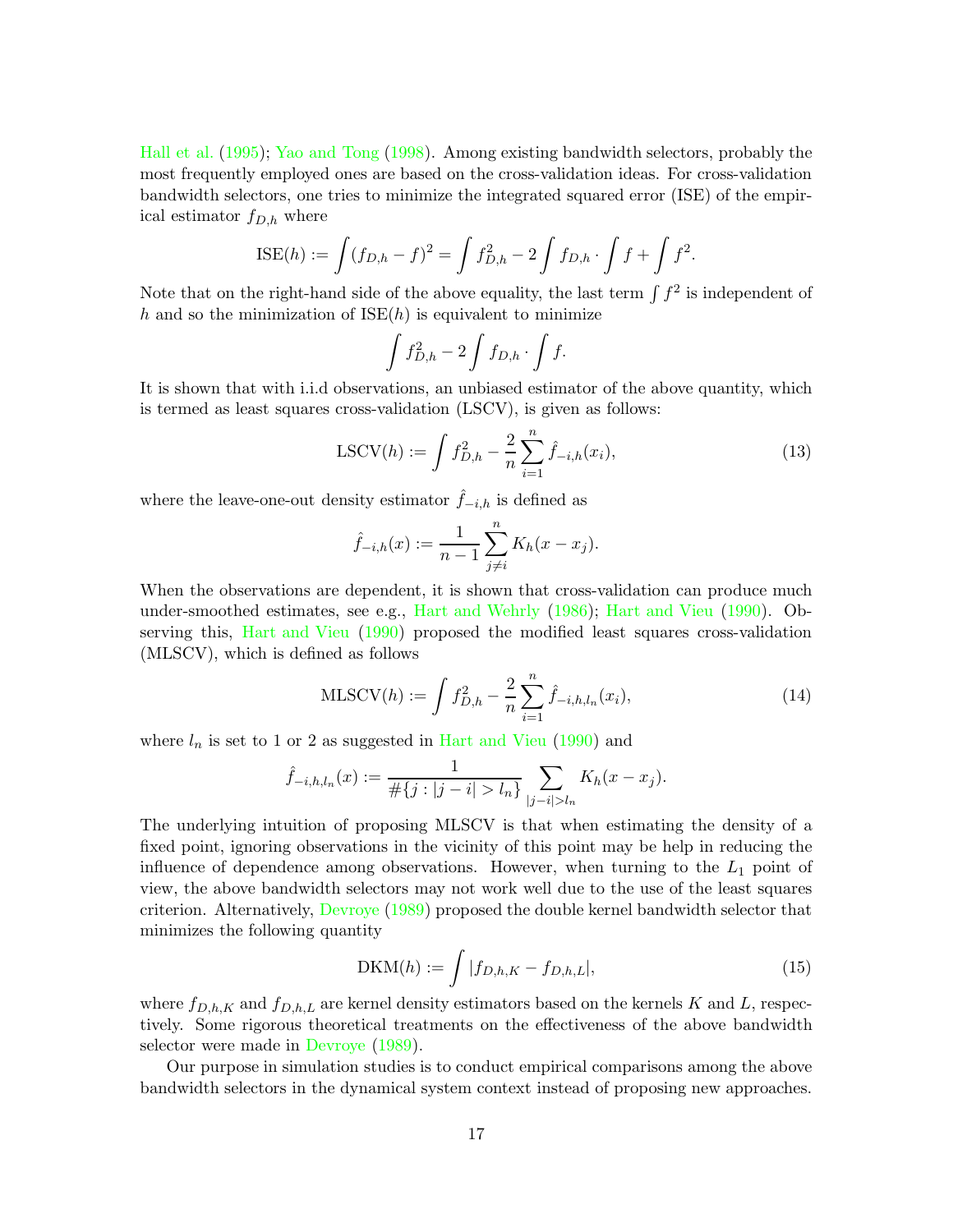### 4.2 Experimental Setup

In our experiments, observations  $x_1, \dots, x_n$  $x_1, \dots, x_n$  $x_1, \dots, x_n$  are generated from the following model<sup>1</sup>

<span id="page-17-1"></span>
$$
\begin{cases} \tilde{x}_i = T^i(x_0), \\ x_i = \tilde{x}_i + \varepsilon_i, \end{cases} \quad i = 1, \cdots, n,
$$
\n(16)

where  $\varepsilon_i \sim \mathcal{N}(0, \sigma^2)$ ,  $\sigma$  is set to 0.01 and the initial state  $x_0$  is randomly generated based on the density f. For the map T in  $(16)$  $(16)$  $(16)$ , we choose Logistic map in Example 1 and Gauss map in Example [2.](#page-4-3) We vary the sample size among  $\{5 \times 10^2, 10^3, 5 \times 10^3, 10^4\}$ , implement bandwidth selection procedures over 20 replications and select the bandwidth from a grid of values in the interval  $[h_L, h_U]$  with 100 equispaced points. Here,  $h_L$  is set as the minimum distance between consecutive points  $x_i$ ,  $i = 1, \dots, n$  [\(Devroye and Lugosi](#page-34-14), [1997\)](#page-34-14), while  $h_U$  is chosen according to the maximal smoothing principle proposed in [Terrell](#page-36-10) [\(1990](#page-36-10)). Throughout our experiments, we use the Gaussian kernel for the kernel density estimators.

In our experiments, we conduct comparisons among the above-mentioned bandwidth selectors which are, respectively, denoted as follows:

- LSCV: the least squares cross-validation given in  $(13)$ ;
- MLSCV-1: the modified least squares cross-validation in [\(14\)](#page-16-1) with  $l_n = 1$ ;
- MLSCV-2: the modified least squares cross-validation in [\(14\)](#page-16-1) with  $l_n = 2$ ;
- DKM: the double kernel method defined in [\(15\)](#page-16-2) where the two kernels used here are the Epanechnikov kernel and the Triangle kernel, respectively.

In the experiments, due to the known density functions for Logistic map and Gauss map, and in accordance with our previous analysis from the  $L_1$  point of view, the criterion of comparing different selected bandwidths is the following absolute mean error (AME):

$$
AME(h) = \frac{1}{m} \sum_{i=1}^{m} |f_{D,h}(u_i) - f(u_i)|,
$$

where  $u_1, \dots, u_m$  are m equispaced points in the interval [0, 1] and m is set to 10000. We also compare the selected bandwidth with the one that has the minimum absolute mean error which serves as a **baseline** method in our experiments.

#### 4.3 Simulation Results and Observations

The AMEs of the above bandwidth selectors for Logistic map in Example [1](#page-4-2) and Gauss map in Example [2](#page-4-3) over 20 replications are averaged and recorded in Tables [1](#page-18-0) and [2](#page-18-1) below.

<span id="page-17-0"></span><sup>1.</sup> Note that here the observational noise is assumed for the considered dynamical system [\(16\)](#page-17-1), which differs from [\(2\)](#page-2-0) and can be a more realistic setup from an empirical and experimental viewpoint. In fact, it is observed also in [Maume-Deschamps](#page-35-13) [\(2006\)](#page-35-13) that the influence of low SNR noise is not obvious in density estimation. We therefore adopt this setup in our experiments. All the observations reported in this experimental section apply to the noiseless case [\(2\)](#page-2-0).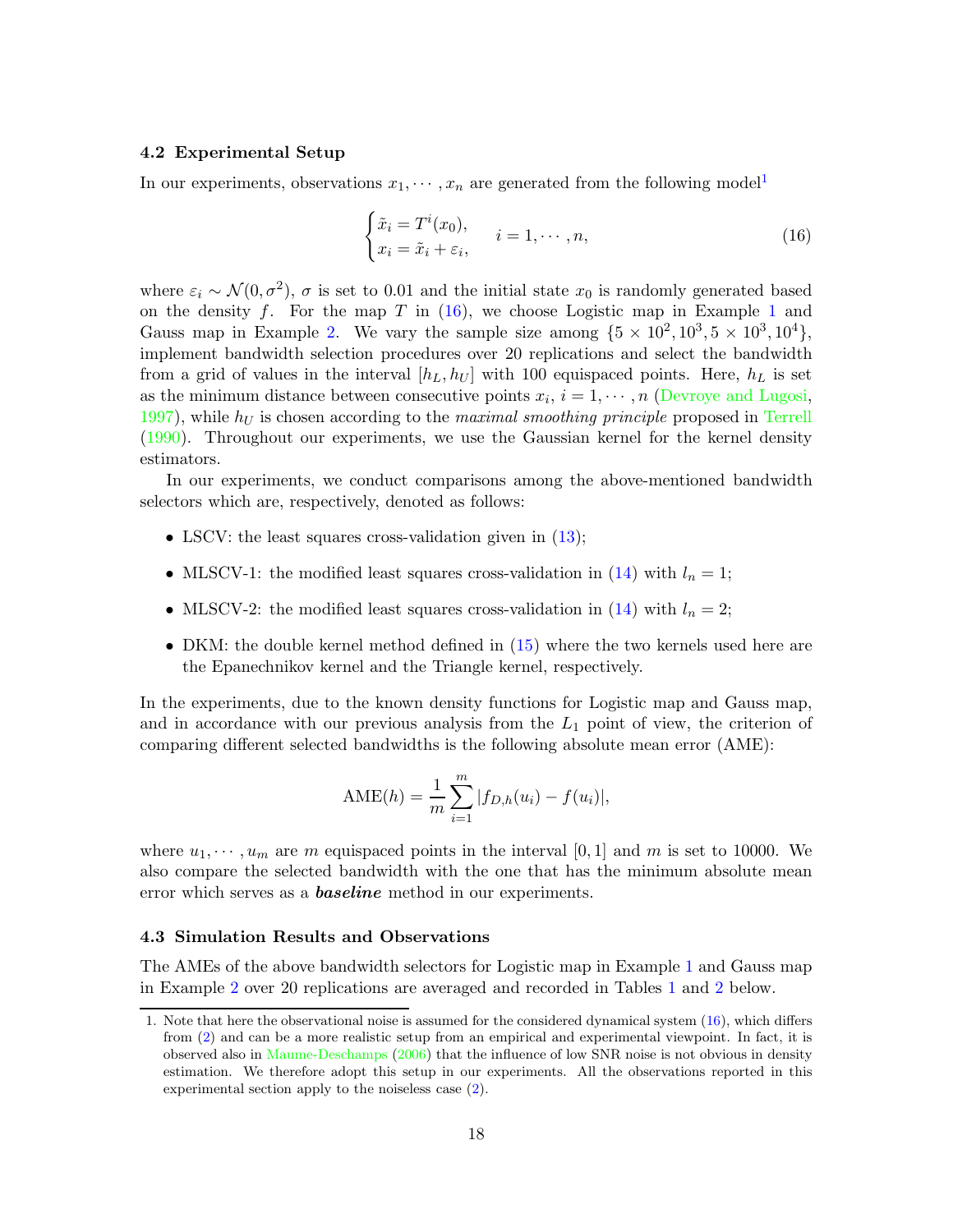In Figs. [1](#page-19-0) and [2,](#page-20-0) we also plot the kernel density estimators for Logistic map in Example [1](#page-4-2) and Gauss map in Example [2](#page-4-3) with different bandwidths and their true density functions with different sample sizes. The sample size of each panel, in Figs. [1](#page-19-0) and [2,](#page-20-0) from up to bottom, is  $10^3$ ,  $10^4$  and  $10^5$ , respectively. In each panel, the densely dashed black curve represents the true density, the dotted blue curve is the estimated density function with the bandwidth selected by the baseline method while the solid red curve stands for the estimated density with the bandwidth selected by the double kernel method. All density functions in Figs. [1](#page-19-0) and [2](#page-20-0) are plotted with 100 equispaced points in the interval  $(0, 1)$ .

<span id="page-18-0"></span>

| sample size     | LSCV  | MLSCV-1 | MLSCV-2 | DKM   | <b>Baseline</b> |
|-----------------|-------|---------|---------|-------|-----------------|
| $5 \times 10^2$ | .3372 | .3369   | .3372   | .3117 | .3013           |
| $1 \times 10^3$ | .2994 | .2994   | .2994   | .2804 | .2770           |
| $5 \times 10^3$ | .2422 | .2422   | .2422   | .2340 | .2326           |
| $1 \times 10^4$ | .2235 | .2235   | .2235   | .2220 | .2192           |

Table 1: The AMEs of Different Bandwidth Selectors for Logistic Map in Example [1](#page-4-2)

Table 2: The AMEs of Different Bandwidth Selectors for Gauss Map in Example [2](#page-4-3)

<span id="page-18-1"></span>

| sample size     | LSCV  | MLSCV-1 | MLSCV-2 | DKM   | <b>Baseline</b> |
|-----------------|-------|---------|---------|-------|-----------------|
| $5 \times 10^2$ | 1027  | .1026   | .1059   | .1181 | .0941           |
| $1 \times 10^3$ | .0925 | .0933   | .0926   | .0925 | .0878           |
| $5 \times 10^3$ | .0626 | .0626   | .0626   | .0586 | .0585           |
| $1 \times 10^4$ | .0454 | .0454   | .0454   | .0440 | .0439           |

From Tables [1](#page-18-0) and [2,](#page-18-1) and Figs. [1](#page-19-0) and [2,](#page-20-0) we see that the true density functions of Logistic map and Gauss map can be approximated well with enough observations and the double kernel method works slightly better than the other three methods for the two dynamical systems. In fact, according to our experimental experience, we find that the bandwidth selector of the kernel density estimator for a dynamical system is usually ad-hoc. That is, for existing bandwidth selectors, there seems no a universal optimal one that can be applicable to all dynamical systems and outperforms the others. Therefore, further exploration and insights on the bandwidth selection problem in the dynamical system context certainly deserve future study. On the other hand, we also notice that due to the presence of dependence among observations generated by dynamical systems, the sample size usually needs to be large enough to approximate the density function well. This can be also seen from the plotted density functions in Figs. [1](#page-19-0) and [2](#page-20-0) with varying sample sizes.

Aside from the above observations, not surprisingly, from Figs. [1](#page-19-0) and [2,](#page-20-0) we also observe the boundary effect [\(Gasser et al.](#page-34-15), [1985](#page-34-15)) from the kernel density estimators for dynamical systems, which seems to be even more significant than the i.i.d case. From a practical implementation view, some special studies are arguably called for addressing this problem.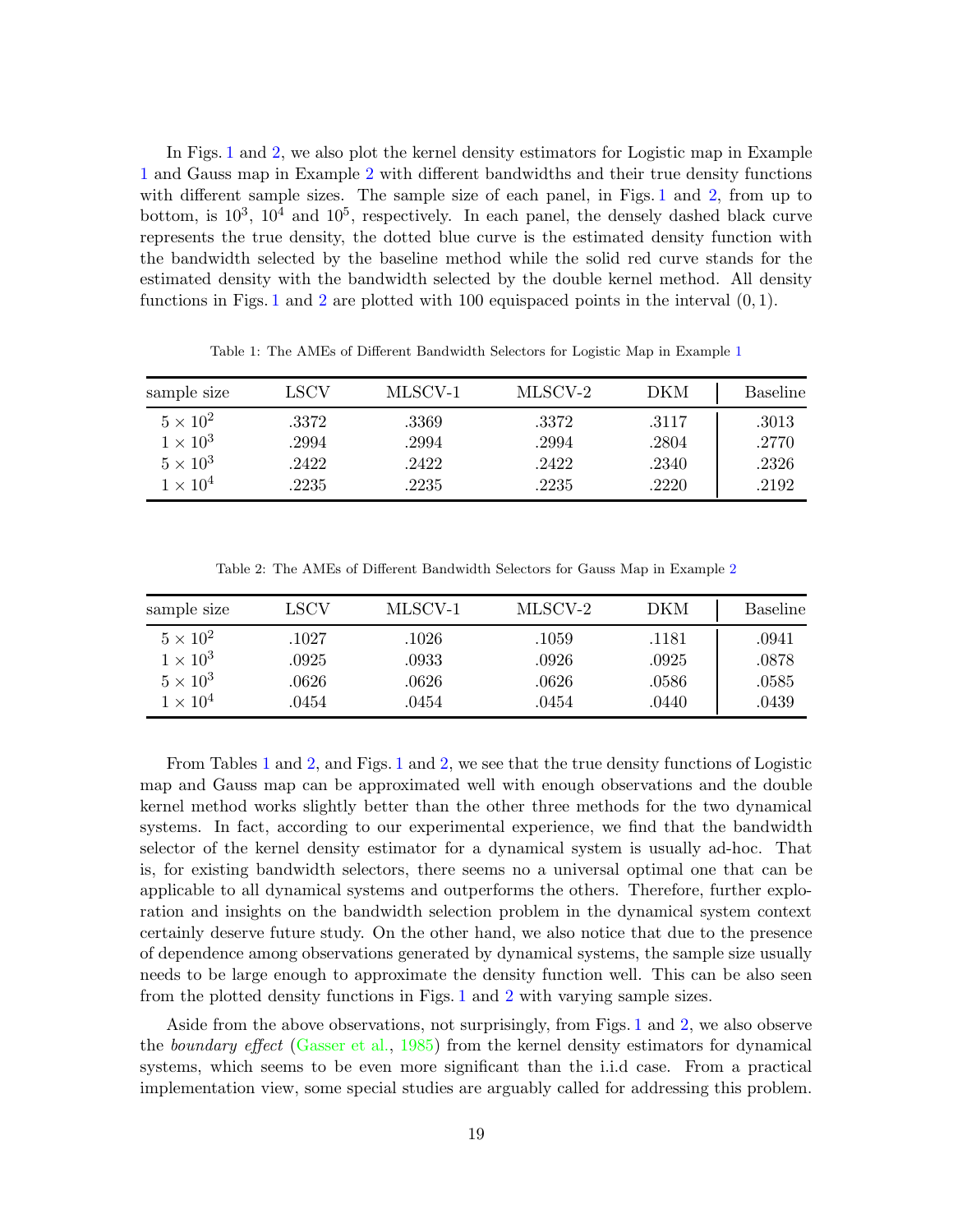<span id="page-19-0"></span>

Figure [1](#page-4-2): Plots of the kernel density estimators  $f_{D,h}$  for Logistic map in Example 1 with different bandwidths and its true density with different sample sizes. The sample size of each panel, from up to bottom, is  $10^3$ ,  $10^4$  and  $10^5$ , respectively. In each panel, the dashed black curve represents the true density of Logistic map, the dotted blue curve is the estimated density of Logistic map with the bandwidth selected by the baseline method while the solid red curve stands for the estimated density of Logistic map with the bandwidth selected by the double kernel method. All curves are plotted with 100 equispaced points in the interval (0, 1).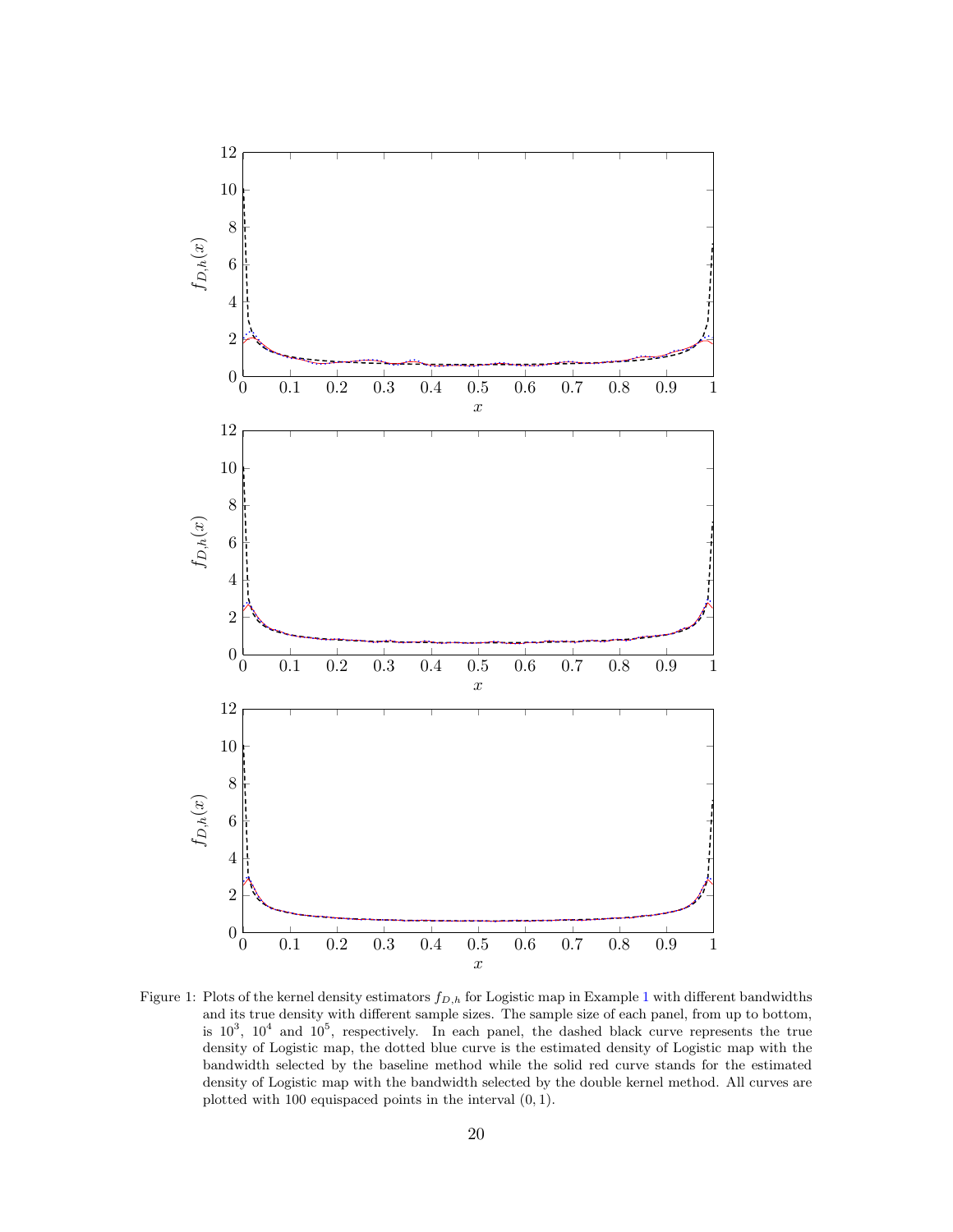<span id="page-20-0"></span>

Figure [2](#page-4-3): Plots of the kernel density estimators  $f_{D,h}$  for Gauss map in Example 2 with different bandwidths and its true density with different sample sizes. The sample size of each panel, from up to bottom, is  $10^3$ ,  $10^4$  and  $10^5$ , respectively. In each panel, the dashed black curve represents the true density of Gauss map, the dotted blue curve is the estimated density of Gauss map with the bandwidth selected by the baseline method while the solid red curve stands for the estimated density of Gauss map with the bandwidth selected by the double kernel method. All curves are plotted with 100 equispaced points in the interval (0, 1).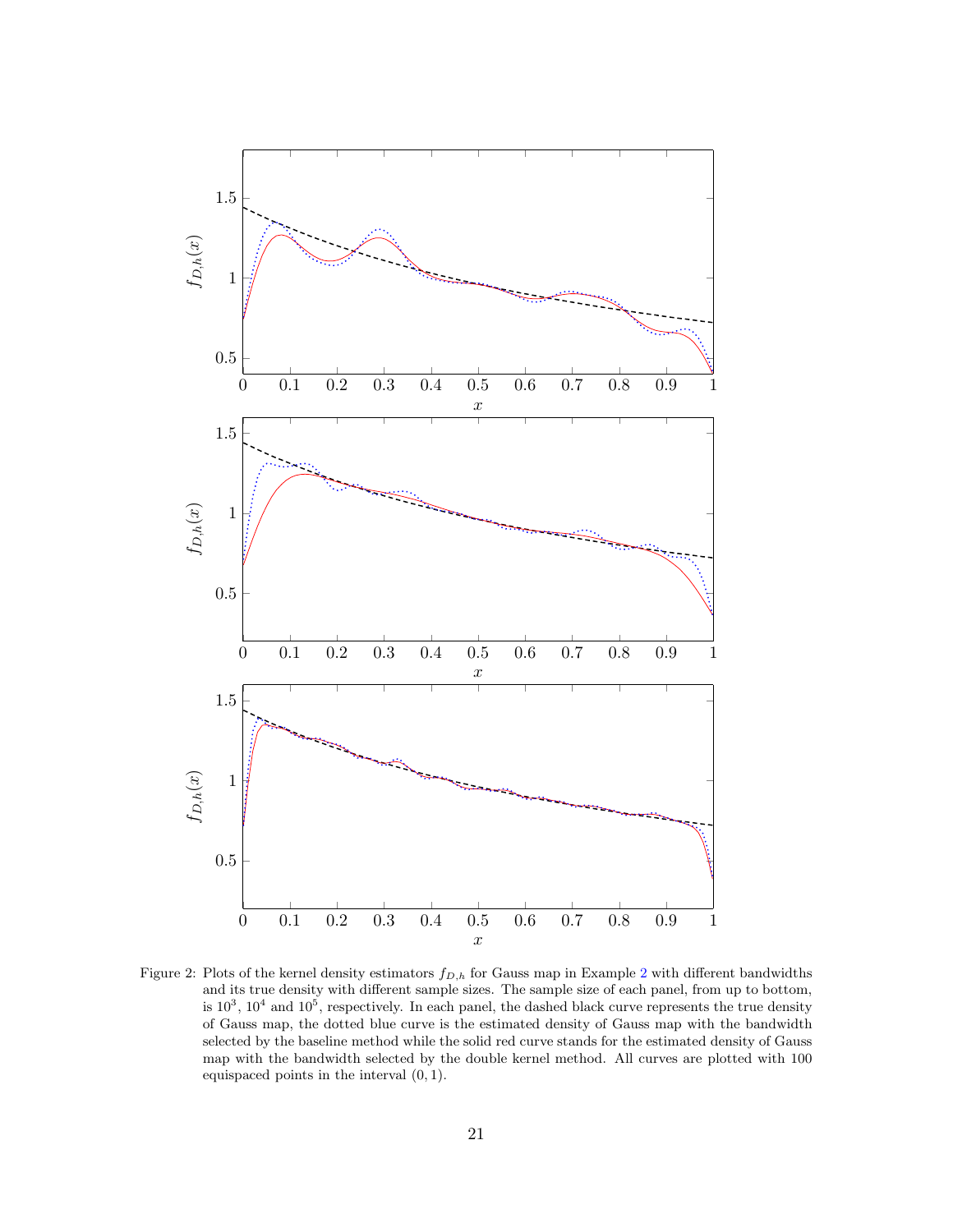## <span id="page-21-0"></span>5. Proofs of Section [3](#page-8-0)

**Proof** [of Theorem [7\]](#page-9-2) (i) Since the space of continuous and compactly supported functions  $C_c(\mathbb{R}^d)$  is dense in  $L_1(\mathbb{R}^d)$ , we can find  $\bar{f} \in C_c(\mathbb{R}^d)$  such that

<span id="page-21-1"></span>
$$
||f - \bar{f}||_1 \le \varepsilon/3, \ \forall \varepsilon > 0.
$$

Therefore, for any  $\varepsilon > 0$ , we have

$$
||f_{P,h} - f||_1 = \int_{\mathbb{R}^d} |f * K_h - f| dx
$$
  
\n
$$
\leq \int_{\mathbb{R}^d} |f * K_h - \bar{f} * K_h| dx + \int_{\mathbb{R}^d} |\bar{f} * K_h - \bar{f}| dx + \int_{\mathbb{R}^d} |f - \bar{f}| dx \qquad (17)
$$
  
\n
$$
\leq \frac{2\varepsilon}{3} + \int_{\mathbb{R}^d} |\bar{f} * K_h - \bar{f}| dx,
$$

where  $K_h$  is defined in [\(5\)](#page-8-3) and the last inequality follows from the fact that

$$
||f * K_h - \bar{f} * K_h||_1 \leq ||f - \bar{f}||_1 \leq \varepsilon/3.
$$

The above inequality is due to Young's inequality  $(8.7)$  in [Folland](#page-34-9)  $(1999)$  $(1999)$ . Moreover, there exist a constant  $M > 0$  such that  $\text{supp}(\bar{f}) \subset B_M$  and a constant  $r > 0$  such that

$$
\int_{H_r} K(||x||) \, \mathrm{d}x \le \frac{\varepsilon}{9||\bar{f}||_1}.
$$

Now we define  $L : \mathbb{R}^d \to [0, \infty)$  by

$$
L(x) := \mathbf{1}_{[-r,r]}(\|x\|)K(\|x\|)
$$

and  $L_h : \mathbb{R}^d \to [0, \infty)$  by

$$
L_h(x) := h^{-d} L(x/h).
$$

Then we have

$$
\int_{\mathbb{R}^d} |\bar{f} * K_h - \bar{f}| \, dx \le \int_{\mathbb{R}^d} |\bar{f} * K_h - \bar{f} * L_h| \, dx + \int_{\mathbb{R}^d} |\bar{f} * L_h - \bar{f}| \, dx
$$
  
\n
$$
\le ||\bar{f}||_1 ||K_h - L_h||_1 + \int_{\mathbb{R}^d} \left| \bar{f} * L_h - \bar{f} \int_{\mathbb{R}^d} L_h \, dx \right| dx
$$
  
\n
$$
+ \int_{\mathbb{R}^d} \left| \bar{f} * \int_{\mathbb{R}^d} (L_h - K_h) \, dx \right| dx
$$
  
\n
$$
\le 2 \|\bar{f}\|_1 ||K_h - L_h||_1 + \int_{\mathbb{R}^d} \left| \bar{f} * L_h - \bar{f} \int_{\mathbb{R}^d} L_h \, dx \right| dx.
$$

Moreover, we have

$$
||K_h - L_h||_1 = \int_{\mathbb{R}^d} \frac{1}{h^d} \left| \mathbf{1}_{[-r,r]} \left( \frac{||x||}{h} \right) K \left( \frac{||x||}{h} \right) - K \left( \frac{||x||}{h} \right) \right| dx
$$
  

$$
= \int_{\mathbb{R}^d} \left| \mathbf{1}_{[-r,r]} (\|x\|) K (\|x\|) - K (\|x\|) \right| dx
$$
  

$$
= \int_{H_r} K(\|x\|) dx \le \frac{\varepsilon}{9\|\bar{f}\|_1}.
$$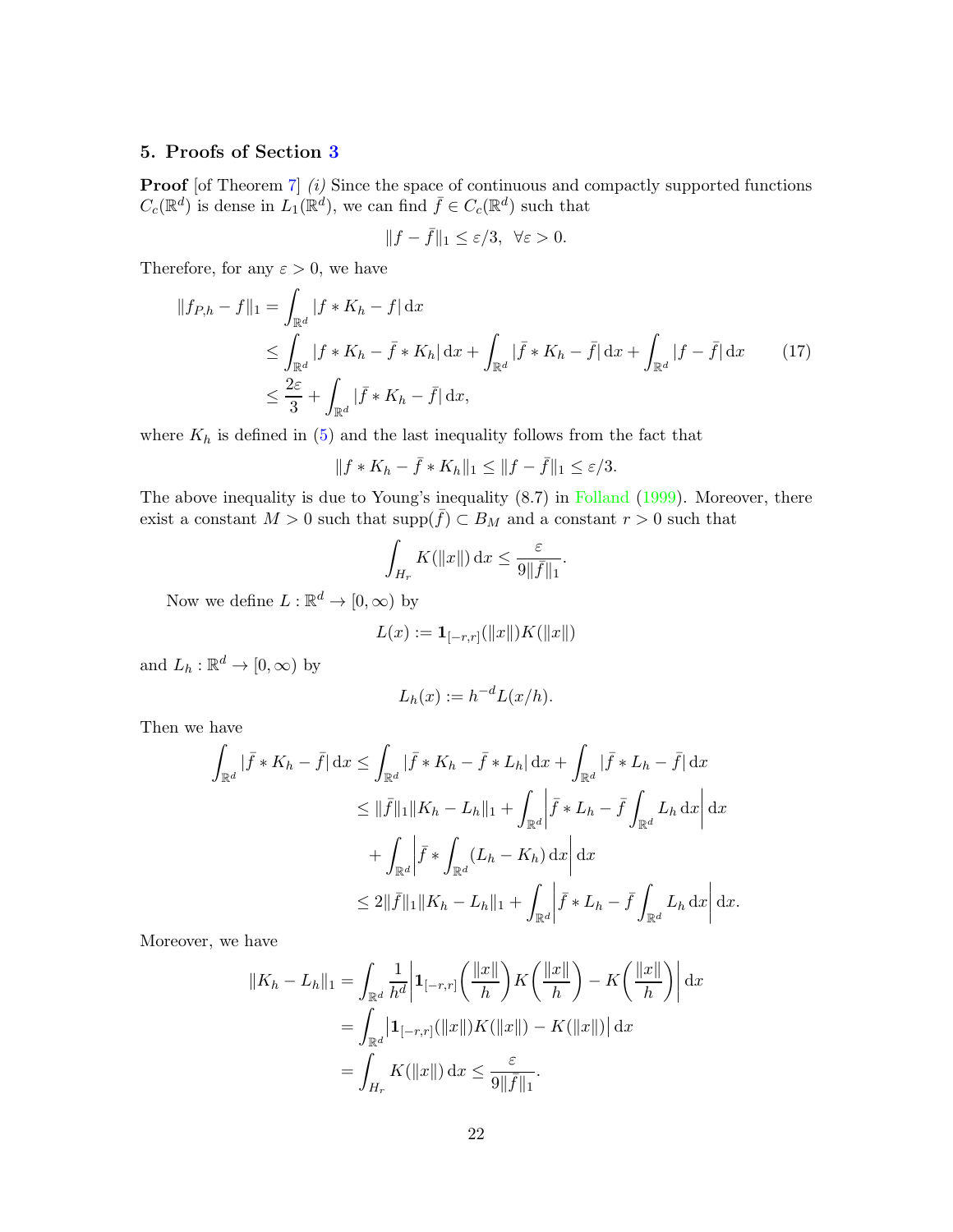Finally, for  $h \leq 1$ , we have

$$
\int_{\mathbb{R}^d} \left| \bar{f} * L_h - \bar{f} \int_{\mathbb{R}^d} L_h \, dx \right| dx = \int_{\mathbb{R}^d} \left| \int_{\mathbb{R}^d} (\bar{f}(x - x') - \bar{f}(x)) L_h(x') \, dx' \right| dx
$$
  

$$
\leq \int_{B_{r+M}} \int_{\mathbb{R}^d} |\bar{f}(x - x') - \bar{f}(x)| L_h(x') \, dx' \, dx.
$$

Since  $\bar{f}$  is uniformly continuous, there exists a constant  $h_{\varepsilon} > 0$  such that for all  $h \leq h_{\varepsilon}$  and  $||x'|| \le rh$ , we have

$$
|\bar{f}(x-x')-\bar{f}(x)| \leq \varepsilon' := \frac{\varepsilon}{9(r+M)^d \lambda^d(B_1)}.
$$

Consequently we obtain

$$
\int_{\mathbb{R}^d} |\bar{f}(x-x') - \bar{f}(x)| L_h(x') \, dx' \le \varepsilon' \int_{B_{rh}} L_h(x') \, dx' \le \varepsilon' \int_{\mathbb{R}^d} K_h \, dx = \varepsilon'.
$$

Therefore, we obtain

$$
\int_{\mathbb{R}^d} \left| \bar{f} * L_h - \bar{f} \int_{\mathbb{R}^d} L_h \, dx \right| dx \le \int_{B_{r+M}} \varepsilon' dx = \frac{\varepsilon}{9}
$$
\n(18)

<span id="page-22-0"></span>П

and consequently the assertion can be proved by combining estimates in [\(17\)](#page-21-1) and [\(18\)](#page-22-0).

(*ii*) The  $\alpha$ -Hölder continuity of f tells us that for any  $x \in \mathbb{R}^d$ , there holds

$$
|f_{P,h}(x) - f(x)| = \left| \frac{1}{h^d} \int_{\mathbb{R}^d} K\left(\frac{\|x - x'\|}{h}\right) f(x') \, dx' - f(x) \right|
$$
  
\n
$$
= \left| \int_{\mathbb{R}^d} K(\|x'\|) f(x + hx') \, dx' - f(x) \right|
$$
  
\n
$$
= \left| \int_{\mathbb{R}^d} K(\|x'\|) \big( f(x + hx') - f(x) \big) \, dx' \right|
$$
  
\n
$$
\lesssim \int_{\mathbb{R}^d} K(\|x'\|) \big( h\|x'\| \big)^{\alpha} \, dx'
$$
  
\n
$$
\lesssim \int_{\mathbb{R}^d} K(\|x'\|_{\ell_2^d}) h^{\alpha} \|x'\|_{\ell_2^d}^{\alpha} \, dx'
$$
  
\n
$$
\lesssim h^{\alpha} \int_0^{\infty} K(r) r^{\alpha + d - 1} \, dr \lesssim h^{\alpha}.
$$

We thus have completed the proof of Theorem [7.](#page-9-2)

<span id="page-22-1"></span>The following lemma, which will be used several times in the sequel, supplies the key to the proof of Theorem [8.](#page-10-0)

**Lemma 16** Let the assumptions of Theorem [8](#page-10-0) hold and  $k_{x,h}$  be defined in [\(10\)](#page-10-1). Then, for an arbitrary probability measure Q on  $\mathbb{R}^d$ , we have

$$
\int_{H_r} \mathbb{E}_{Q} k_{x,h} \, dx \lesssim Q(H_{r/2}) + (h/r)^{\beta}.
$$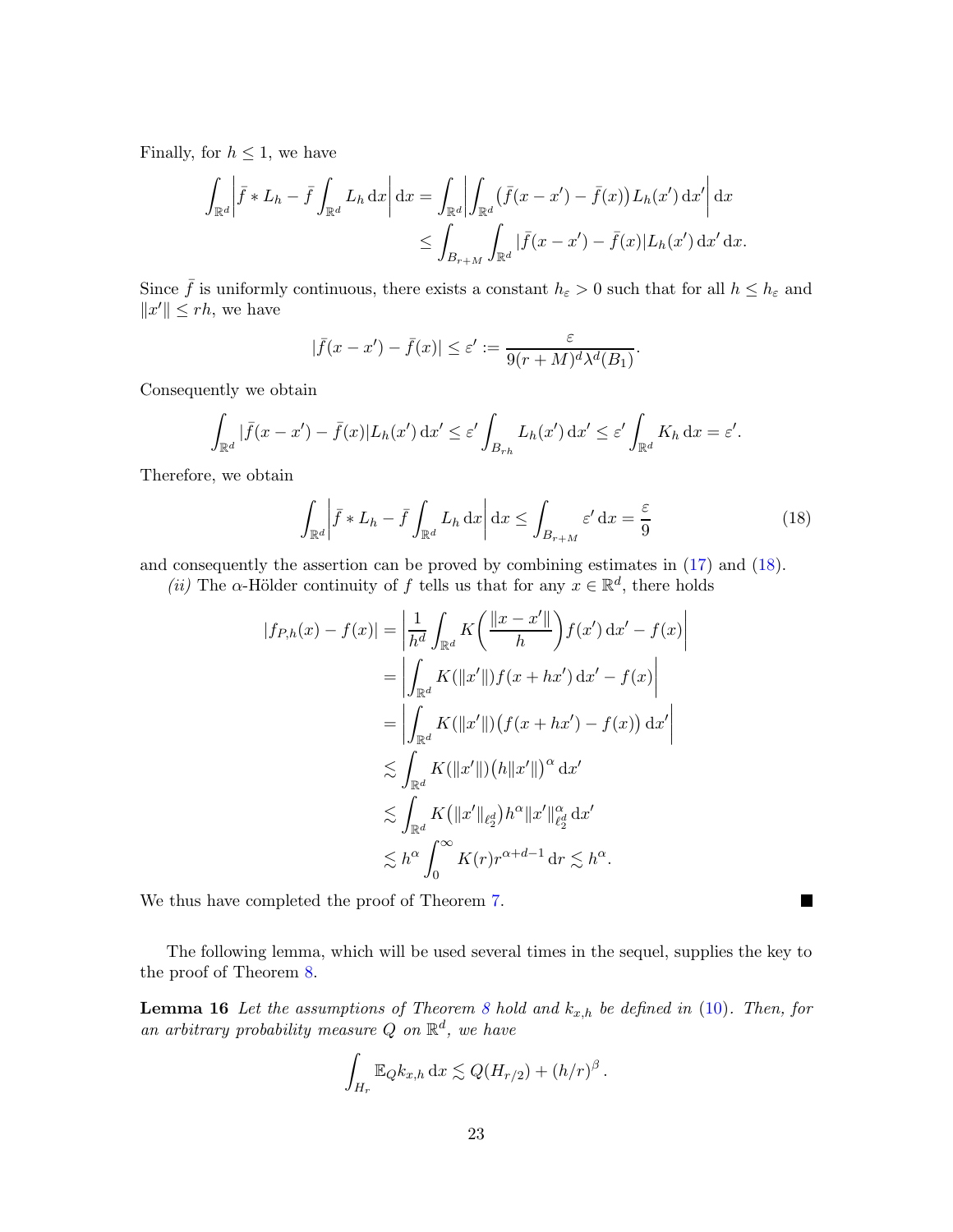**Proof** [of Lemma [16\]](#page-22-1) For a positive constant  $t_0$ , we have

$$
\int_{H_r} \mathbb{E}_{P} k_{x,h} \, dx = \int_{H_r} \int_{\mathbb{R}^d} h^{-d} K \left( \|x - x'\|/h \right) \, dP(x') \, dx
$$
\n
$$
= \int_{\mathbb{R}^d} \int_{\mathbb{R}^d} K(\|x\|) \mathbf{1}_{H_r}(hx + x') \, dx \, dP(x')
$$
\n
$$
= \int_{\mathbb{R}^d} K(\|x\|) \int_{\mathbb{R}^d} \mathbf{1}_{H_r}(hx + x') \, dP(x') \, dx
$$
\n
$$
\leq \int_{B_{t_0}} K(\|x\|) \int_{\mathbb{R}^d} \mathbf{1}_{H_r}(hx + x') \, dP(x') \, dx + \int_{H_{t_0}} K(\|x\|) \, dx.
$$

On the other hand, it is easy to see that  $\mathbf{1}_{H_r}(hx + x') = 1$  if and only if  $||hx + x'|| \geq r$ . Now we set  $t_0 := \frac{r}{2h}$ . In this case, if we additionally have  $x \in B_{t_0}$ , then  $||x'|| \ge r - h||x|| \ge$  $r - ht_0 = r/2$ . Therefore, we come to the following estimate

$$
\int_{H_r} \mathbb{E}_P k_{x,h} \, dx \le \int_{B_{t_0}} K(||x||) P(H_{r/2}) \, dx + \int_{H_{t_0}} K(||x||) \, dx
$$
\n
$$
\lesssim P(H_{r/2}) + \int_{t_0}^{\infty} K(t) t^{d-1} \, dt
$$
\n
$$
\lesssim P(H_{r/2}) + \int_{t_0}^{\infty} K(t) t_0^{-\beta} t^{d+\beta-1} \, dt
$$
\n
$$
\lesssim P(H_{r/2}) + t_0^{-\beta}
$$
\n
$$
\lesssim P(H_{r/2}) + (h/r)^{\beta}.
$$
\n(19)

<span id="page-23-1"></span><span id="page-23-0"></span> $\blacksquare$ 

We thus have shown the assertion of Lemma [16.](#page-22-1)

**Proof** [of Theorem [8\]](#page-10-0) We decompose  $|| f_{P,h} - f ||_1$  as follows

$$
||f_{P,h} - f||_1 = \int_{B_r} |f_{P,h} - f| dx + \int_{H_r} |f_{P,h} - f| dx
$$
  
\n
$$
\leq \lambda^d (B_r) ||f_{P,h} - f||_{\infty} + \int_{H_r} \mathbb{E}_{P} k_{x,h} dx + \int_{H_r} f dx
$$
  
\n
$$
\leq r^d ||f_{P,h} - f||_{\infty} + \int_{H_r} \mathbb{E}_{P} k_{x,h} dx + P(H_r).
$$
\n(20)

Combining the two estimates in [\(20\)](#page-23-0) and [\(19\)](#page-23-1), we obtain the desired conclusion.

<span id="page-23-2"></span>To prove Proposition [10,](#page-11-2) we need the following lemmas.

**Lemma 17** Let  $(X, d)$  and  $(Y, e)$  be metric spaces and  $T : X \to Y$  be an  $\alpha$ -Hölder continuous function with constant c. Then, for  $A \subset X$  and all  $\varepsilon > 0$  we have

$$
\mathcal{N}(T(A), e, c\varepsilon^{\alpha}) \le \mathcal{N}(A, d, \varepsilon).
$$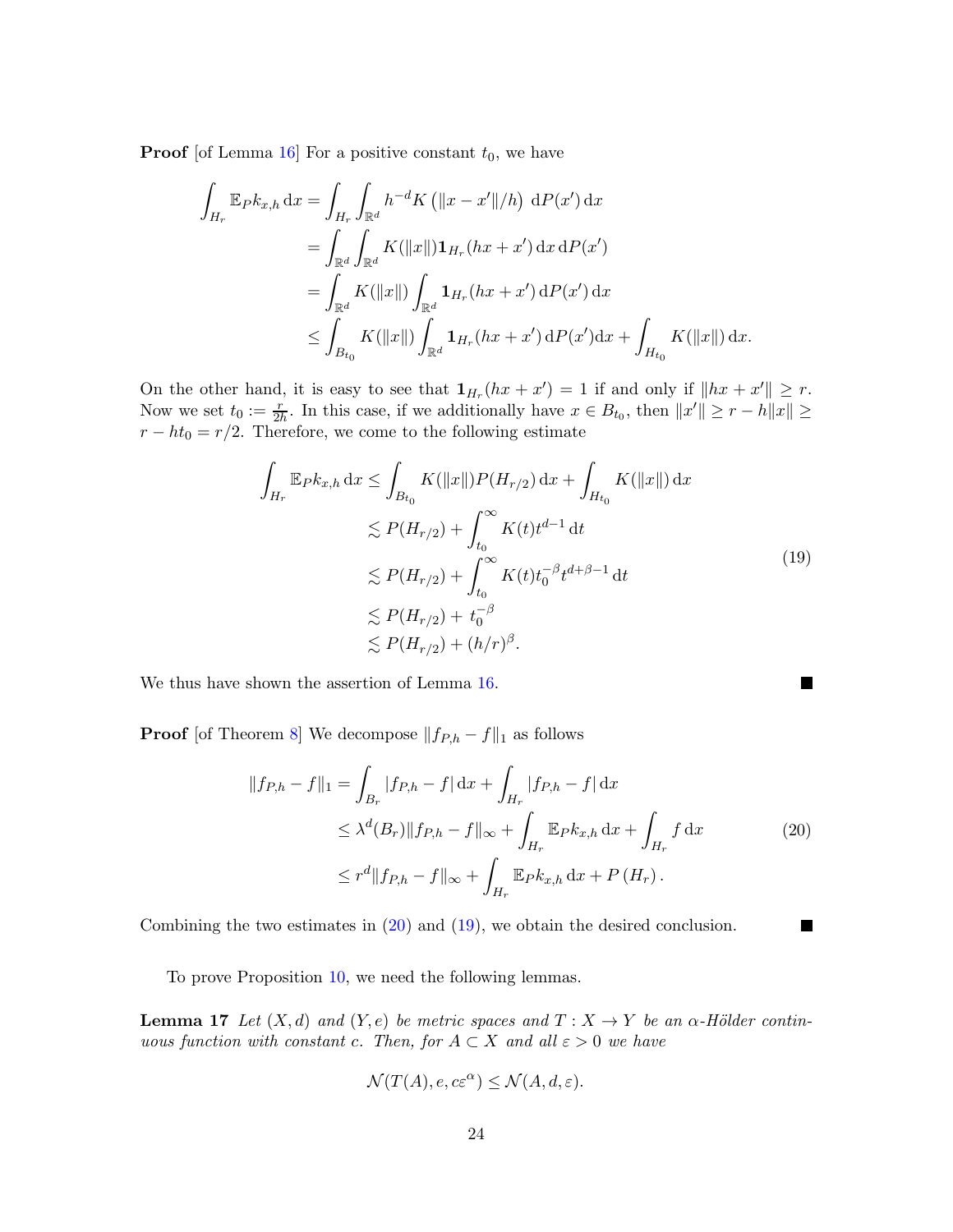**Proof** [of Lemma [17\]](#page-23-2) Let  $x_1, \ldots, x_n$  be an  $\varepsilon$ -net of A, that is,  $A \subset \bigcup_{i=1}^n B_d(x_i, \varepsilon)$ . For  $i = 1, \dots, n$ , we set  $y_i := T(x_i)$ . Now, it only suffices to show that this gives a  $c\epsilon^{\alpha}$ -net of  $T(A).$ 

In fact, supposing that  $y \in T(B_d(x_i, \varepsilon))$ , then there exists  $x \in B_d(x_i, \varepsilon)$  such that  $T(x) = y$ . This implies

$$
e(T(x),T(x_i)) \leq cd^{\alpha}(x,x_i) \leq c\varepsilon^{\alpha}.
$$

Therefore, we have  $T(B_d(x_i, \varepsilon)) \subset B_e(y_i, c\varepsilon^{\alpha})$ . That is,  $y_1, \ldots, y_n$  is a  $c\varepsilon^{\alpha}$ -net of  $T(A)$ . This completes the proof of Lemma [17.](#page-23-2)

**Remark 18** We remark that when X is a Banach space with the norm  $\|\cdot\|$ , then for any  $c > 0$  there holds

$$
\mathcal{N}(cA, \|\cdot\|, \varepsilon) = \mathcal{N}(A, \|\cdot\|, \varepsilon/c).
$$

<span id="page-24-0"></span>**Lemma 19** Let  $\|\cdot\|'$  be another norm on  $\mathbb{R}^d$ . Then for all  $\varepsilon \in (0,1]$  we have

$$
\mathcal{N}(B_1, \|\cdot\|', \varepsilon) \lesssim \varepsilon^{-d}.
$$

**Proof** [of Lemma [19\]](#page-24-0) It is a straightforward conclusion of Proposition 1.3.1 in [Carl and Stephani](#page-34-16) [\(1990](#page-34-16)) and Lemma 6.21 in [Steinwart and Christmann](#page-36-11) [\(2008](#page-36-11)).

<span id="page-24-1"></span>**Lemma 20** Let  $K$  be a d-dimensional smoothing kernel that satisfies Conditions  $(i)$  in Assumption [5.](#page-7-1) Let  $h > 0$  be the bandwidth parameter, and  $k_{x,h}$  be defined in [\(10\)](#page-10-1) for any  $x \in \mathbb{R}^d$ . Then we have

$$
\sup_{y \in \mathbb{R}^d} |k_{x,h}(y) - k_{x',h}(y)| \le \frac{c}{h^{\beta+d}} \|x - x'\|^{\beta}, \ \ x, x' \in \mathbb{R}^d,
$$

where c is a positive constant.

**Proof** [of Lemma [20\]](#page-24-1) From the definition of  $k_{x,h}$  and the fact that K is a d-dimensional  $\beta$ -Hölder continuous kernel, we have

$$
|k_{x,h}(y) - k_{x',h}(y)| = \frac{1}{h^d} \left| K \left( \frac{\|x - y\|}{h} \right) - K \left( \frac{\|x' - y\|}{h} \right) \right|
$$
  

$$
\leq \frac{c}{h^d} \left| \frac{\|x - y\|}{h} - \frac{\|x' - y\|}{h} \right|^\beta
$$
  

$$
\leq ch^{-(\beta + d)} \|x - x'\|^\beta,
$$

where  $c$  is a positive constant. The desired conclusion is thus obtained.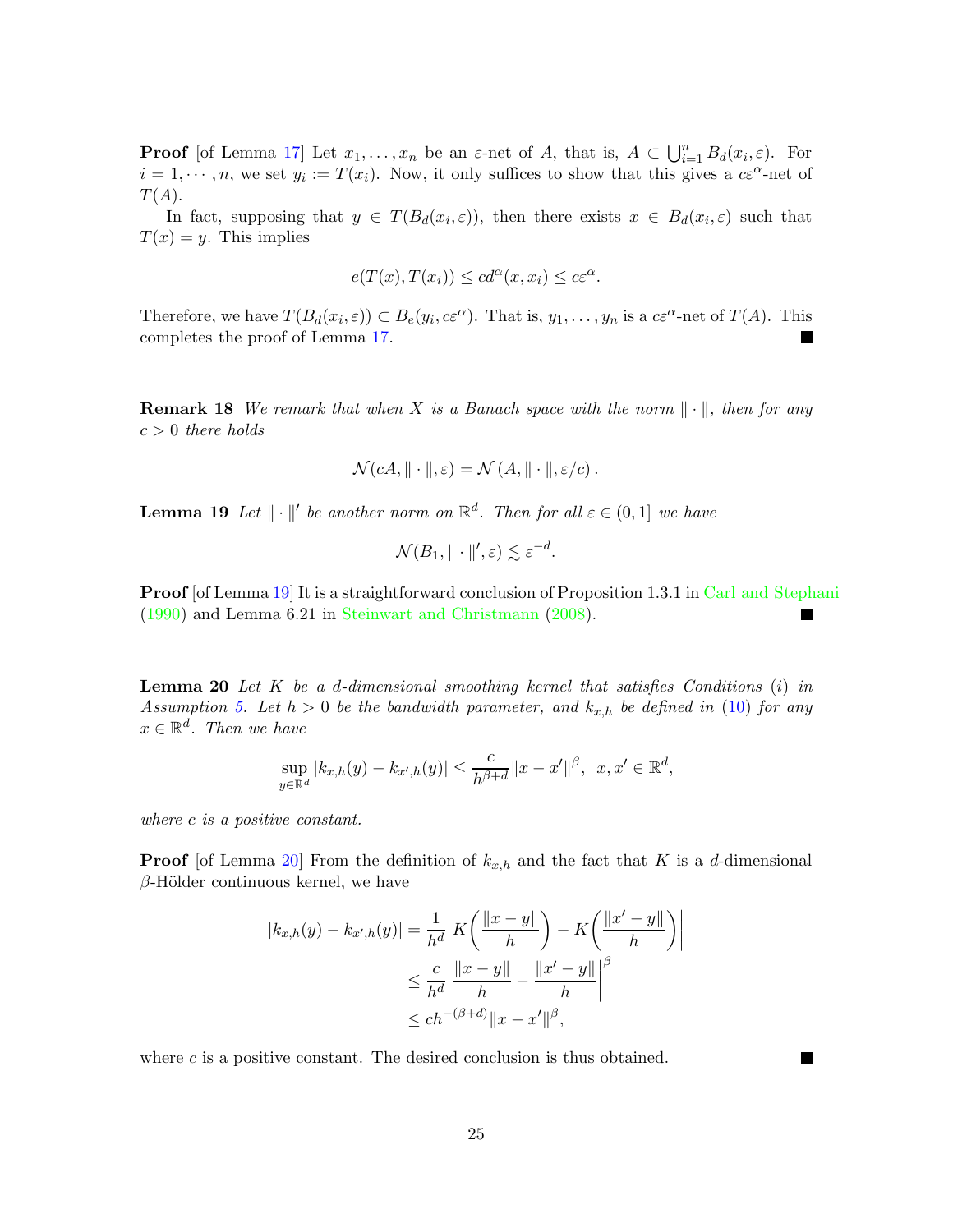**Proof** [of Proposition [10\]](#page-11-2) Lemma [20](#page-24-1) reveals that  $\mathcal{K}_{h,r}$  is the image of Hölder continuous map  $B_r \to L_\infty(\mathbb{R}^d)$  with the constant  $ch^{-(\beta+d)}$ . By Lemmas [17](#page-23-2) and [19](#page-24-0) we obtain

$$
\mathcal{N}(\mathcal{K}_{h,r}, \|\cdot\|_{\infty}, \varepsilon) \le \mathcal{N}\left(B_r, \|\cdot\|, \left(\frac{\varepsilon h^{\beta+d}}{c}\right)^{1/\beta}\right)
$$

$$
= \mathcal{N}\left(B_1, \|\cdot\|, \left(\frac{\varepsilon h^{\beta+d}}{cr^{\beta}}\right)^{1/\beta}\right)
$$

$$
\le c' \left(\frac{\varepsilon h^{\beta+d}}{r^{\beta}}\right)^{-d/\beta},
$$

where  $c'$  is a constant independent of  $\varepsilon$ . This completes the proof of Proposition [10.](#page-11-2)

The following Bernstein-type exponential inequality, which was developed recently in [Hang and Steinwart](#page-34-1) [\(2016](#page-34-1)), will serve as one of the main ingredients in the consistency and convergence analysis of the kernel density estimator [\(7\)](#page-8-2). It can be stated in the following general form:

<span id="page-25-0"></span>**Theorem 21 (Bernstein Inequality [\(Hang and Steinwart](#page-34-1), [2016](#page-34-1)))** Assume that  $\mathcal{X} :=$  $(X_n)_{n\geq 1}$  is an X-valued stationary geometrically (time-reversed) C-mixing process on  $(\Omega, \mathcal{A}, \mu)$ with  $\|\cdot\|_{\mathcal{C}}$  be defined by [\(3\)](#page-5-1) for some semi-norm  $\|\cdot\|$  satisfying Condition (ii) in Assump-tion [1,](#page-5-0) and  $P := \mu_{X_1}$ . Moreover, let  $g : X \to \mathbb{R}$  be a function such that  $g \in C(X)$  with  $\mathbb{E}_P g = 0$  and assume that there exist some  $A > 0$ ,  $B > 0$ , and  $\sigma \geq 0$  such that  $||g|| \leq A$ ,  $||g||_{\infty} \leq B$ , and  $\mathbb{E}_P g^2 \leq \sigma^2$ . Then, for all  $\tau > 0$ ,  $k \in \mathbb{N}$ , and

$$
n \ge n_0 := \max\left\{\min\left\{m \ge 3 : m \ge \left(\frac{808c_0(3A+B)}{B}\right)^{\frac{1}{k}} \text{ and } \frac{m}{(\log m)^{\frac{2}{\gamma}}} \ge 4\right\}, e^{\frac{k+1}{b}}\right\},\right\}
$$

with probability  $\mu$  at least  $1 - 4e^{-\tau}$ , there holds

$$
\left|\frac{1}{n}\sum_{i=1}^n g(X_i)\right| \le \sqrt{\frac{8(\log n)^{\frac{2}{\gamma}}\sigma^2\tau}{n}} + \frac{8(\log n)^{\frac{2}{\gamma}}B\tau}{3n}.
$$

**Proof** [of Theorem [11\]](#page-11-0) Let the notations  $k_{x,h}$  and  $\widetilde{k}_{x,h}$  be defined in [\(10\)](#page-10-1) and [\(11\)](#page-10-2), respectively, that is,  $k_{x,h} := h^{-d}K(||x - \cdot||/h)$ , and  $\widetilde{k}_{x,h} := k_{x,h} - \mathbb{E}_P k_{x,h}$ . We first assume that  $x \in \mathbb{R}^d$  is fixed and then estimate  $\mathbb{E}_D f_{x,h}$  by using Bernstein's inequality in Theorem [21.](#page-25-0) For this purpose, we shall verify the following conditions: Obviously, we have  $\mathbb{E}_P \widetilde{k}_{x,h} = 0$ . Moreover, simple estimates yield

$$
\|\widetilde{k}_{x,h}\|_{\infty} \le 2\|k_{x,h}\|_{\infty} \le 2h^{-d} \|K\|_{\infty} \le 2h^{-d} K(0)
$$

and

$$
\mathbb{E}_P \widetilde{k}_{x,h}^2 \leq \mathbb{E}_P k_{x,h}^2 = \int_{\mathbb{R}^d} k_{x,h}^2(x') \mathrm{d}P(x').
$$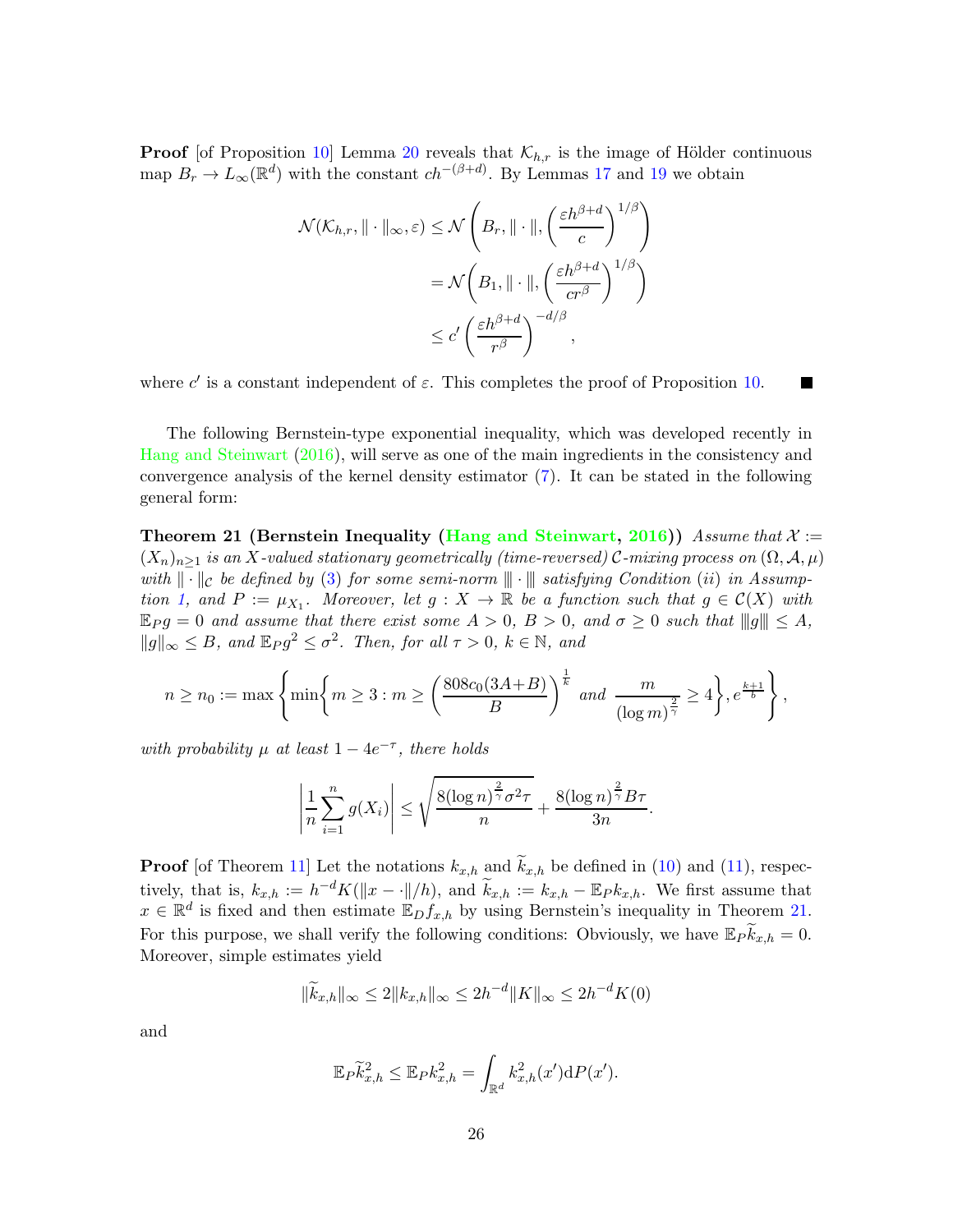Finally, the first condition in Assumption [1](#page-5-0) and Condition  $(iii)$  in Assumption [5](#page-7-1) imply

$$
\|\widetilde{k}_{x,h}\| \leq \|k_{x,h}\| \leq h^{-d} \sup_{x \in \mathbb{R}^d} \|K (||x - \cdot||/h) \| \leq h^{-d} \varphi(h).
$$

Now we can apply the Bernstein-type inequality in Theorem [21](#page-25-0) and obtain that for  $n \geq n_1$ , for any fixed  $x \in \mathbb{R}^d$ , with probability  $\mu$  at most  $4e^{-\tau}$ , there holds

$$
|\mathbb{E}_{D}\widetilde{k}_{x,h}| \ge \sqrt{\frac{8\tau(\log n)^{2/\gamma} \int_{\mathbb{R}^d} k_{x,h}^2(x')dP(x')}{n}} + \frac{16\tau(\log n)^{2/\gamma}K(0)}{3h^dn},\tag{21}
$$

where

$$
n_1 := \max\left\{\min\left\{m \ge 3 : m \ge \left(\frac{808c_0(3h^{-d}\varphi(h) + K(0))}{2K(0)}\right)^{\frac{1}{d+1}} \text{ and } \frac{m}{(\log m)^{\frac{2}{\gamma}}} \ge 4\right\}, e^{\frac{d+1}{b}}\right\}.
$$
\n(22)

Consider the function set  $\mathcal{K}_{h,r} := \{k_{x,h} : x \in B_r\}$ . We choose  $y_1, \ldots, y_m \in B_r$  such that  $\{k_{y_1,h},\ldots,k_{y_m,h}\}\$ is a minimal  $\varepsilon/2$ -net of  $\mathcal{K}_{h,r} = \{k_{x,h} : x \in B_r\}$  with respect to  $\|\cdot\|_{\infty}$ . Noticing the following relation

<span id="page-26-0"></span>
$$
\|\widetilde{k}_{x,h} - \widetilde{k}_{y_j,h}\|_{\infty} \le 2\|k_{x,h} - k_{y_j,h}\|_{\infty} \le \varepsilon,
$$

we know that  $\{k_{y_1,h},\ldots,k_{y_m,h}\}$  is an  $\varepsilon$ -net of  $\mathcal{K}_{h,r}$  with respect to  $\|\cdot\|_{\infty}$ . Note that here we have  $m = \mathcal{N}(\mathcal{K}_{h,r}, \|\cdot\|_{\infty}, \frac{\varepsilon}{2})$  $\frac{\varepsilon}{2}$ , since the net is minimal. From Proposition [10,](#page-11-2) we know that there exists a positive constant c independent of  $\varepsilon$  such that  $\log m \leq c \log \frac{r}{h \varepsilon}$ . From the estimate in [\(21\)](#page-26-0) and a union bound argument, with probability  $\mu$  at least  $1 - 4me^{-\tau}$ , the following estimate holds

$$
\sup_{j=1,...,m} |\mathbb{E}_{D} \widetilde{k}_{y_{j},h}| \leq \sqrt{\frac{8\tau (\log n)^{2/\gamma} \int_{\mathbb{R}^{d}} k_{y_{j},h}^{2}(x') dP(x')}{n}} + \frac{16\tau (\log n)^{2/\gamma} K(0)}{h^{d}n}.
$$

By a simple variable transformation, we see that with probability  $\mu$  at least  $1 - e^{-\tau}$ , there holds

$$
\sup_{j=1,\dots,m} |\mathbb{E}_D \widetilde{k}_{y_j,h}| \le \sqrt{\frac{8(\log n)^{2/\gamma} \int_{\mathbb{R}^d} k_{y_j,h}^2(x') dP(x') (\tau + \log(4m))}{n} + \frac{16(\log n)^{2/\gamma} K(0)(\tau + \log(4m))}{h^d n}}.
$$

Recalling that  $\{k_{y_1,h},\ldots,k_{y_m,h}\}\$ is an  $\varepsilon/2$ -net of  $\mathcal{K}_{h,r}$ , this implies that, for any  $x \in B_r$ , there exists  $y_j$  such that  $||k_{x,h} - k_{y_j,h}||_{\infty} \leq \varepsilon/2$ . Then we have

$$
\begin{aligned} \left| \left| \mathbb{E}_{D} \widetilde{k}_{x,h} \right| - \left| \mathbb{E}_{D} \widetilde{k}_{y,j,h} \right| \right| &\leq \left| \mathbb{E}_{D} \widetilde{k}_{x,h} - \mathbb{E}_{D} \widetilde{k}_{y,j,h} \right| \\ &\leq \left| \mathbb{E}_{D} k_{x,h} - \mathbb{E}_{D} k_{y,j,h} \right| + \left| \mathbb{E}_{P} k_{x,h} - \mathbb{E}_{P} k_{y,j,h} \right| \\ &\leq \left| k_{x,h} - k_{y,j,h} \right| \left| L_1(D) + \left| k_{x,h} - k_{y,j,h} \right| \right| L_1(P) \\ &\leq \varepsilon, \end{aligned}
$$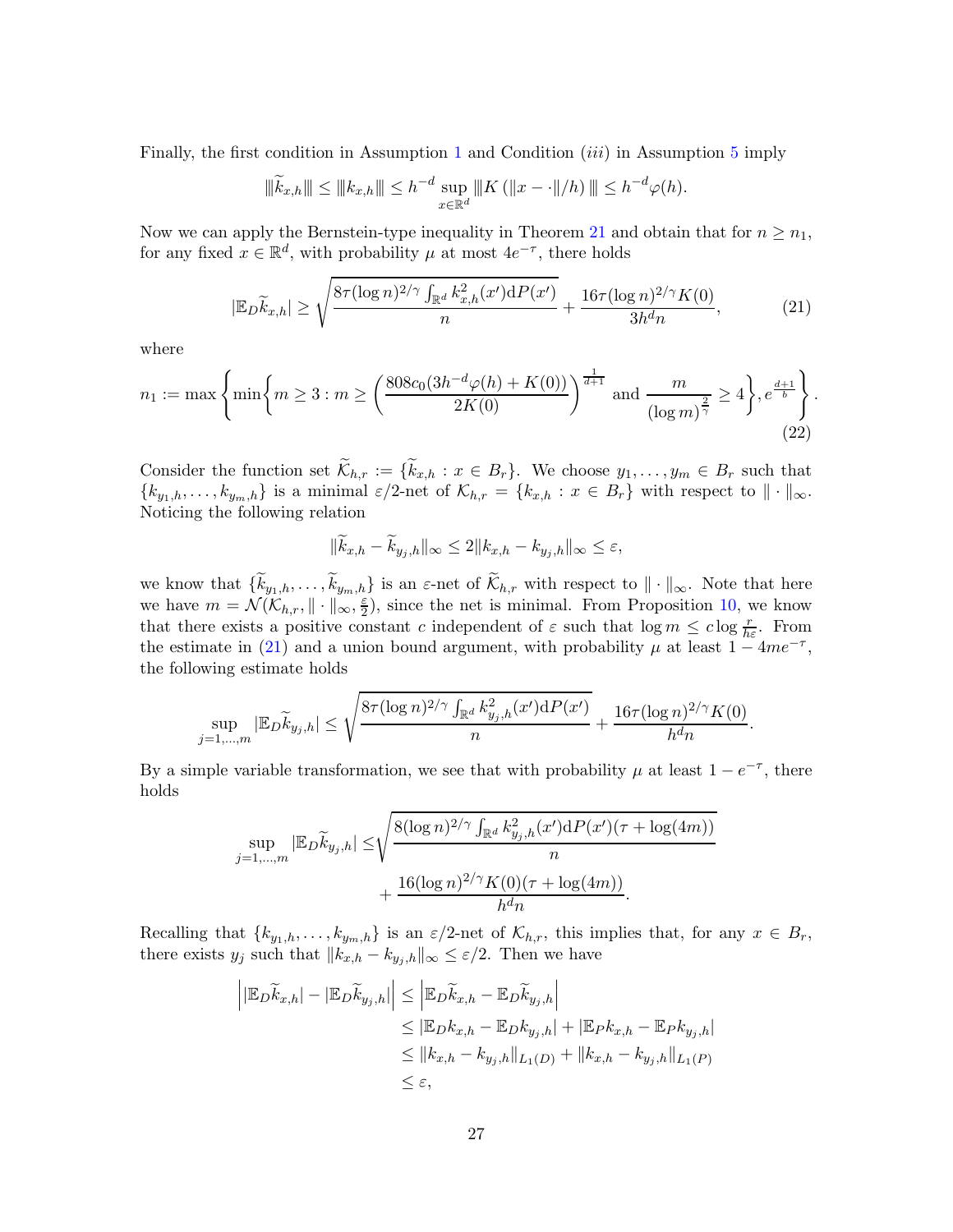and consequently

<span id="page-27-0"></span>
$$
|\mathbb{E}_D \widetilde{k}_{x,h}| \le |\mathbb{E}_D \widetilde{k}_{y,j,h}| + \varepsilon. \tag{23}
$$

By setting  $a := 8(\log n)^{2/\gamma}(\tau + \log(4m))/n$ , we have

$$
\left| \sqrt{a \int_{\mathbb{R}^d} k_{x,h}^2(x') dP(x')} - \sqrt{a \int_{\mathbb{R}^d} k_{y_j,h}^2(x') dP(x')} \right| = \left| \|\sqrt{a}k_{x,h}\|_{L_2(P)} - \|\sqrt{a}k_{y_j,h}\|_{L_2(P)} \right|
$$
  

$$
\leq \sqrt{a} \|k_{x,h} - k_{y_j,h}\|_{L_2(P)}
$$
  

$$
\leq \sqrt{a}\epsilon/2.
$$

This together with inequality [\(23\)](#page-27-0) implies that for any  $x \in B_r$ , there holds

$$
|\mathbb{E}_{D}\widetilde{k}_{x,h}| \leq |\mathbb{E}_{D}\widetilde{k}_{y,j,h}| + 2\varepsilon
$$
  
\n
$$
\leq \sqrt{a \int_{\mathbb{R}^d} k_{y,j,h}^2(x') dP(x') + \frac{2aK(0)}{h^d} + \varepsilon}
$$
  
\n
$$
\leq \sqrt{a \int_{\mathbb{R}^d} k_{x,h}^2(x') dP(x') + \frac{\sqrt{a}\varepsilon}{2} + \frac{2aK(0)}{h^d} + \varepsilon}.
$$

Consequently we have

$$
\int_{B_r} |\mathbb{E}_D \widetilde{k}_{x,h}| \,dx \le \int_{B_r} \sqrt{a \int_{\mathbb{R}^d} k_{x,h}^2(x') \,dP(x')}\,dx
$$

$$
+ r^d \lambda^d(B_1) \cdot \frac{2aK(0)}{h^d} + r^d \lambda^d(B_1)(\sqrt{a}/2 + 1)\varepsilon.
$$

Now recall that for  $E \subset \mathbb{R}^d$  and  $g: E \to \mathbb{R}$ , Hölder's inequality implies

$$
\|g\|_{\frac{1}{2}} = \left(\int_{\mathbb{R}^d} |\mathbf{1}_E|^{\frac{1}{2}} |g|^{\frac{1}{2}} \, \mathrm{d}x\right)^2 \le \int_{\mathbb{R}^d} |\mathbf{1}_E| \, \mathrm{d}x \int_{\mathbb{R}^d} |g| \, \mathrm{d}x = \mu(E) \cdot \|g\|_1.
$$

This tells us that

$$
\int_{B_r} \sqrt{a \int_{\mathbb{R}^d} k_{x,h}^2(x') dP(x')} dx \le \sqrt{\mu(B_r)} \cdot \sqrt{\int_{B_r} a \int_{\mathbb{R}^d} k_{x,h}^2(x') dP(x') dx}.
$$

Moreover, there holds

$$
\int_{B_r} \int_{\mathbb{R}^d} k_{x,h}^2(x') \, dP(x') \, \mu(dx) = \int_{\mathbb{R}^d} \int_{B_r} h^{-2d} K^2 \left( \|x - x'\|/h \right) \, dx \, dP(x')
$$
\n
$$
\leq \int_{\mathbb{R}^d} \int_{\mathbb{R}^d} h^{-2d} K^2 \left( \|x\|/h \right) \, dx \, dP(x')
$$
\n
$$
= h^{-d} \int_{\mathbb{R}^d} K^2 (\|x\|) \, dx
$$
\n
$$
\leq K(0) h^{-d}.
$$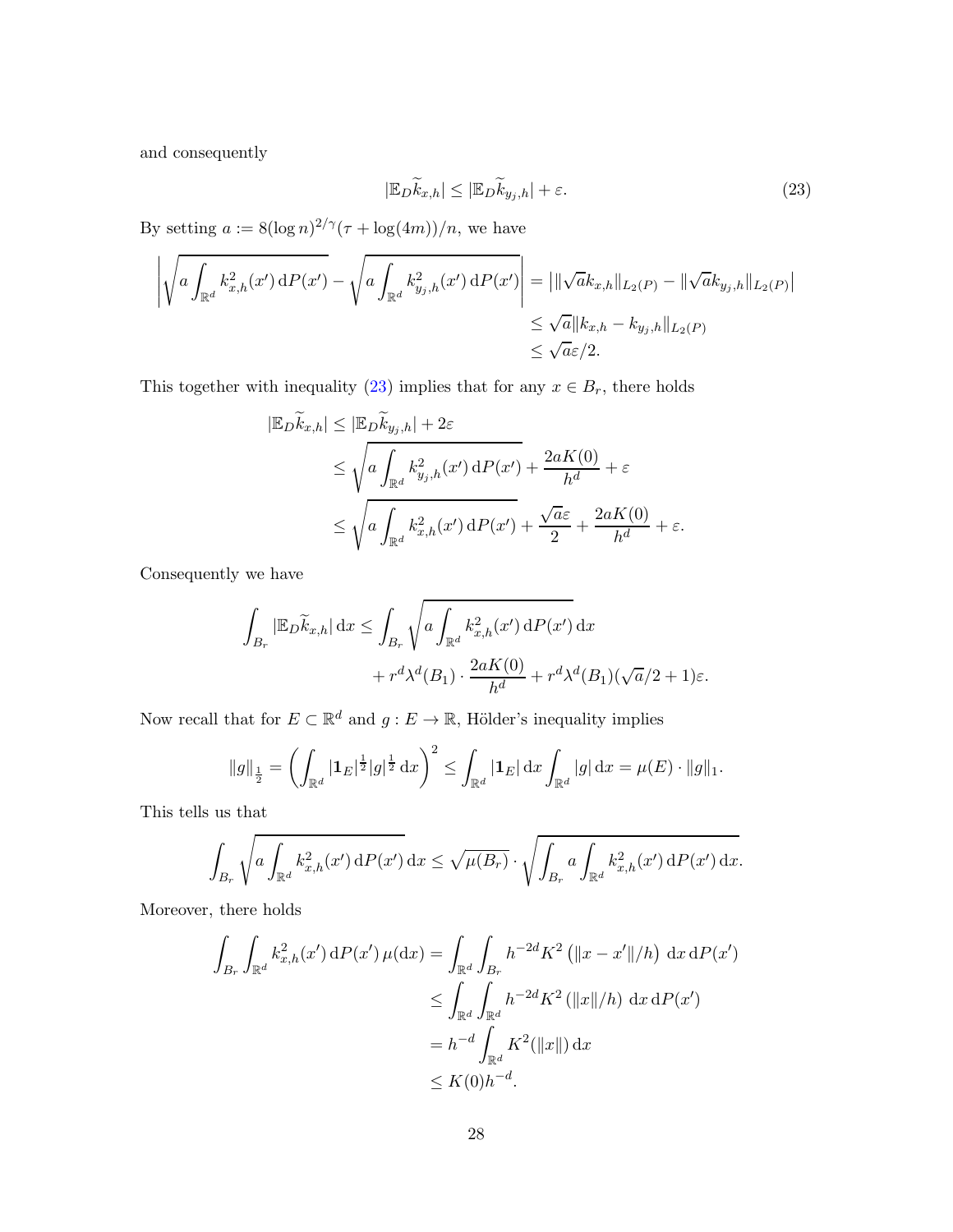We now set  $\varepsilon = \frac{1}{n}$  $\frac{1}{n}$  and obtain  $\log(4m) \leq c \log \frac{nr}{h}$ . Thus we have

$$
\int_{B_r} |\mathbb{E}_D \widetilde{k}_{x,h}| \, dx \lesssim \sqrt{\frac{(\log n)^{2/\gamma} r^d (\tau + \log(4m))}{h^d n}} + \frac{(\log n)^{2/\gamma} r^d (\tau + \log(4m))}{h^d n} + \sqrt{\frac{(\log n)^{2/\gamma} (\tau + \log(4m))}{n}} \cdot \frac{r^d}{n} \lesssim \sqrt{\frac{(\log n)^{2/\gamma} r^d (\tau + \log \frac{nr}{h})}{h^d n}} + \frac{(\log n)^{2/\gamma} r^d (\tau + \log \frac{nr}{h})}{h^d n}.
$$
\n(24)

Now we need to estimate the corresponding integral over  $H_r$ . By definition we have

<span id="page-28-0"></span>
$$
\int_{H_r} |\mathbb{E}_D \widetilde{k}_{x,h}| \,dx \le \int_{H_r} \mathbb{E}_D k_{x,h} \,dx + \int_{H_r} \mathbb{E}_P k_{x,h} \,dx.
$$

From Lemma [16](#page-22-1) we obtain

$$
\int_{H_r} \mathbb{E}_{D} k_{x,h} \, dx \lesssim D(H_{r/2}) + \left(\frac{h}{r}\right)^{\beta} = \frac{1}{n} \sum_{i=1}^n \mathbf{1}_{H_{r/2}}(x_i) + \left(\frac{h}{r}\right)^{\beta},
$$

and

$$
\int_{H_r} \mathbb{E}_P k_{x,h} \, dx \lesssim P(H_{r/2}) + \left(\frac{h}{r}\right)^{\beta}.
$$

Since  $r \geq 1$ , we can construct a function g with  $1_{H_{r/2}} \leq g \leq 1_{H_{r/4}}$  and there exists a function  $\psi(r)$  such that  $||g|| \leq \psi(r)$ . Applying Bernstein inequality in Theorem [21](#page-25-0) with respect to this function g, it is easy to see that when  $n \geq n_2$ , with probability  $\mu$  at least  $1 - 2e^{-\tau}$ , there holds

$$
\mathbb{E}_D g - \mathbb{E}_P g \le \sqrt{\frac{8\tau(\log n)^{2/\gamma}}{n}} + \frac{8\tau(\log n)^{2/\gamma}}{3n},
$$

where

$$
n_2 := \max \left\{ \min \left\{ m \geq 3 : m^2 \geq 808c_0(3\psi(r) + 1) \text{ and } \frac{m}{(\log m)^{\frac{2}{\gamma}}} \geq 4 \right\}, e^{\frac{3}{b}} \right\}.
$$

This implies that with probability  $\mu$  at least  $1 - 2e^{-\tau}$ , there holds

$$
D(H_{r/2}) = \frac{1}{n} \sum_{i=1}^{n} \mathbf{1}_{H_{r/2}}(x_i) \leq \mathbb{E}_D g
$$
  

$$
\leq \mathbb{E}_P g + \sqrt{\frac{8\tau(\log n)^{2/\gamma}}{n} + \frac{8\tau(\log n)^{2/\gamma}}{3n}}
$$
  

$$
\leq \mathbb{E}_P \mathbf{1}_{H_{r/4}}(x_i) + \sqrt{\frac{8\tau(\log n)^{2/\gamma}}{n} + \frac{8\tau(\log n)^{2/\gamma}}{3n}}
$$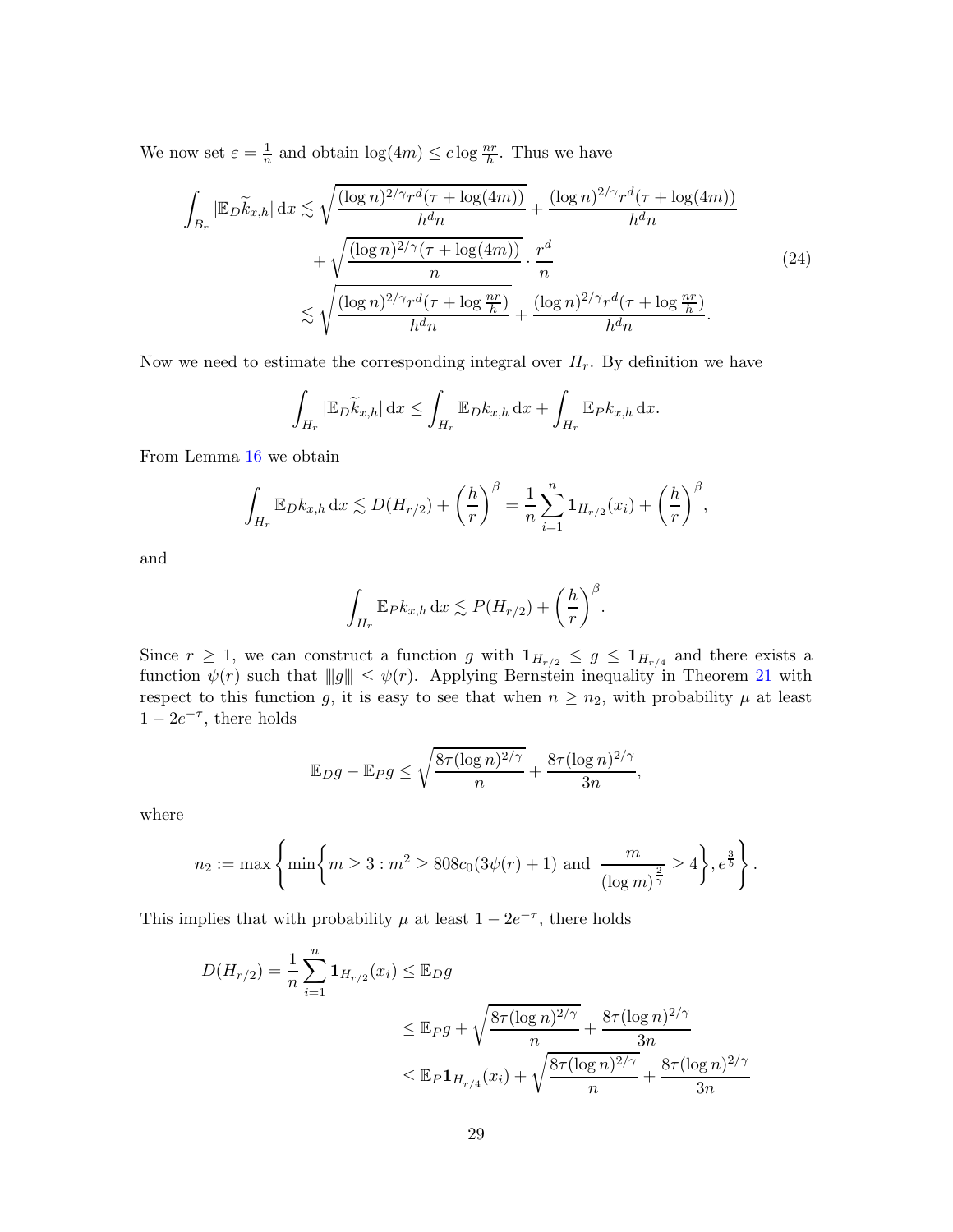and consequently we obtain

<span id="page-29-0"></span>
$$
\int_{H_r} |\mathbb{E}_D \widetilde{k}_{x,h}| \, dx \lesssim P(H_{r/4}) + \sqrt{\frac{32\tau (\log n)^{2/\gamma}}{n}} + \left(\frac{h}{r}\right)^{\beta}.
$$
\n(25)

By combining estimates in [\(24\)](#page-28-0) and [\(25\)](#page-29-0), and taking  $n_0 = \max\{n_1, n_2\}$ , we have accomplished the proof of Theorem [11.](#page-11-0)

**Remark 22** Let us briefly discuss the choice of the function  $\psi(r)$  in the proof of Theorem [11.](#page-11-0) For example, in the case  $\mathcal{C}(X) = \text{Lip}(\mathbb{R})$ , we can choose

$$
g(x) := \begin{cases} 1, & \text{for } |x| > r, \\ 0, & \text{for } |x| < r/4, \\ -\frac{4x}{3r} - \frac{1}{3}, & \text{for } -r \le x \le -r/4, \\ \frac{4x}{3r} - \frac{1}{3}, & \text{for } r/4 \le x \le r. \end{cases}
$$

Then we have  $||g|| \leq \frac{4}{3r} \leq 4/3$  and therefore,  $n_2$  is well-defined. Moreover, it is easily seen that even for smoother underlying functions classes like  $C^1$  we can construct a function g such that  $||g|| < \infty$ .

**Proof** [of Theorem [12\]](#page-12-0) Recalling the definitions of  $k_{x,h}$  and  $\widetilde{k}_{x,h}$  given in [\(10\)](#page-10-1) and [\(11\)](#page-10-2), we have

$$
||f_{D,h} - f_{P,h}||_{\infty} = \sup_{x \in \Omega} |\mathbb{E}_D \widetilde{k}_{x,h}|.
$$

To prove the assertion, we first estimate  $\mathbb{E}_D f_{x,h}$  for fixed  $x \in \mathbb{R}^d$  using the Bernstein inequality in Theorem [21.](#page-25-0) For this purpose, we first verify the following conditions: Obviously, we have  $\mathbb{E}_P \widetilde{k}_{x,h} = 0$ . Then, simple estimates imply

$$
\|\widetilde{k}_{x,h}\|_{\infty} \le 2\|k_{x,h}\|_{\infty} \le 2h^{-d} \|K\|_{\infty} \le 2h^{-d} K(0)
$$

and

$$
\mathbb{E}_{P} \widetilde{k}_{x,h}^{2} \leq \mathbb{E}_{P} k_{x,h}^{2} = h^{-d} \int_{\mathbb{R}^{d}} K^{2} (\|x - x'\|/h) f(x')h^{-d} dx' \lesssim \|f\|_{\infty} h^{-d}.
$$

Finally, the first condition in Assumption [1](#page-5-0) and Condition *(iii)* in Assumption [5](#page-7-1) yield

$$
\|\widetilde{k}_{x,h}\| \le \|k_{x,h}\| \le h^{-d} \sup_{x \in \mathbb{R}^d} \|K (||x - \cdot||/h) \| \le h^{-d} \varphi(h).
$$

Therefore, we can apply the Bernstein inequality in Theorem [21](#page-25-0) and obtain that for  $n \geq n_0^*$ , for any fixed  $x \in \mathbb{R}^d$ , with probability  $\mu$  at least  $1 - 4e^{-\tau}$ , there holds

<span id="page-29-1"></span>
$$
|\mathbb{E}_D \widetilde{k}_{x,h}| \lesssim \sqrt{\frac{\tau \|f\|_{\infty} (\log n)^{2/\gamma}}{h^d n}} + \frac{K(0)\tau (\log n)^{2/\gamma}}{3h^d n},\tag{26}
$$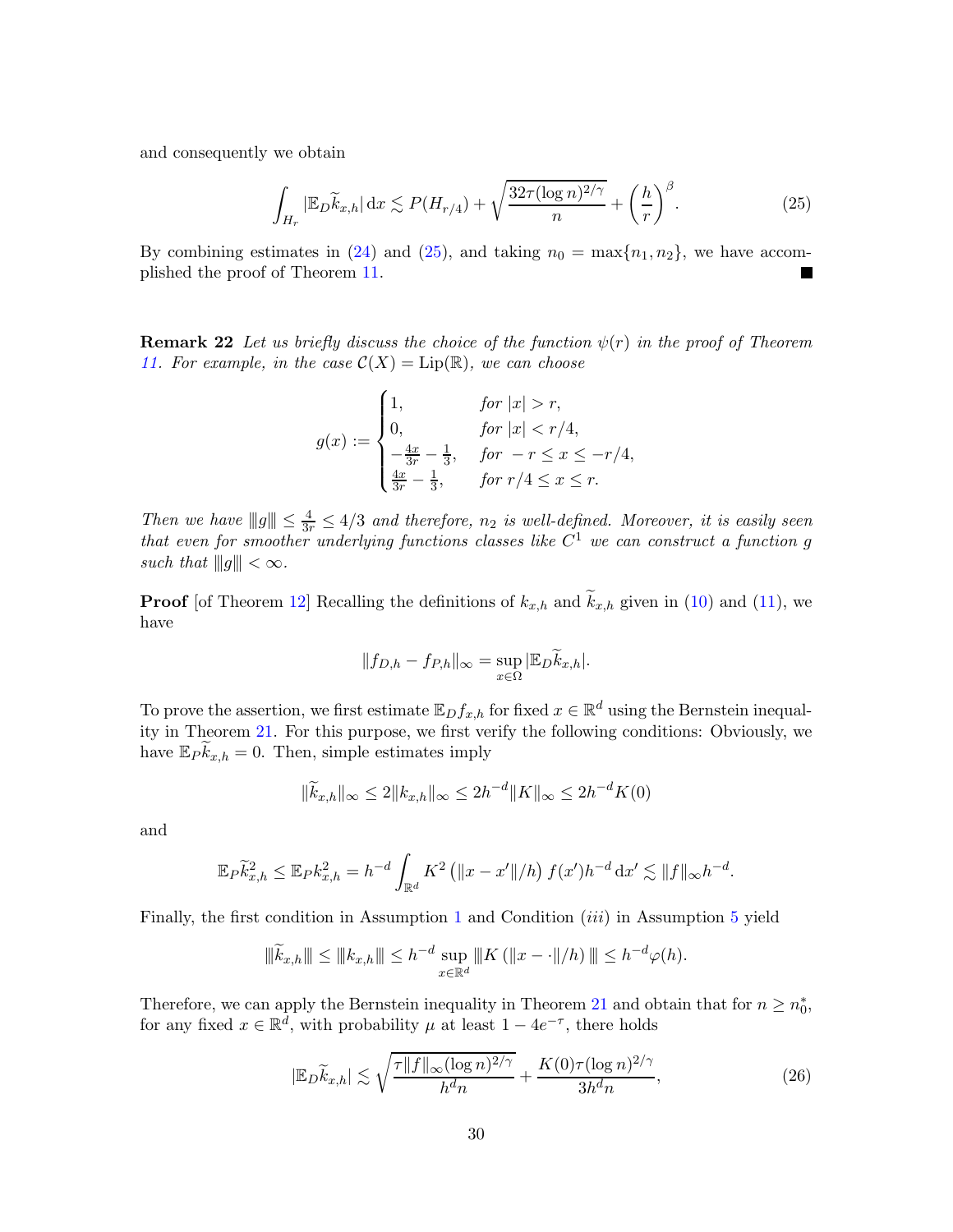where

$$
n_0^* := \max\left\{\min\left\{m \ge 3 : m \ge \left(\frac{808c_0(3h^{-d}\varphi(h) + K(0))}{2K(0)}\right)^{\frac{1}{d+1}} \text{ and } \frac{m}{(\log m)^{\frac{2}{\gamma}}} \ge 4\right\}, e^{\frac{d+1}{b}}\right\}.
$$
\n(27)

Let us consider the following function set

$$
\mathcal{K}_{h,r_0}':=\left\{\widetilde{k}_{x,h}:x\in B_{r_0}\right\}
$$

and choose  $y_1, \ldots, y_m \in B_{r_0}$  such that  $\{k_{y_1,h}, \ldots, k_{y_m,h}\}$  is a minimal  $\varepsilon/2$ -net of  $\mathcal{K}_{h,r_0}$  with respect to  $\|\cdot\|_{\infty}$  and  $m = \mathcal{N}(\mathcal{K}_{h,r_0}, \|\cdot\|_{\infty}, \frac{\varepsilon}{2})$  $\frac{\varepsilon}{2}$ ). As in the proof of Theorem [11,](#page-11-0) one can show that  $\tilde{k}_{y_1,h},\ldots,\tilde{k}_{y_m,h}$  is an  $\varepsilon$ -net of  $\mathcal{K}'_{h,r_0}$ . Again from Proposition [10](#page-11-2) we know that there holds  $\log(4m) \lesssim \log \frac{r_0}{h \varepsilon}$ . This in connection with [\(26\)](#page-29-1) implies that the following union bound

$$
\sup_{j=1,\dots,m} |\mathbb{E}_D \widetilde{k}_{y_j,h}| \lesssim \sqrt{\frac{\|f\|_{\infty} (\tau + \log(4m))(\log n)^{2/\gamma}}{h^dn}} + \frac{K(0)(\tau + \log(4m))(\log n)^{2/\gamma}}{h^dn}
$$

holds with probability  $\mu$  at least  $1 - e^{-\tau}$ . For any  $x \in B_{r_0}$ , there exists a  $y_j$  such that  $||k_{x,h} - k_{y_i,h}||_{\infty} \leq \varepsilon$ . Then we have

$$
\begin{aligned} \left| \left| \mathbb{E}_{D} \widetilde{k}_{x,h} \right| - \left| \mathbb{E}_{D} \widetilde{k}_{y,j,h} \right| \right| &\leq \left| \mathbb{E}_{D} \widetilde{k}_{x,h} - \mathbb{E}_{D} \widetilde{k}_{y,j,h} \right| \\ &\leq \left| \mathbb{E}_{D} k_{x,h} - \mathbb{E}_{D} k_{y,j,h} \right| + \left| \mathbb{E}_{P} k_{x,h} - \mathbb{E}_{P} k_{y,j,h} \right| \\ &\leq \left| k_{x,h} - k_{y,j,h} \right|_{L_1(D)} + \left| k_{x,h} - k_{y,j,h} \right|_{L_1(P)} \\ &\leq \varepsilon, \end{aligned}
$$

and consequently with probability  $\mu$  at least  $1 - e^{-\tau}$ , there holds

$$
|\mathbb{E}_{D}\widetilde{k}_{x,h}| \leq |\mathbb{E}_{D}\widetilde{k}_{y,j,h}| + \varepsilon
$$
  
\$\lesssim \sqrt{\frac{\|f\|\_{\infty}(\tau + \log(4m))(\log n)^{2/\gamma}}{h^{d}n} + \frac{K(0)(\tau + \log(4m))(\log n)^{2/\gamma}}{h^{d}n} + \varepsilon}\$

for any  $x \in B_{r_0}$ . By setting  $\varepsilon = \frac{1}{n}$ , we obtain  $\log(4m) \lesssim \log \frac{nr_0}{h}$ . Thus, with probability  $\mu$ at least  $1 - e^{-\tau}$ , we have

$$
|\mathbb{E}_D \widetilde{k}_{x,h}| \lesssim \sqrt{\frac{\|f\|_{\infty} (\tau + \log(\frac{nr_0}{h}))(\log n)^{2/\gamma}}{h^dn}} + \frac{K(0)(\tau + \log(\frac{nr_0}{h}))(\log n)^{2/\gamma}}{h^dn} + \frac{1}{n}
$$
  

$$
\lesssim \sqrt{\frac{\|f\|_{\infty} (\tau + \log(\frac{nr_0}{h}))(\log n)^{2/\gamma}}{h^dn}} + \frac{K(0)(\tau + \log(\frac{nr_0}{h}))(\log n)^{2/\gamma}}{h^dn}.
$$

By taking the supremum of the left hand side of the above inequality over  $x$ , we complete the proof of Theorem [12.](#page-12-0)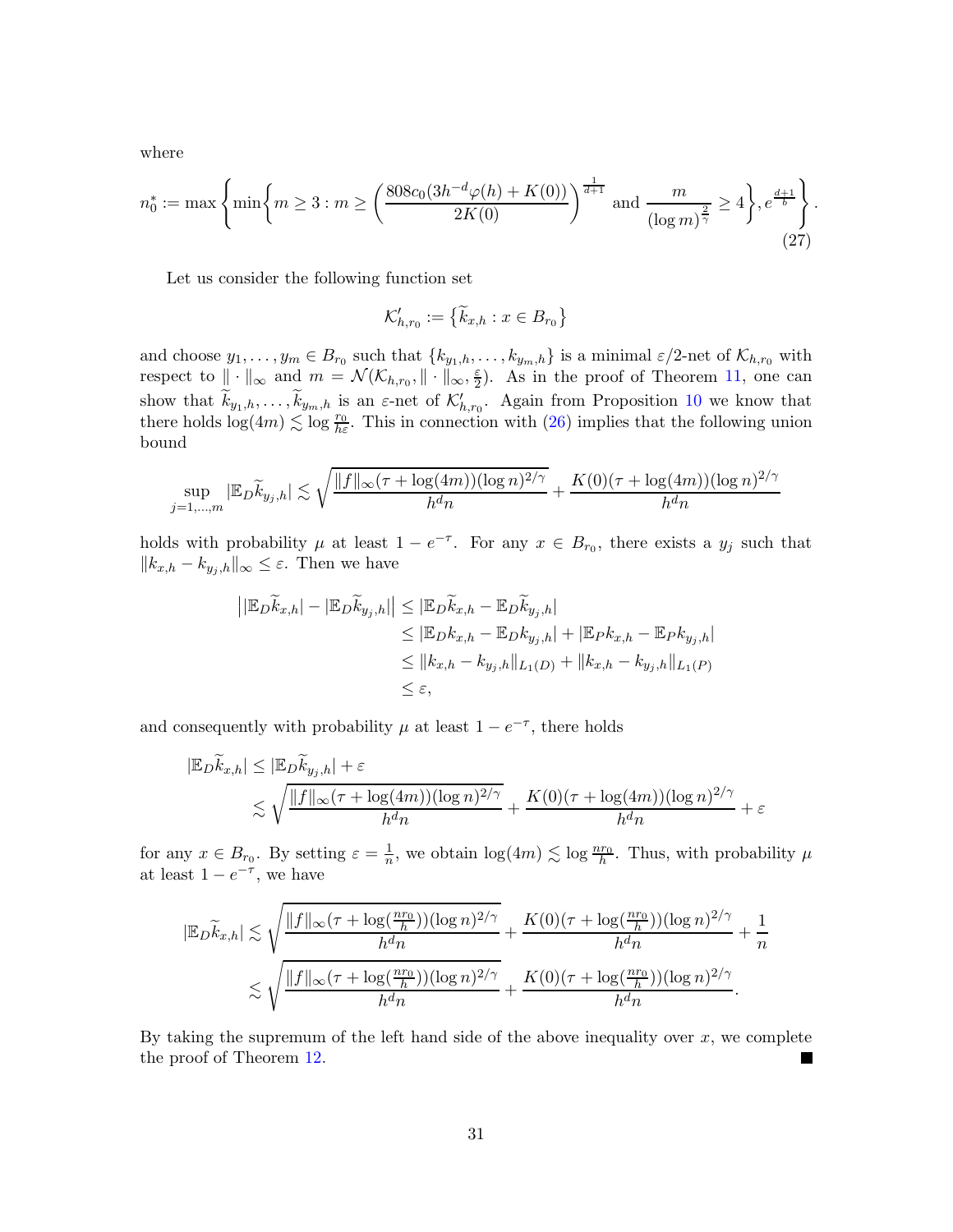**Proof** [of Theorem [13\]](#page-12-1) Without loss of generality, we assume that  $h_n \leq 1$ . Since  $h_n \to 0$ , Theorem [7](#page-9-2) implies that  $|| f_{P,h} - f ||_1 \leq \varepsilon$ . We set

$$
r_n := \left(\frac{nh_n^d}{(\log n)^{(2+2\gamma)/\gamma}}\right)^{1/d} \to \infty
$$
\n(28)

and we can also assume w.l.o.g that  $r_n \geq 2$ . Moreover, there exists a constant  $n'_1$  such that

$$
P(H_{r_n/2})\leq \varepsilon, \; \forall\, n\geq n_1'.
$$

For any  $0 < \delta < 1$ , we select  $\tau := \log(1/\delta)$ . Then there exists a constant  $n'_2$  such that  $\log \frac{n r_n}{h_n} \geq \tau$  for all  $n \geq n'_2$ . On the other hand, with the above choice of  $r_n$ , we have

$$
\log \frac{nr_n}{h_n} \le \log \left( \frac{n^{1/d} h_n}{(\log n)^{(2+2\gamma)/\gamma}} \cdot \frac{n}{h_n} \right) \le (1+d^{-1}) \log n \lesssim \log n.
$$

Thus, for all  $n \ge \max\{n'_1, n'_2\}$ , we have

$$
\frac{(\log n)^{2/\gamma} r_n^d \log(\frac{n r_n}{h_n})}{nh_n^d} \lesssim \frac{(\log n)^{2/\gamma} r_n^d \log n}{nh_n^d} = \frac{1}{\log n} \to 0.
$$

Thus, following from Theorem [11,](#page-11-0) when n is sufficient large, for any  $\varepsilon > 0$ , with probability  $\mu$  at least  $1 - 3\delta$ , there holds

$$
||f_{D,h_n} - f||_1 \lesssim \varepsilon.
$$

Therefore, with properly chosen  $\delta$ , one can show that  $f_{D,h_n}$  converges to f under  $L_1$ -norm almost surely. We have completed the proof of Theorem [13.](#page-12-1)

**Proof** [of Theorem [14\]](#page-13-0) (i) Combining the estimates in Theorem [11](#page-11-0) and Theorem [8,](#page-10-0) we know that with probability  $\mu$  at least  $1 - 2e^{-\tau}$ , there holds

$$
||f_{D,h} - f||_1 \lesssim \sqrt{\frac{(\log n)^{2/\gamma} r^d (\tau + \log(\frac{nr}{h_n}))}{h_n^d n}} + \frac{(\log n)^{2/\gamma} r^d (\tau + \log(\frac{nr}{h_n}))}{h_n^d n}
$$
  
+ 
$$
\frac{\tau (\log n)^{2/\gamma}}{n} + P(H_r) + r^d h_n^{\alpha} + \left(\frac{h_n}{r}\right)^{\beta}
$$
  

$$
\lesssim \sqrt{\frac{(\log n)^{2/\gamma} r^d (\tau + \log(\frac{nr}{h_n}))}{h_n^d n}} + \frac{\tau (\log n)^{2/\gamma}}{n} + P(H_r) + r^d h_n^{\alpha} + \left(\frac{h_n}{r}\right)^{\beta}
$$

Let  $\tau := \log n$  and later we will see from the choices of  $h_n$  and  $r_n$  that there exists some constant c such that  $\log(\frac{nr}{h})$  can be bounded by clog n. Therefore, with probability  $\mu$  at least  $1-\frac{1}{n}$  $\frac{1}{n}$  there holds

.

$$
||f_{D,h} - f||_1 \lesssim \sqrt{\frac{r^d (\log n)^{(2+\gamma)/\gamma}}{h_n^d n}} + r^{-\eta d} + r^d h_n^{\alpha}
$$
  

$$
\lesssim r^d \left(\frac{\log n}{n r^d}\right)^{\frac{\alpha}{2\alpha+d}} + r^{-\eta d}
$$
  

$$
\lesssim \left(\frac{(\log n)^{(2+\gamma)/\gamma}}{n}\right)^{\frac{\alpha\eta}{(1+\eta)(2\alpha+d)-\alpha}},
$$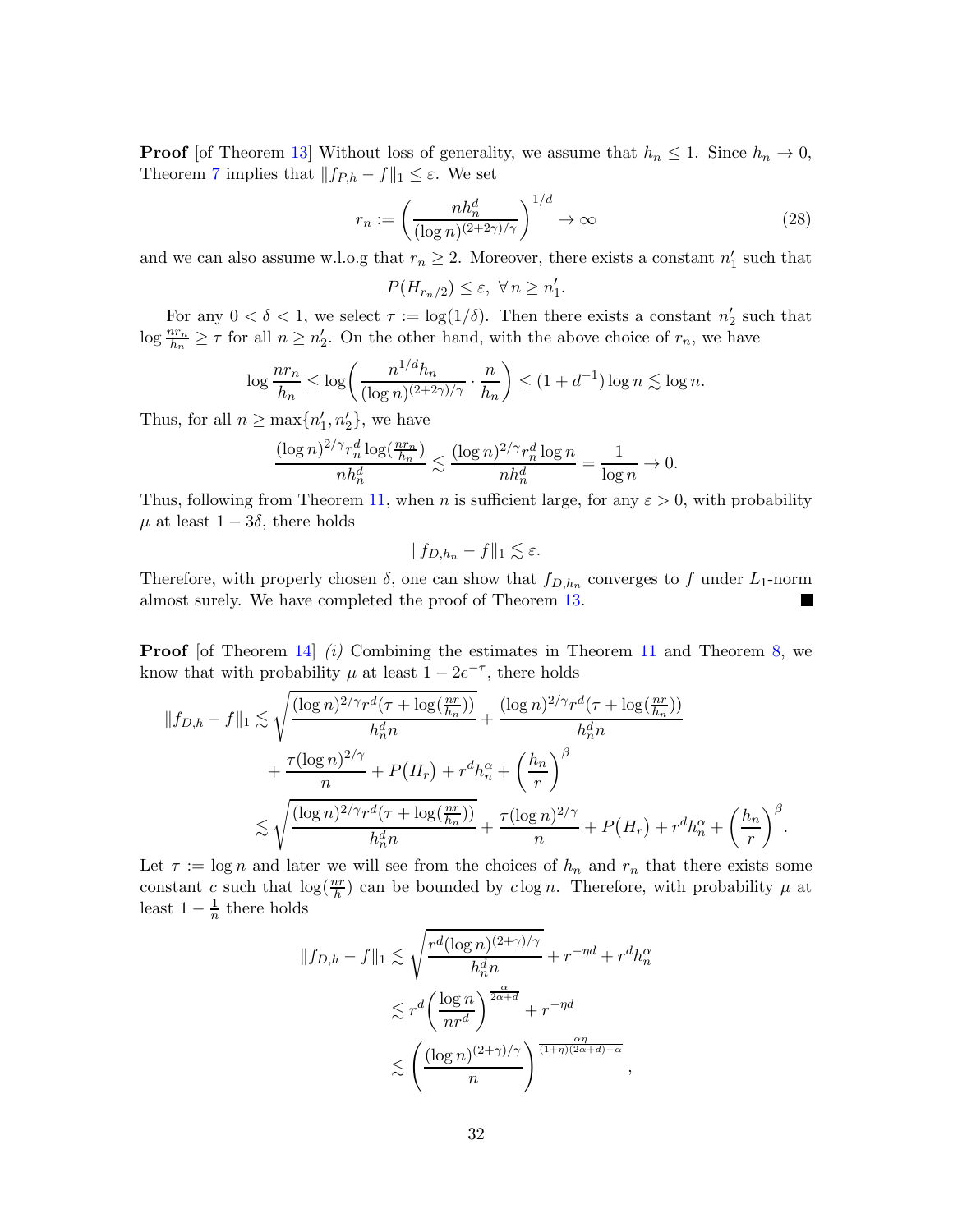by choosing

$$
h_n = \left(\frac{(\log n)^{(2+\gamma)/\gamma}}{n}\right)^{\frac{1+\eta}{(1+\eta)(2\alpha+d)-\alpha}} \text{ and } r := r_n = \left(\frac{n}{(\log n)^{(2+\gamma)/\gamma}}\right)^{\frac{\alpha}{d(1+\eta)(2\alpha+d)-\alpha d}}.
$$

(ii) Similar to case (i), one can show that with probability  $\mu$  at least  $1 - \frac{1}{n}$  $\frac{1}{n}$  there holds

$$
||f_{D,h} - f||_1 \lesssim \sqrt{\frac{r^d (\log n)^{(2+\gamma)/\gamma}}{h_n^d n}} + e^{-ar^{\eta}} + r^d h_n^{\alpha}
$$
  

$$
\lesssim r^d \left(\frac{(\log n)^{(2+\gamma)/\gamma}}{nr^d}\right)^{\frac{\alpha}{2\alpha+d}} + e^{-ar^{\eta}}
$$
  

$$
\lesssim \left(\frac{(\log n)^{(2+\gamma)/\gamma}}{n}\right)^{\frac{\alpha}{2\alpha+d}} (\log n)^{\frac{d}{\eta} \cdot \frac{\alpha+d}{2\alpha+d}},
$$

by choosing

$$
h_n = \left(\frac{(\log n)^{(2+\gamma)/\gamma}}{n}\right)^{\frac{1}{2\alpha+d}} (\log n)^{-\frac{d}{\eta} \cdot \frac{1}{2\alpha+d}} \text{ and } r_n = (\log n)^{\frac{1}{\eta}}.
$$

(iii) From Theorem [8](#page-10-0) we see that with confidence  $1 - \frac{1}{n}$  $\frac{1}{n}$ , there holds

$$
||f_{D,h} - f_{P,h}||_1 \lesssim \sqrt{\frac{r_0^d (\log n)^{(2+\gamma)/\gamma}}{h_n^d n}} + h_n^{\alpha} \lesssim \left( (\log n)^{(2+\gamma)/\gamma}/n \right)^{\frac{\alpha}{2\alpha+d}},
$$

where  $h_n$  is chosen as

$$
h_n = \left( (\log n)^{(2+\gamma)/\gamma}/n \right)^{\frac{1}{2\alpha+d}}.
$$

The proof of Theorem [14](#page-13-0) is completed.

Proof [of Theorem [15\]](#page-13-1) The desired estimate is an easy consequence if we combine the estimates in Theorem  $12$  and Theorem  $7$  (ii) and choose

$$
h_n = \left( (\log n)^{(2+\gamma)/\gamma}/n \right)^{\frac{1}{2\alpha+d}}.
$$

We omit the details of the proof here.

## <span id="page-32-0"></span>6. Conclusion

In the present paper, we studied the kernel density estimation problem for dynamical systems admitting a unique invariant Lebesgue density by using the  $C$ -mixing coefficient to measure the dependence among observations. The main results presented in this paper are

П

 $\blacksquare$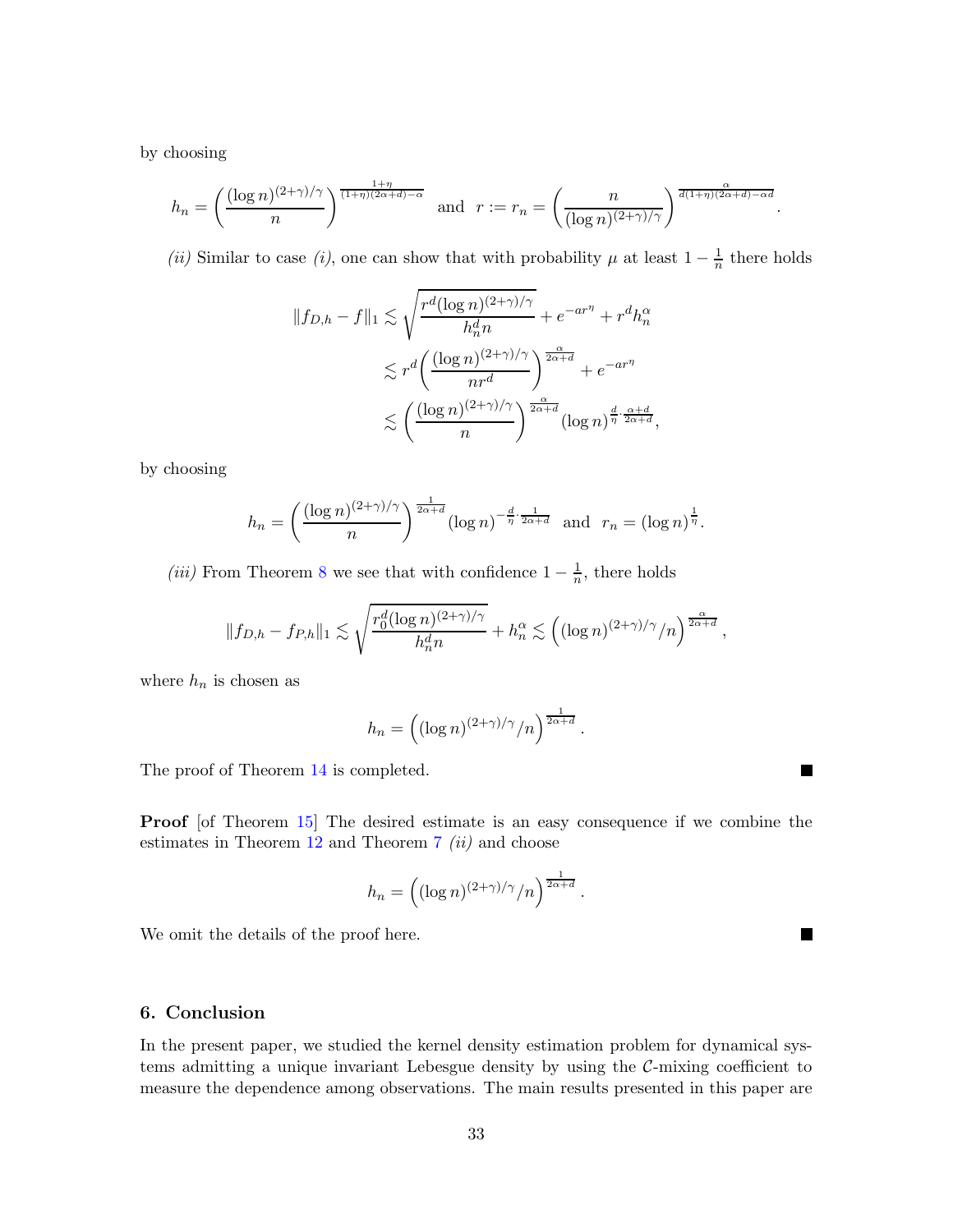the consistency and convergence rates of the kernel density estimator in the sense of  $L_1$ norm and  $L_{\infty}$ -norm. With properly chosen bandwidth, we showed that the kernel density estimator is universally consistent. Under mild assumptions on the kernel function and the density function, we established convergence rates for the estimator. For instance, when the density function is bounded and compactly supported, both  $L_1$ -norm and  $L_\infty$ -norm convergence rates with the same order can be achieved for general geometrically time-reversed C-mixing dynamical systems. The convergence mentioned here is of type "with high probability" due to the use of a Bernstein-type exponential inequality and this makes the present study different from the existing related studies. We also discussed the model selection problem of the kernel density estimation in the dynamical system context by carrying out numerical experiments.

## Acknowledgments

The research leading to these results has received funding from the European Research Council under the European Union's Seventh Framework Programme (FP7/2007-2013) / ERC AdG A-DATADRIVE-B (290923). This paper reflects only the authors' views, the Union is not liable for any use that may be made of the contained information. Research Council KUL: GOA/10/09 MaNet, CoE PFV/10/002 (OPTEC), BIL12/11T; PhD/Postdoc grants. Flemish Government: FWO: projects: G.0377.12 (Structured systems), G.088114N (Tensor based data similarity); PhD/Postdoc grants. IWT: projects: SBO POM (100031); PhD/Postdoc grants. iMinds Medical Information Technologies SBO 2014. Belgian Federal Science Policy Office: IUAP P7/19 (DYSCO, Dynamical systems, control and optimization, 2012-2017). The corresponding author is Yunlong Feng.

## References

- <span id="page-33-0"></span>Marian Anghel and Ingo Steinwart. Forecasting the evolution of dynamical systems from noisy observations. arXiv preprint arXiv:0707.4146, 2007.
- <span id="page-33-4"></span>Viviane Baladi. *Positive Transfer Operators and Decay of Correlations*, volume 16. World Scientific, 2000.
- <span id="page-33-6"></span>Delphine Blanke, Denis Bosq, and Dominique Guégan. Modelization and nonparametric estimation for dynamical systems with noise. Statistical Inference for Stochastic Processes, 6(3):267–290, 2003.
- <span id="page-33-5"></span>Denis Bosq and Dominique Guégan. Nonparametric estimation of the chaotic function and the invariant measure of a dynamical system. Statistics  $\mathscr B$  Probability Letters, 25(3):201–212, 1995.
- <span id="page-33-1"></span>Adrian W. Bowman. An alternative method of cross-validation for the smoothing of density estimates. Biometrika, 71(2):353–360, 1984.
- <span id="page-33-3"></span>Richard C. Bradley. Basic properties of strong mixing conditions. A survey and some open questions. Probability Surveys, 2(2):107–144, 2005.
- <span id="page-33-2"></span>Ricardo Cao, Antonio Cuevas, and Wensceslao González Manteiga. A comparative study of several smoothing methods in density estimation. Computational Statistics  $\mathcal{B}$  Data Analysis, 17(2):153– 176, 1994.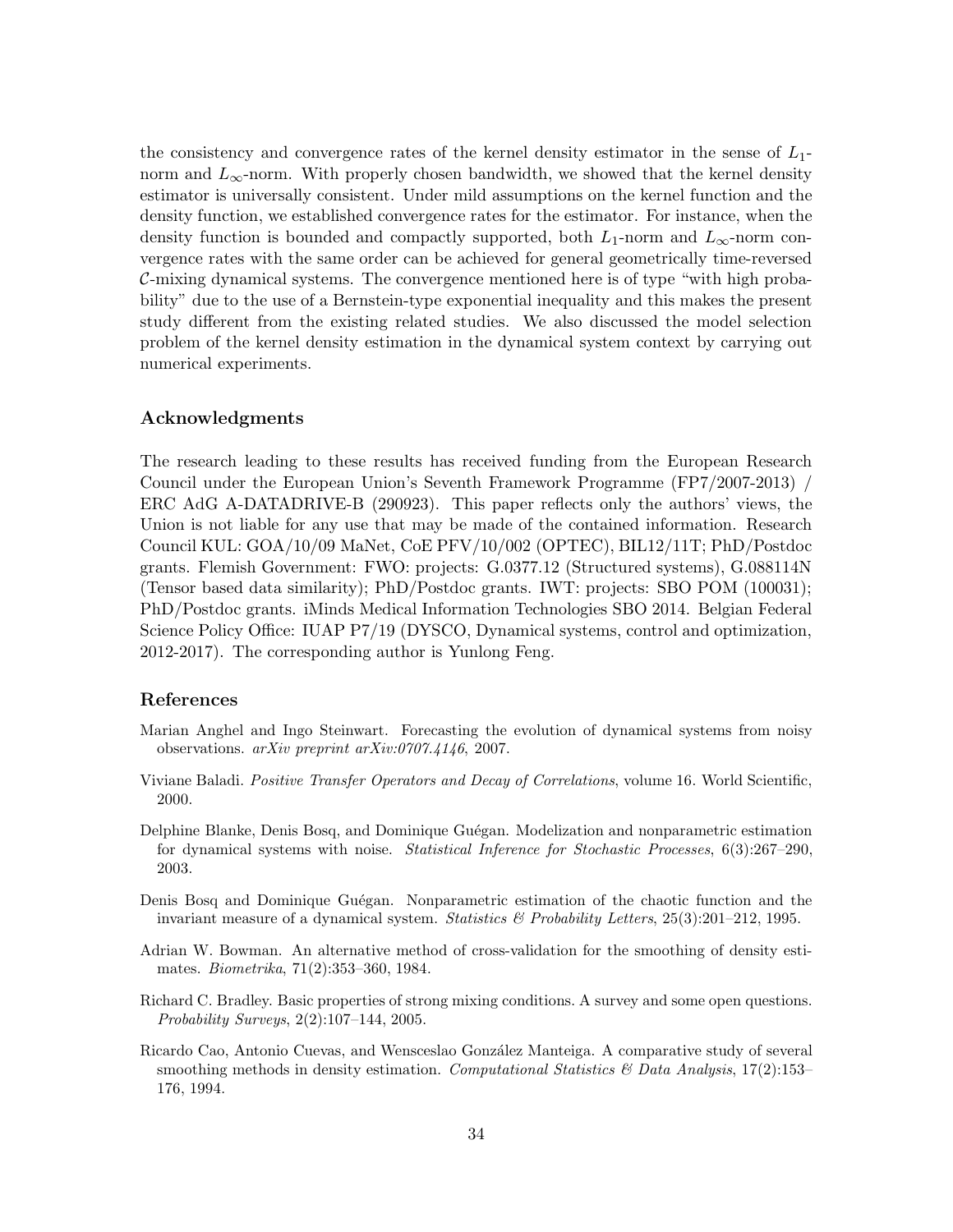- <span id="page-34-16"></span>Bernd Carl and Irmtraud Stephani. Entropy, Compactness and the Approximation of Operators. Cambridge University Press, Cambridge, 1990.
- <span id="page-34-12"></span>Chih-Kang Chu and James S. Marron. Comparison of two bandwidth selectors with dependent errors. The Annals of Statistics, 19(4):1906–1918, 1991.
- <span id="page-34-0"></span>Marc Deisenroth and Shakir Mohamed. Expectation propagation in Gaussian process dynamical systems. In Advances in Neural Information Processing Systems, pages 2609–2617. NIPS Foundation, 2012.
- <span id="page-34-2"></span>Luc Devroye. The double kernel method in density estimation. Annales de l'Institut Henri Poincaré  $(B)$  Probabilités et Statistiques, 25(4):533–580, 1989.
- <span id="page-34-5"></span>Luc Devroye. Universal smoothing factor selection in density estimation: theory and practice. Test, 6(2):223–320, 1997.
- <span id="page-34-10"></span>Luc Devroye and László Györfi. Nonparametric Density Estimation: The  $L_1$  View, volume 119. John Wiley & Sons Incorporated, 1985.
- <span id="page-34-14"></span>Luc Devroye and Gábor Lugosi. Nonasymptotic universal smoothing factors, kernel complexity and Yatracos classes. The Annals of Statistics, 25(6):2626–2637, 1997.
- <span id="page-34-11"></span>Luc Devroye and Gábor Lugosi. Combinatorial Methods in Density Estimation. Springer Science & Business Media, 2001.
- <span id="page-34-3"></span>Paul Eggermont and Vince LaRiccia. Maximum Penalized Likelihood Estimation: Volume I: Density Estimation. Springer, New York, 2001.
- <span id="page-34-9"></span>Gerald B. Folland. Real Analysis. John Wiley & Sons, New York, 1999.
- <span id="page-34-15"></span>Theo Gasser, Hans-Georg Müller, and Volker Mammitzsch. Kernels for nonparametric curve estimation. Journal of the Royal Statistical Society: Series B (Statistical Methodology), 47(2):238–252, 1985.
- <span id="page-34-7"></span>Peter Hall, Soumendra Nath Lahiri, and Jörg Polzehl. On bandwidth choice in nonparametric regression with both short-and long-range dependent errors. The Annals of Statistics, 23(6): 1921–1936, 1995.
- <span id="page-34-1"></span>Hanyuan Hang and Ingo Steinwart. A Bernstein-type inequality for some mixing processes and dynamical systems with an application to learning. The Annals of Statistics, in press, 2016. URL <http://www.e-publications.org/ims/submission/AOS/user/submissionFile/22219?confirm=ec9efb84>.
- <span id="page-34-8"></span>Hanyuan Hang, Yunlong Feng, Ingo Steinwart, and Johan A.K. Suykens. Learning theory estimates with observations from general stationary stochastic processes. Neural Computation, in press, 2016. URL [http://www.mitpressjournals.org/doi/abs/10.1162/NECO\\_a\\_00870#.V4ZTVtx95pi](http://www.mitpressjournals.org/doi/abs/10.1162/NECO_a_00870#.V4ZTVtx95pi).
- <span id="page-34-6"></span>Jeffrey D. Hart and Philippe Vieu. Data-driven bandwidth choice for density estimation based on dependent data. The Annals of Statistics, 18(2):873–890, 1990.
- <span id="page-34-13"></span>Jeffrey D. Hart and Thomas E. Wehrly. Kernel regression estimation using repeated measurements data. Journal of the American Statistical Association, 81(396):1080–1088, 1986.
- <span id="page-34-4"></span>Michael C. Jones, James S. Marron, and Simon J. Sheather. A brief survey of bandwidth selection for density estimation. Journal of the American Statistical Association, 91(433):401–407, 1996a.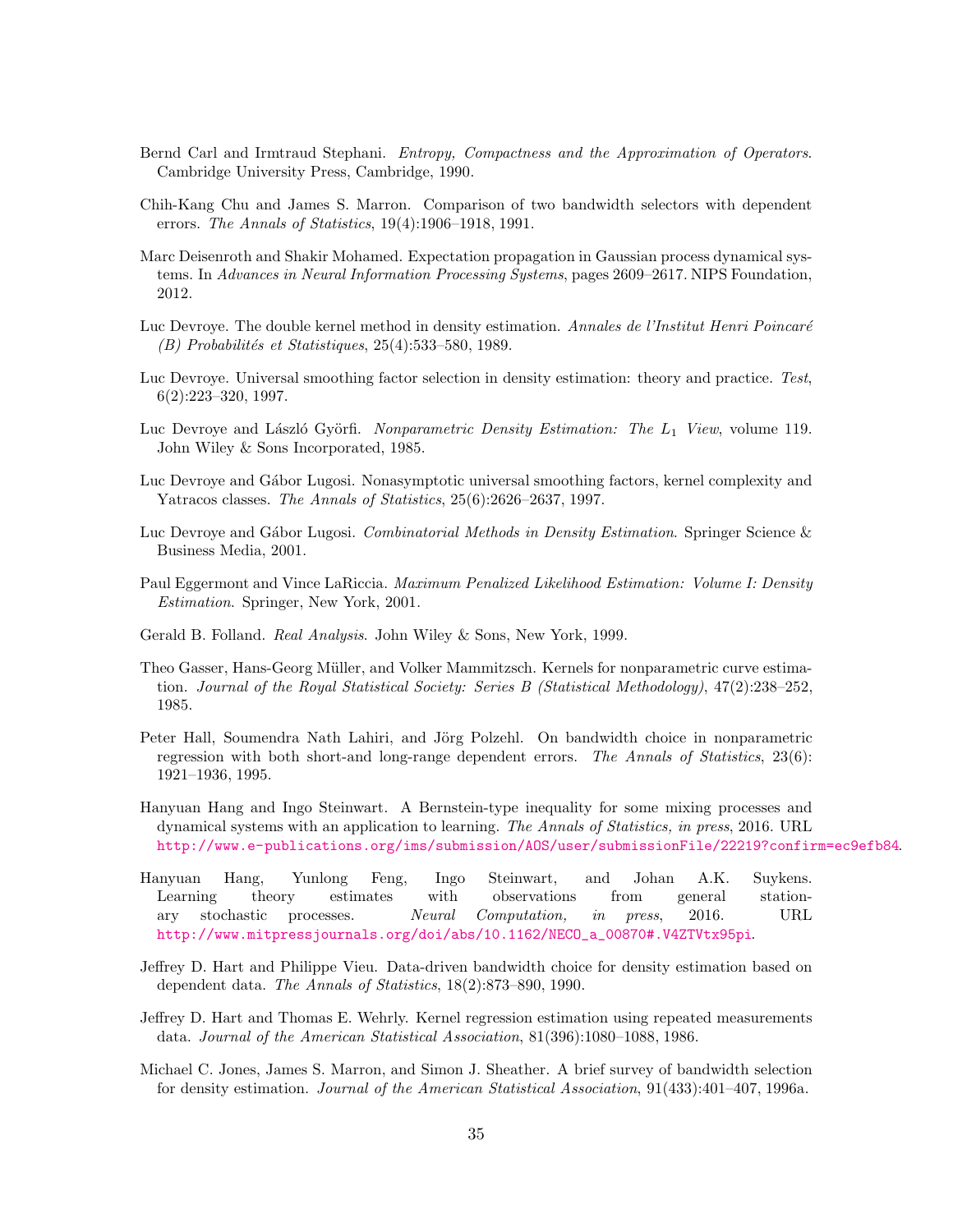- <span id="page-35-9"></span>Michael C. Jones, James S. Marron, and Simon J. Sheather. Progress in data-based bandwidth selection for kernel density estimation. Computational Statistics, 11(3):337–381, 1996b.
- <span id="page-35-16"></span>Rafail Z. Khas′minskii. A lower bound on the risks of non-parametric estimates of densities in the uniform metric. Theory of Probability & Its Applications,  $23(4)$ :794–798, 1979.
- <span id="page-35-15"></span>Andrzej Lasota and Michael C. Mackey. Probabilistic Properties of Deterministic Systems. Cambridge University Press, 1985.
- <span id="page-35-14"></span>Andrzej Lasota and James A. Yorke. On the existence of invariant measures for piecewise monotonic transformations. Transactions of the American Mathematical Society, 186:481–488, 1973.
- <span id="page-35-10"></span>Elias Masry. Probability density estimation from sampled data. Information Theory, IEEE Transactions on, 29(5):696–709, 1983.
- <span id="page-35-11"></span>Elias Masry. Recursive probability density estimation for weakly dependent stationary processes. Information Theory, IEEE Transactions on, 32(2):254–267, 1986.
- <span id="page-35-13"></span>Véronique Maume-Deschamps. Exponential inequalities and functional estimation for weak dependent data: applications to dynamical systems. Stochastics and Dynamics, 6(4):535–560, 2006.
- <span id="page-35-1"></span>Kevin McGoff, Sayan Mukherjee, Andrew Nobel, and Natesh Pillai. Consistency of maximum likelihood estimation for some dynamical systems. The Annals of Statistics, 43(1):1–29, 2015a.
- <span id="page-35-2"></span>Kevin McGoff, Sayan Mukherjee, and Natesh Pillai. Statistical inference for dynamical systems: a review. Statistics Surveys, 9:209–252, 2015b.
- <span id="page-35-7"></span>Byeong U. Park and James S. Marron. Comparison of data-driven bandwidth selectors. Journal of the American Statistical Association, 85(409):66–72, 1990.
- <span id="page-35-3"></span>Emanuel Parzen. On estimation of a probability density function and mode. The Annals of Mathematical Statistics, 33(3):1065–1076, 1962.
- <span id="page-35-17"></span>Clémentine Prieur. Density estimation for one-dimensional dynamical systems. ESAIM: Probability and Statistics, 5:51–76, 2001.
- <span id="page-35-12"></span>Peter M. Robinson. Nonparametric estimators for time series. Journal of Time Series Analysis, 4 (3):185–207, 1983.
- <span id="page-35-4"></span>Murray Rosenblatt. Remarks on some nonparametric estimates of a density function. The Annals of Mathematical Statistics, 27(3):832–837, 1956.
- <span id="page-35-5"></span>Mats Rudemo. Empirical choice of histograms and kernel density estimators. Scandinavian Journal of Statistics, 9:65–78, 1982.
- <span id="page-35-6"></span>David W. Scott and George R. Terrell. Biased and unbiased cross-validation in density estimation. Journal of the American Statistical Association, 82(400):1131–1146, 1987.
- <span id="page-35-8"></span>Simon J. Sheather and Michael C. Jones. A reliable data-based bandwidth selection method for kernel density estimation. Journal of the Royal Statistical Society: Series B (Statistical Methodology), 53(3):683–690, 1991.
- <span id="page-35-0"></span>Ingo Steinwart and Marian Anghel. Consistency of support vector machines for forecasting the evolution of an unknown ergodic dynamical system from observations with unknown noise. The Annals of Statistics, 37(2):841–875, 2009.